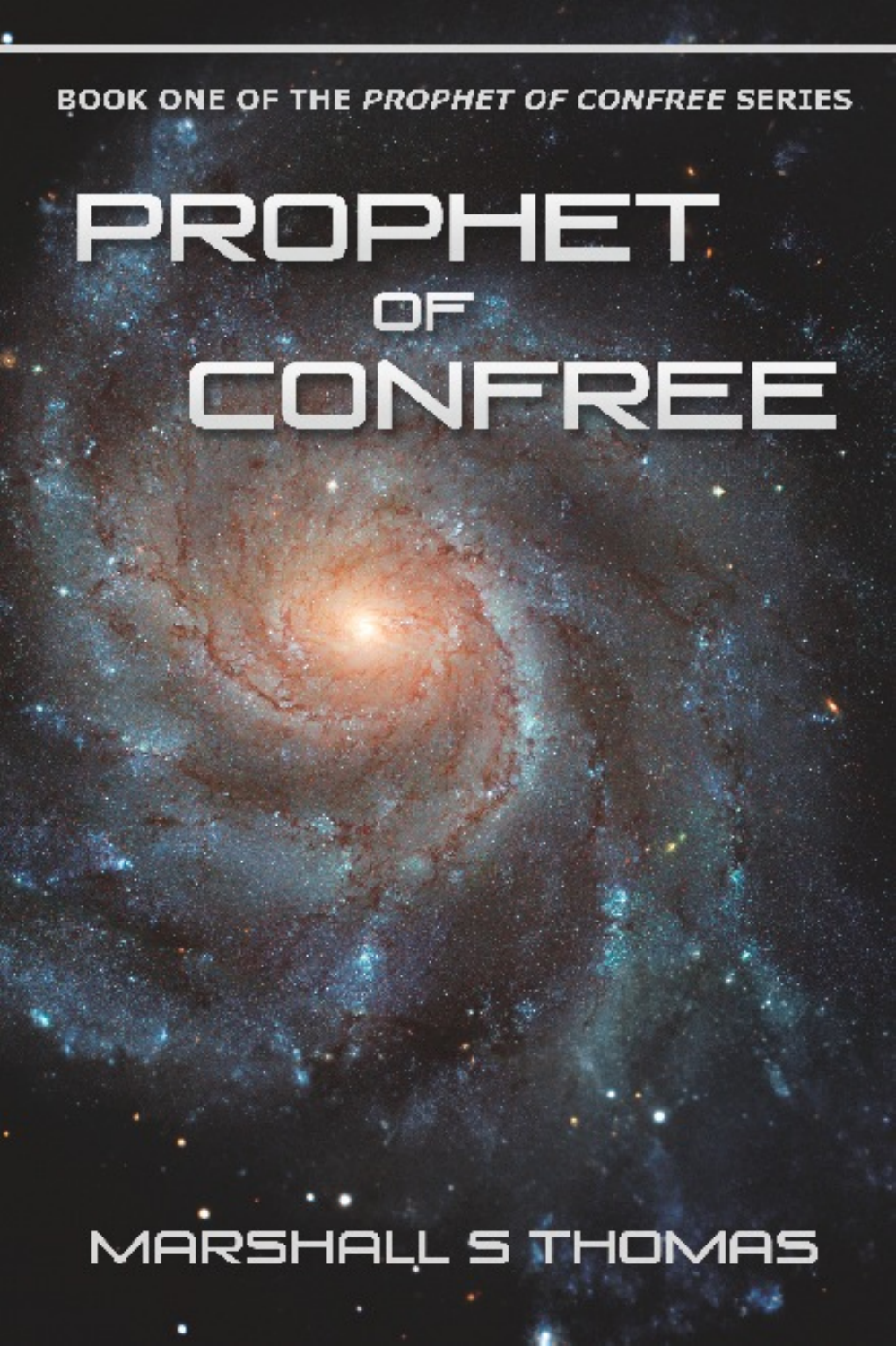

*An ancient enemy threatens the galaxy. Squad Delta of the ConFree Legion stands in the way. At first, Richard is terrified - he is a lover, not a fighter. But he walks through the Legion Gate, and finds himself in a squad of heroes. Ordinary troopers - marching to their deaths for future generations. And Richard becomes Prophet, a soldier of the future. The alien swarm approaches. It is victory or death for squad Delta. Also by Marshall S Thomas - The Black March, Soldier of the Legion, Slave of the Legion and Secret of the Legion.*

# **Prophet of ConFree**

# **Order the complete book from**

## **Booklocker.com**

http://www.booklocker.com/p/books/6510.html?s=pdf

## **or from your favorite neighborhood or online bookstore.**

**Your Free excerpt appears below. Enjoy!**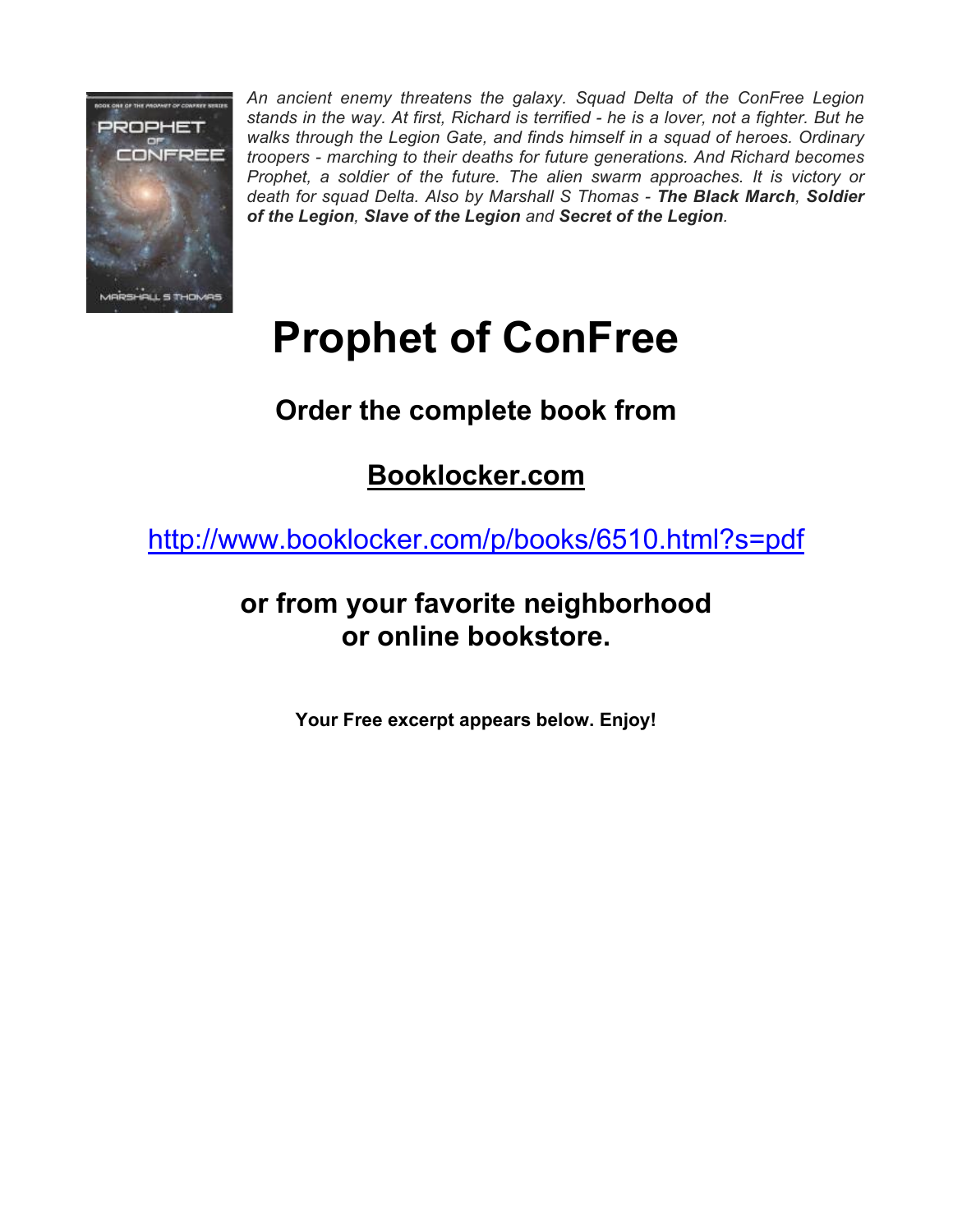**by** 

**Marshall S Thomas**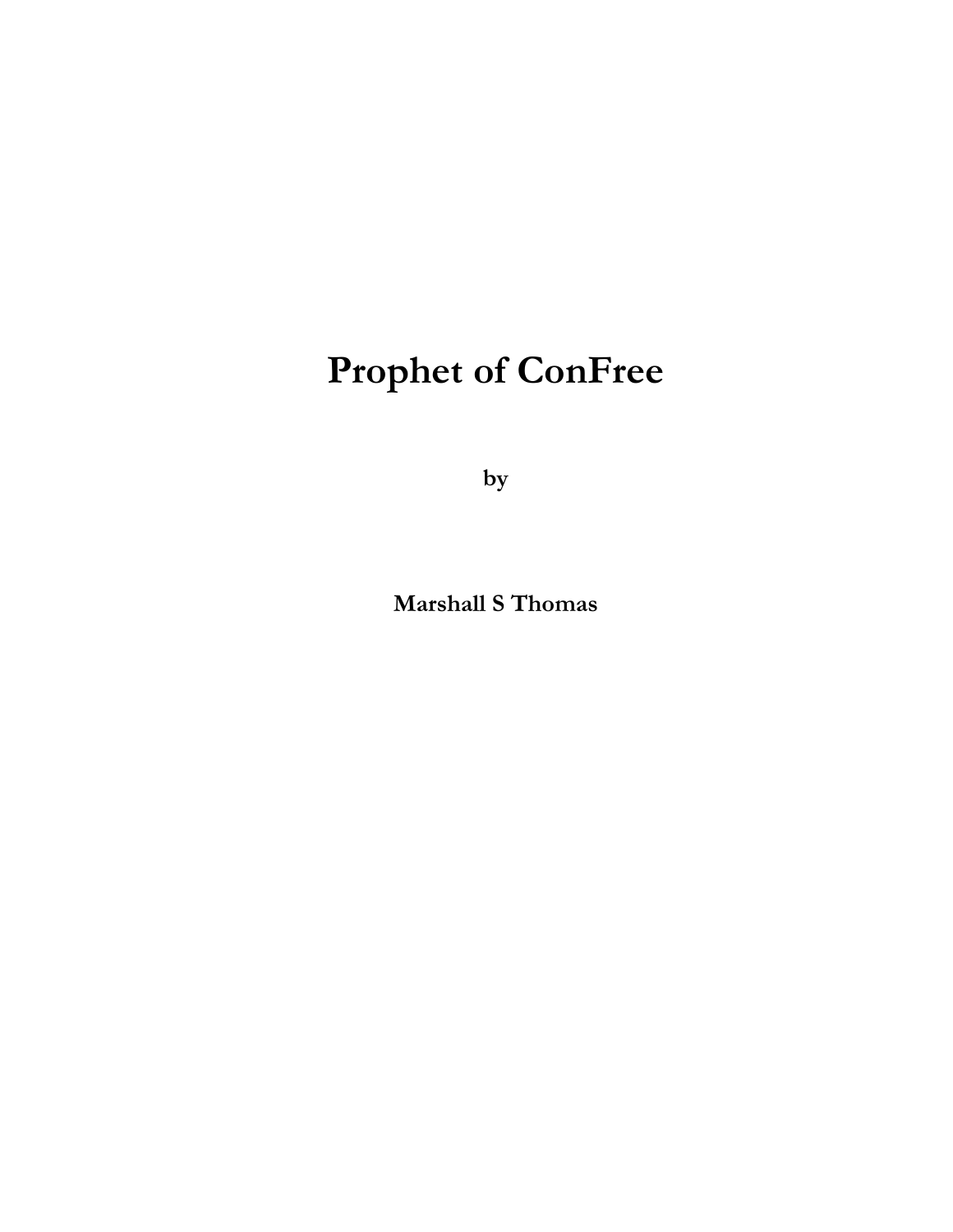Copyright © 2012 Marshall S Thomas

ISBN 978-1-62141-820-7

All rights reserved. No part of this publication may be reproduced, stored in a retrieval system, or transmitted in any form or by any means, electronic, mechanical, recording or otherwise, without the prior written permission of the author.

Published by BookLocker.com, Inc., Bradenton, Florida.

Printed in the United States of America.

The characters and events in this book are fictitious. Any similarity to real persons, living or dead, is coincidental and not intended by the author.

BookLocker.com, Inc. 2012

First Edition

Layout design by Chris Thomas Editing by Carol Woods Starmaps by Hatton Slayden William Wallace photo from William Wallace Monument in Stirling, nationalmonumentwallace.com

Cover photo of M101 from the Hubble Space telescope. **Credit for Hubble Image:** NASA, ESA, K. Kuntz (JHU), F. Bresolin (University of Hawaii), J. Trauger (Jet Propulsion Lab), J. Mould (NOAO), Y.-H. Chu (University of Illinois, Urbana), and STSci. **Credit for CFHT Image:** Canada-France-Hawaii Telescope/ J.-C. Cuillandre/Coelum. **Credit for NOAO Image:** G. Jacoby, B. Bohannan, M. Hanna/ NOAO/AURA/NSF. Public domain.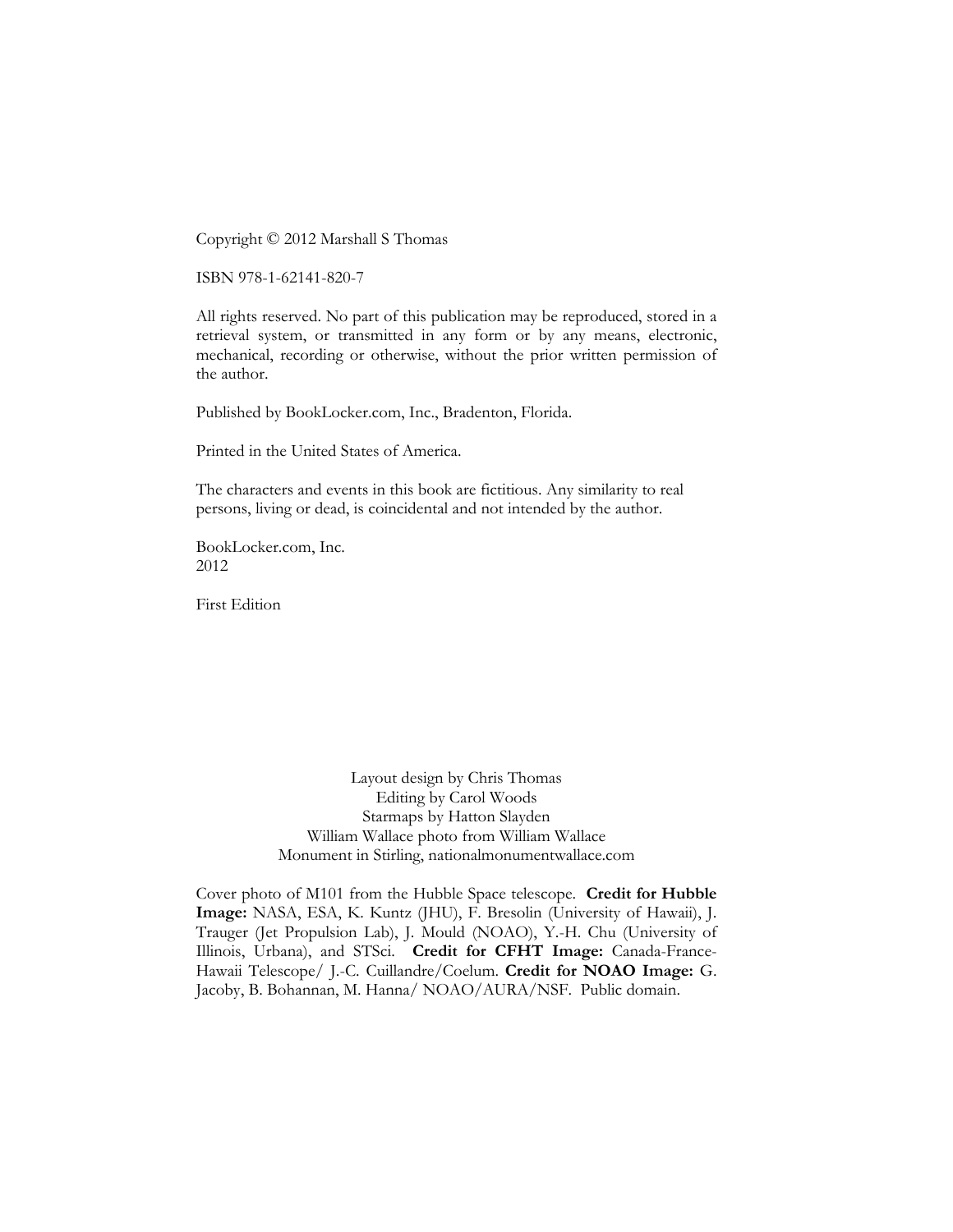**PART I** 

### **THIN BLACK LINE**

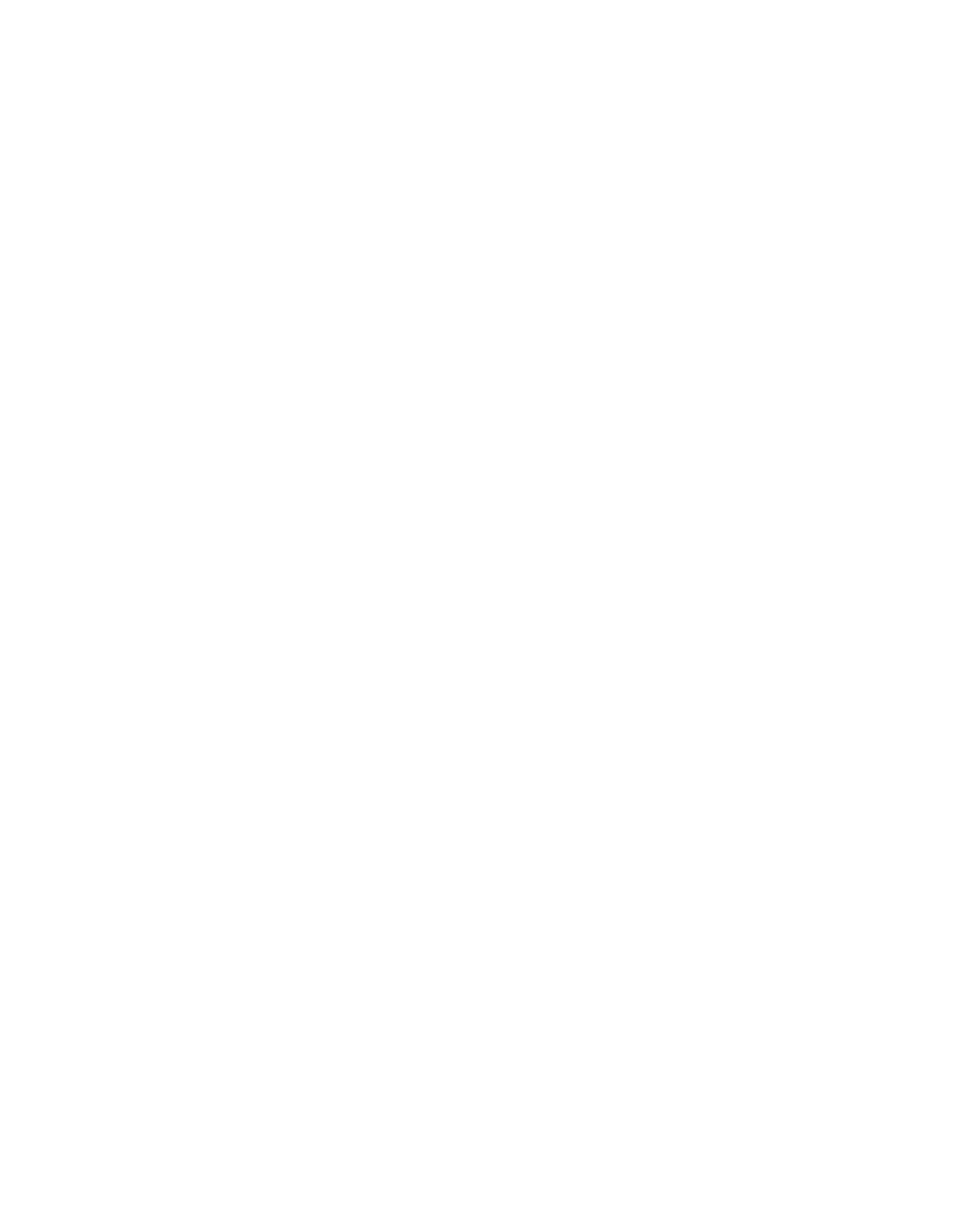#### **Chapter 1**

#### **Volunteers**

The Legion Gate loomed before me. It was right in downtown Windwood; it fronted a cold grey building with no windows. A Legion cross was carved into the stone above the Gate. It was dark in there; you couldn't see in. Anyone could go in – but not many came out again. The Gate was always open, but only for volunteers.

I was a tall, skinny teen with an ugly shaved head and a bandage across my nose. And I sure as hell wasn't a volunteer. I was standing across the street from the Gate, about as far away as I could get while still remaining on the same street. That Gate scared me. It looked like the entrance to a black hole. Not too many people knew what was inside and even fewer wanted to know. I sure didn't. Yes, it was just like a black hole – mysterious, extremely dangerous and ultimately fatal. On a scale of one to ten, one being a heroic volunteer and ten being a terrified coward, I rated myself about a twelve.

No, I didn't want to volunteer – but I was going to, as soon as I could work up the nerve. I didn't have any choice.

I told myself that I'd wait a bit longer, and see if my friends showed up. They were supposed to say goodbye to me. The thought of leaving Eugarat, forever, was depressing. I really needed somebody to show  $up - just to say goodbye.$ 

Eugarat was a paradise. I thought it then, when I was growing up there, and still thought it many years later, when I'd seen the best and worst of the galaxy and knew what was what. It was a bloody paradise. I was a brainless teen back then, but I did recognize how special it was. It was a Legion world, torn from a savage wilderness by free men fleeing slavery, violent men determined to create a new world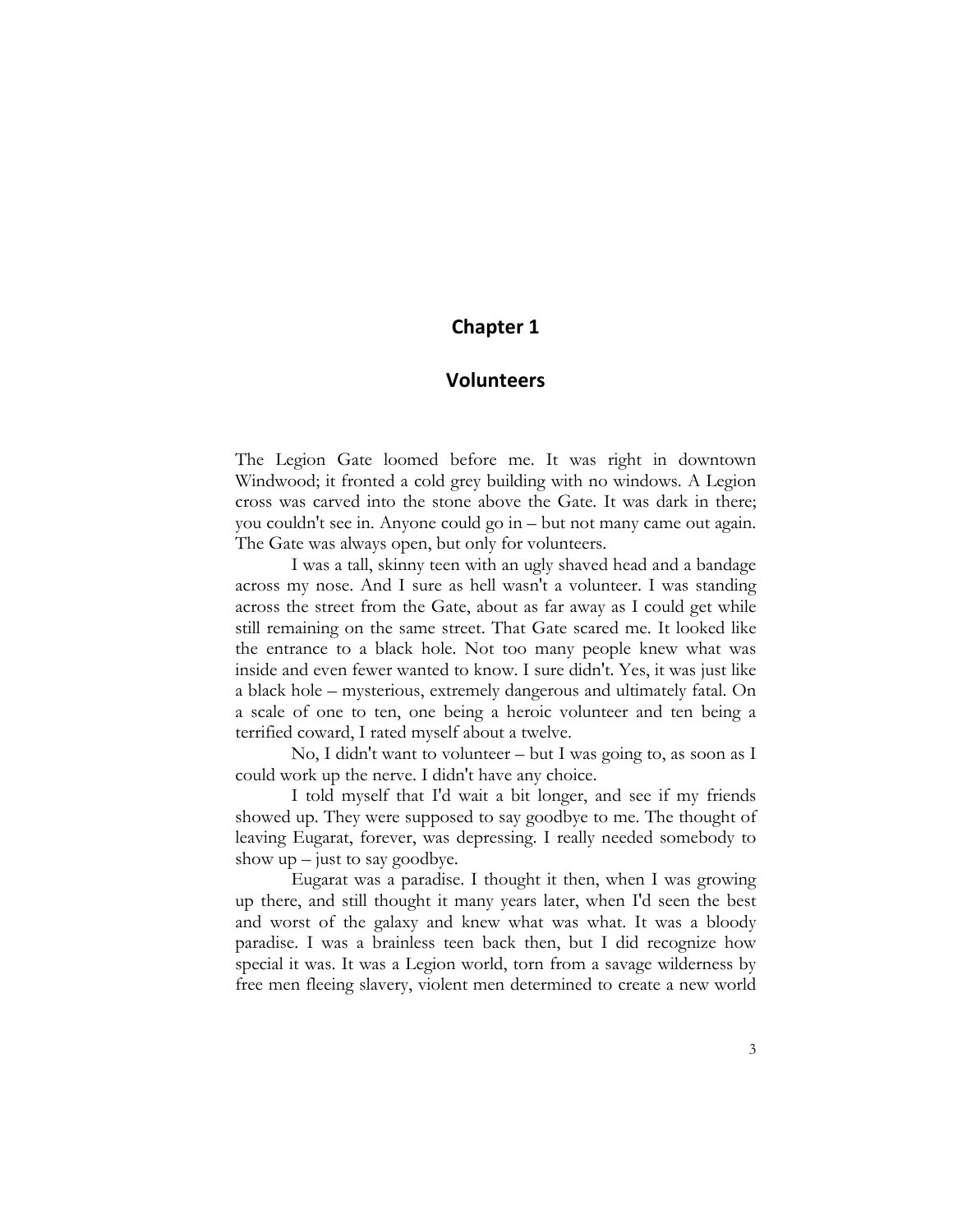for their families. They did it, but they had to fight for it. ConFree was born in blood. And people from Eugarat had a reputation as aggressive, troublesome, hardassed warriors. Yugo-rats, they were dubbed by the rest of ConFree. They accepted the name as a badge of honor.

That's what it says in the history of ConFree, and that's what my mom told me, too. I knew all that, even as a kid. I didn't doubt it. They pounded it into our heads in school and my mom reinforced it. I loved to listen to her. The stories about how the Outworlder race colonized the Crista Cluster and formed the Confederation of Free Worlds fascinated me. The System pursued them, and sent in Starfleet, and the colonists responded by forming the ConFree Legion and Fleetcom and declaring war on the System. Born in blood. Those people were my ancestors and they were heroes to me when I was younger, but they never seemed real. It was more like the mythological legends from the olden days. I didn't think it really had anything to do with me.

A paradise – in more ways than one. We lived by the Misty Mountains in Windwood, a lovely little settlement set in a tropical rainforest, and it was really beautiful. Romantic even. My birth name was Richard – Richie for short, Richard Rains in full. I graduated Windwood Middle School at seventeen, and I was having so much fun I didn't want it to end. I spent all my time with my lovely little Windwood honeys and couldn't settle on anybody. They were all a few years younger than me but that didn't bother me. My buddies were jealous of my success with the girls but we were all pretty close so it didn't matter much.

Mom and Dad kept harassing me about doing something with my life and hinting that it would soon be time for me to leave home. I didn't care. I didn't spend much time at home, it was just a place for me to eat and sleep. I thought they were very unreasonable at the time, but looking back on it I can see that I must have been a terrific pain in the butt for them. People who were not productive could be labeled parasites and that would be a major disgrace for my mom and dad. Mom was an artist and Dad was a tech. They were productive people. And their son was a parasite. I knew the score; I knew everything, as they taught us everything in school. But, again, I never quite made the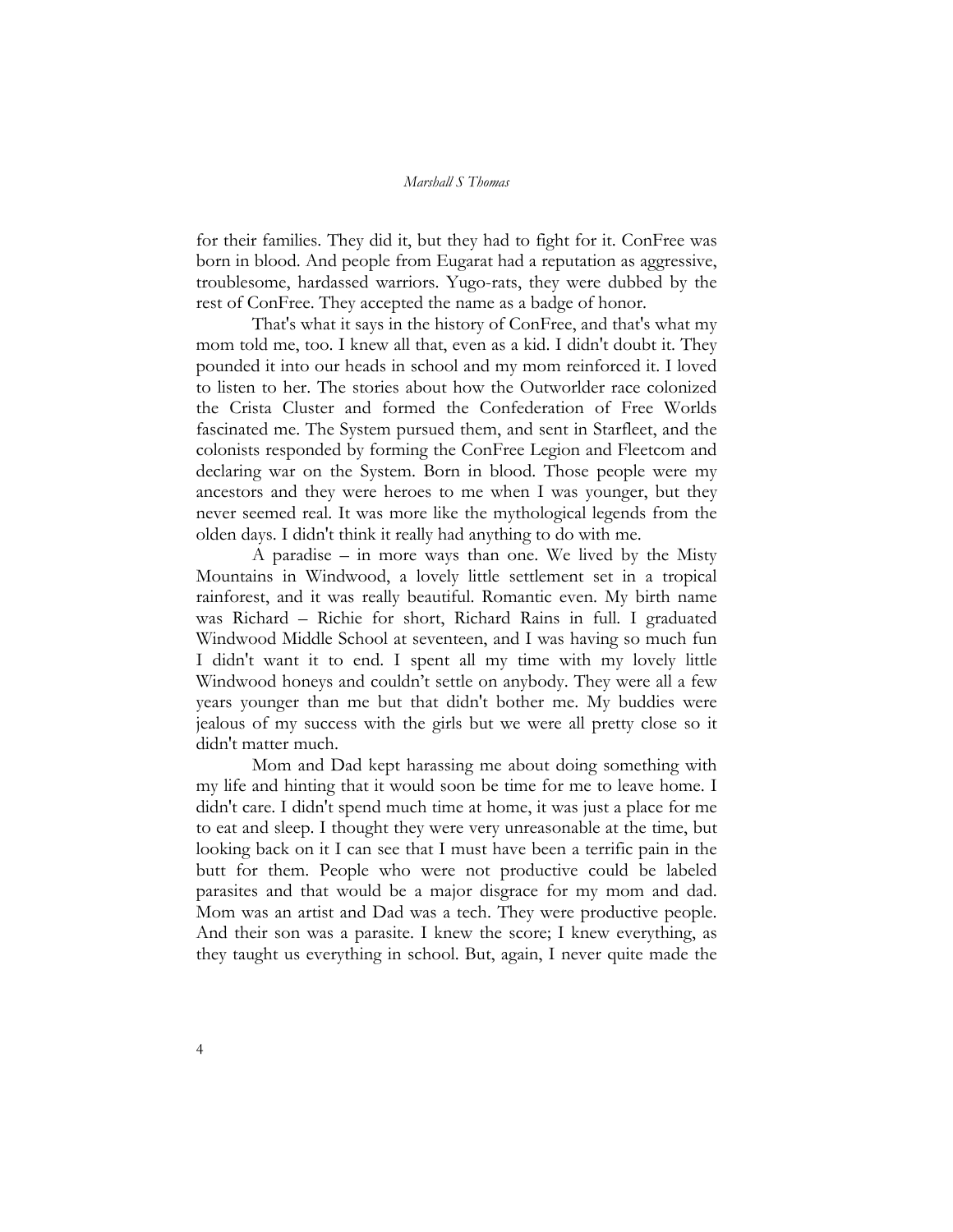connection between what they were teaching, and me. I didn't want my paradise to end.

Δ

"I heard you hit on DeeAnn yesterday at the playground and you were rolling around on the grass with her, sucking on her face. Right?" Jailbait was clearly unhappy. We were behind the Commissary building, propped up against the outside wall. It was a hot moist day, and little beads of sweat were forming on her lovely brow. Jailbait was a tempting little blonde angel. Her real name was Rosa but I had named her Jailbait.

"Nah, that's crazy," I replied. "Where'd you hear that?"

"I'm grounded for one day and you jump on DeeAnn right away. I thought I was your girl. You said I was. You don't care, right?" She was gazing at me with those lovely, haunting green eyes. I couldn't resist her.

"You're my girl, Jailbait. Nobody else." I took her hand. I knew what she wanted. She just wanted to be my girl – that's all. I was ashamed of myself. I treated her so badly. But DeeAnn was hard to resist.

"You're using me – to get your thrills," Jailbait said. I mumbled a halfhearted denial and casually shook my long hair back to get it out of my eyes. I knew she'd love that. I had practiced it a lot, in the mirror.

"I talked with DeeAnn," she continued.

"And what did she say?" Damn! How was I going to get out of this one?

"She admitted rolling around on the grass with you, but said there was nothing to it."

"And there isn't! You're my girl – not DeeAnn."

"You're so cruel." She sounded very sad but didn't pull her hand away.

"Come on," I said. "We're late. Kittykat will be waiting for us inside the Commissary." We were supposed to pick out a farewell gift for Bob. He was Kittykat's boyfriend, and Mark's best friend. Mark was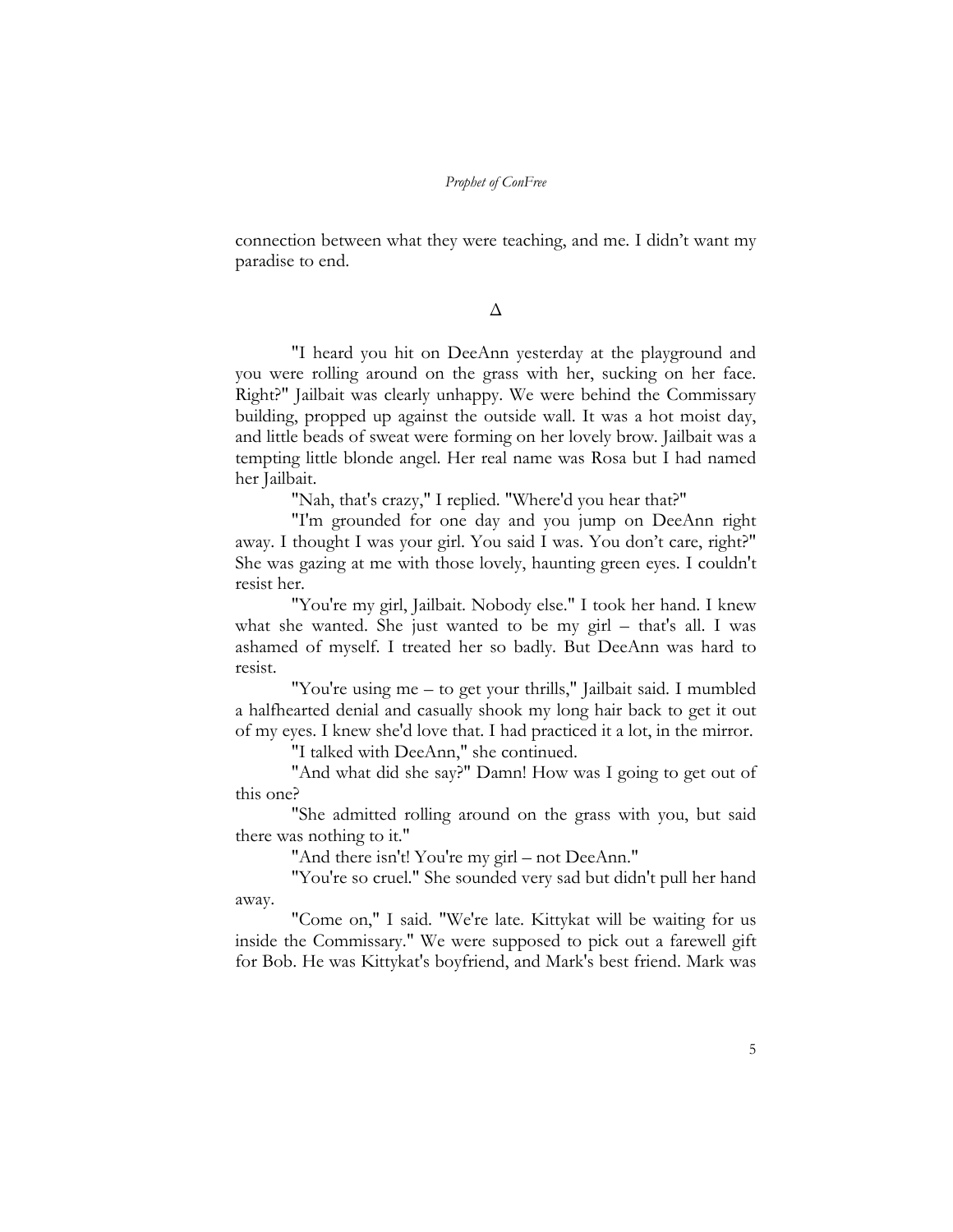my best friend. The visit to the commissary should have been a happy occasion.

#### Δ

The commissary was always fun. It was bright and cool and sparkling clean and they had pretty much everything for sale. ConFree was the galaxy's economic powerhouse. All I could remember from Econ class was the Invisible Hand, but my teacher assured me that's all I really had to know. I never understood that, but it was enough that the concept worked.

Jailbait and Kittykat and I wandered through the commo section, looking for a handset with maximum features and a minimum price tag. Kittykat was a petite little doll with a pixie haircut, extra long legs and very short shorts. I was nuts about her but she manipulated me like an evil sorceress. Bob was her boyfriend and he was signing up for Fleetcom Academy. That meant he was likely never coming back. I admired him. He was making decisions about his life – unlike me. I couldn't say much for his girl, though. She had already asked me if I would help her forget Bob after he left. I knew she didn't care a whit about me; she just wanted to make Jailbait jealous. That was the way she was.

A female sales clerk approached us – an adult. She had ruddy hair and hazel eyes – nice looking.

"May I help you, darlings?" Adults in Windwood tended to be friendly and casual, despite Eugarat's galactic reputation. Personally, I thought adults were space aliens. I couldn't stand them. We called them dinos or dino doo. I guess that means I was still immature.

"Tell you what, if we need your help we'll ask you, all right? Bye bye," I said. It was considered witty in teen circles to be rude to adults, and I guess I was showing off for the girls. I had done it before without problems. I could tell by her expression that I had hurt the lady's feelings, and I felt a little bad about it but I had already said it and it was too late to change it.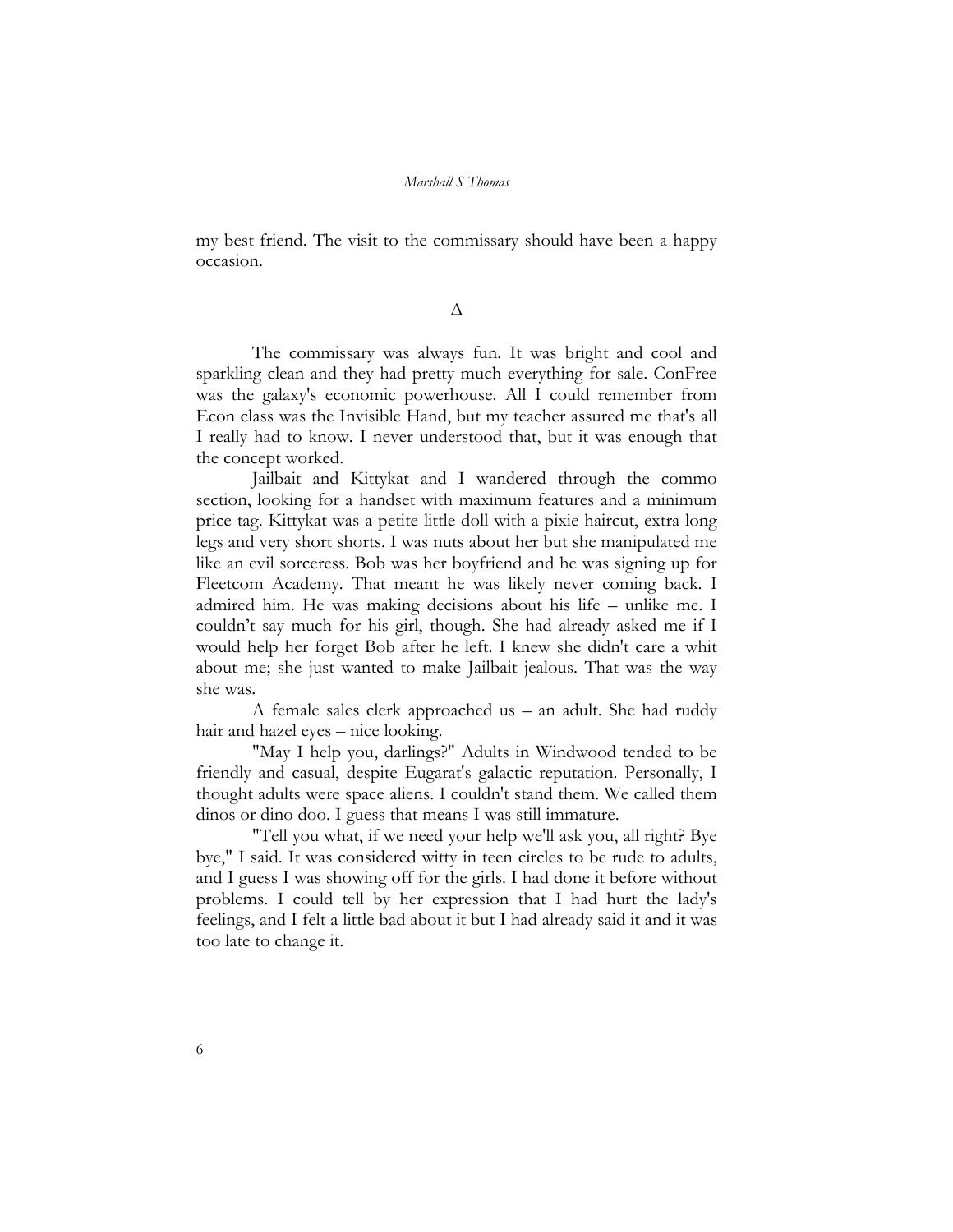"What's your name, boy?" A young man in civvies stood before me, his face expressing a kind of vague concern. Dino doo, I instantly categorized him. He certainly didn't scare me.

"My name? That's none of your damned business! Who do you think you–"

Δ

When the world edged into focus, I was conscious of a burning pain that seemed to be centered around my face. As I slowly took in my surroundings, I realized that I was lying on an airbed surrounded by hospital instruments and readout screens. Silky curtains hung from the ceiling, blocking my view. My face was bandaged and my nose and mouth hurt like hell. An electronic beeping summoned a nurse in white who appeared before me just like an angel. She was young and pretty. She turned off the device and spoke.

"You're awake! Good." She scanned the instruments by my bedside. "Welcome back. I'm Lisa. How do you feel, Richard?"

"Terrible. What happened?" I said, hoarsely. It was a complete mystery to me.

"What happened? You don't know?"

"No. I don't know. Why am I here?" I gingerly touched my nose and found that it was encased in some kind of bandaging. My teeth felt like I had been kicked in the mouth by a horse and more bandaging around my lips made it difficult to talk.

"Well, let's see," she said, reading a d-screen. "Concussion, broken nose, split lip, three front teeth knocked out. My! What did you do?"

"That's what I'm asking you."

"You really don't remember? All right, it says here you insulted someone and he knocked you unconscious. It was in the commissary."

"The commissary?" Oh no! The dino doo! He must have been a psycho or something. You can't just go around hitting people, even I knew that. I was amazed. I could hardly believe it.

Δ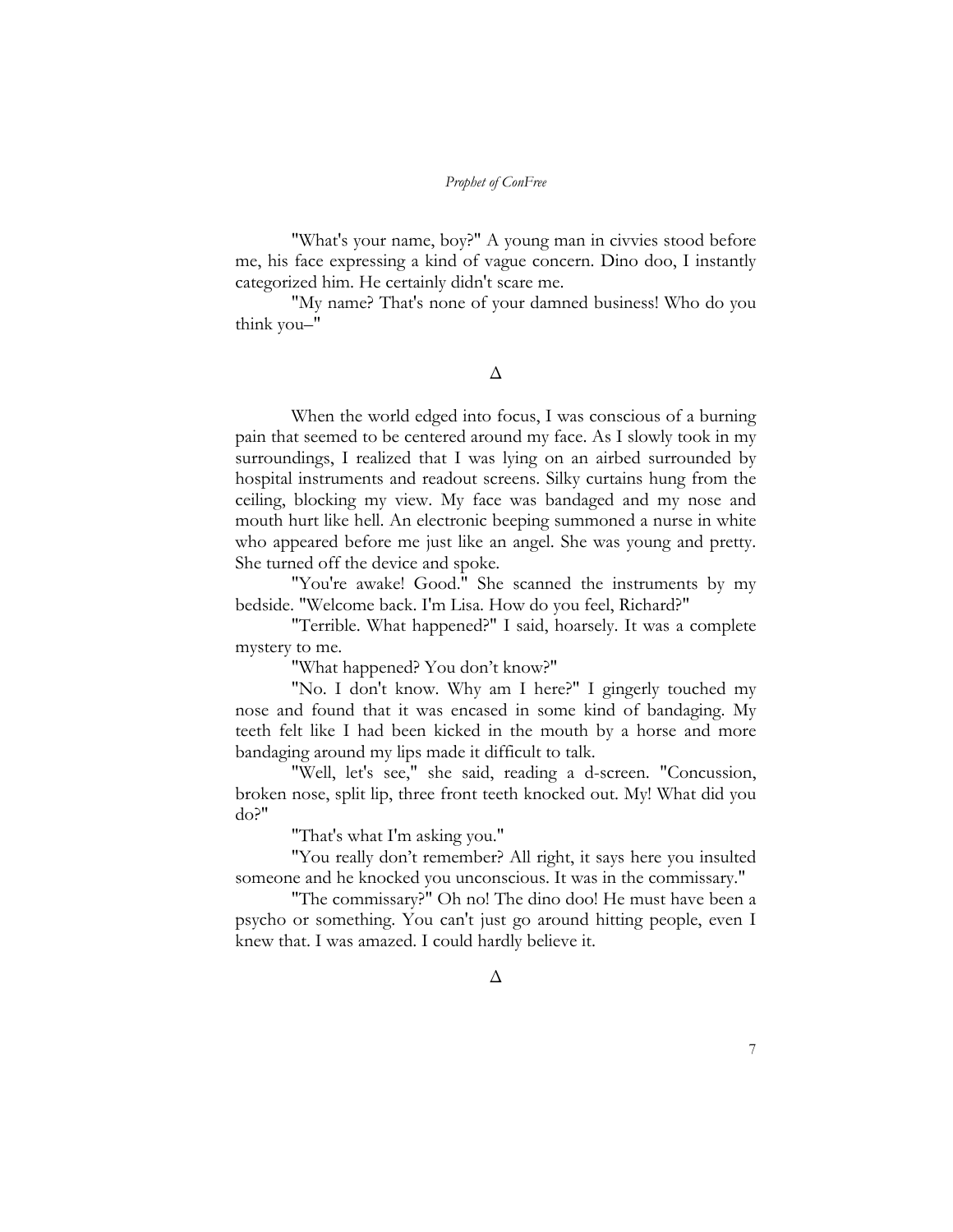Mom and Dad visited me in the hospital. They both seemed to be very concerned. Mom was crying, and Dad was angry. I tried to reassure them. I was all right; the split lip was mending, they were going to fit me for three new teeth, and my broken nose had been reset with gro-gel and would be fine. But there were other issues, they said. Serious issues. They wouldn't even discuss them with me. Get well, they said. Then we'll talk.

#### Δ

I began to realize I was in serious trouble when the local constabulary dropped in for a chat. Since there was very little crime in Windwood, they had plenty of time for me. There were two of them, one male, one female, clad in neat khaki uniforms, settling into the camp chairs by my bed. The male looked like a vid hero with curly black hair and blinding white teeth – Officer Kelto. The female was a sultry temptress with smouldering red hair – Officer Sarah.

"So, tell us, Rich," Officer Kelto said. "Why did you insult those people?"

"I didn't mean to insult anyone," I replied. "I may have been a little brisk with the sales clerk, but–"

"Oh come on, Richard," Officer Sarah said. "We've brainscanned you. We know exactly what you said. Brisk? Bye bye, you said. That was insulting! She was trying to help you and you shooed her away. Where did you study?"

"Windwood Middle," I responded.

"Don't they teach manners there? Don't they familiarize you with the outside world? It is illegal to insult anyone. We are an armed society, and we are polite – all of us! Except for you."

"How about the gentleman?" Kelto broke in. "He politely asked your name and you shouted at him and asked who he thought he was. He was an adult, that's who. And you are a minor. Minors should use the term 'sir' when responding to adult males and 'ma'am' when responding to adult females. That's not just custom, boy, it's law. You did neither."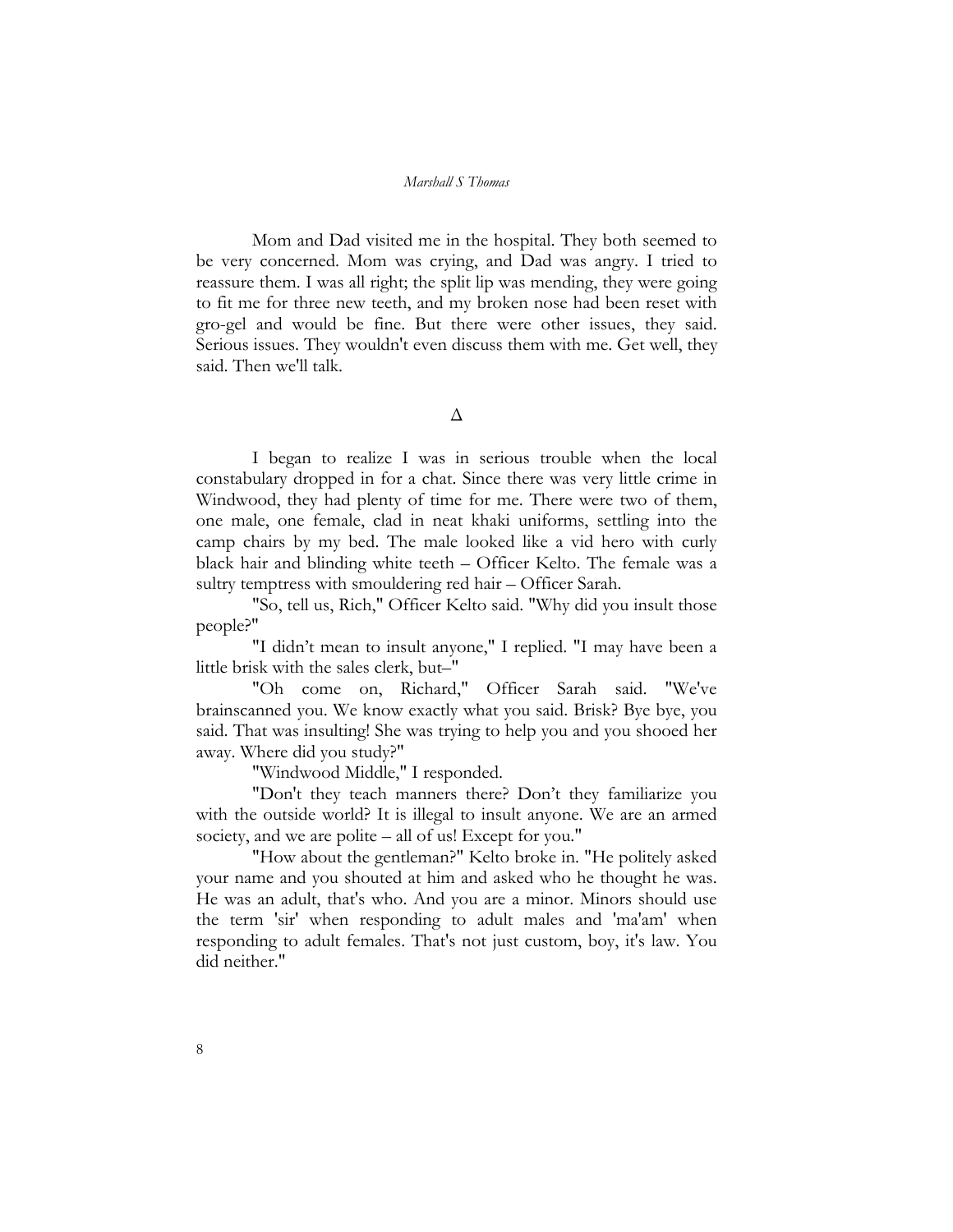"I'm sorry. He surprised me, asking for my name. I didn't know who he was, I didn't see why I should–"

"You're lucky. He would have been perfectly justified in shooting you with a vac gun. ConFree will not tolerate rudeness. You must be polite at all times, no matter what."

"It wasn't polite of him to hit me. He gave me all these serious injuries. What's going to happen to him?"

Sarah smiled. "The only thing that's going to happen to him is that you are going to apologize to him for insulting him. Just like you're going to apologize to the sales clerk for insulting her."

"You mean I'm the bad guy? He attacks me and puts me in the hospital and that's all right?"

"That's perfectly all right," the female said. "ConFree citizens do not have to accept insults from anyone. That's the law. Impolite or insulting words may be countered with reasonable physical force."

"Reasonable? I don't feel like there was anything reasonable that happened to me."

"You were lucky. He could have vacced you," Kelto said, again. "The guy that decked you was a Legion vet and those people don't take any crap from spoiled, wise-ass punks like you."

"You really look terrible, Richard," Sarah laughed, as if amused. Then she turned serious. "You are now under arrest. When you are released from the hospital, we will accompany you to District Court where you will be tried and sentenced."

"Sentenced? For what?" I was stunned.

"Insults leading to violence. It's a felony. Very serious."

"But I didn't do any violence! I was the victim of violence!"

"Oh no. You caused it. It's all on you."

"But…but…what's going to happen to me? What is the penalty?"

"The light begins to dawn," Kelto said, with a big smile. "I do believe he now realizes that he did something wrong."

"The penalty…well. Let's see." Sarah pulled a palm screen from a pocket and consulted it. "Multiple offenses against public order. Vandalism against a school building. Fighting on an airbus. Disturbance at a food court. And, oh, look here. Insulting a teacher. Well, there's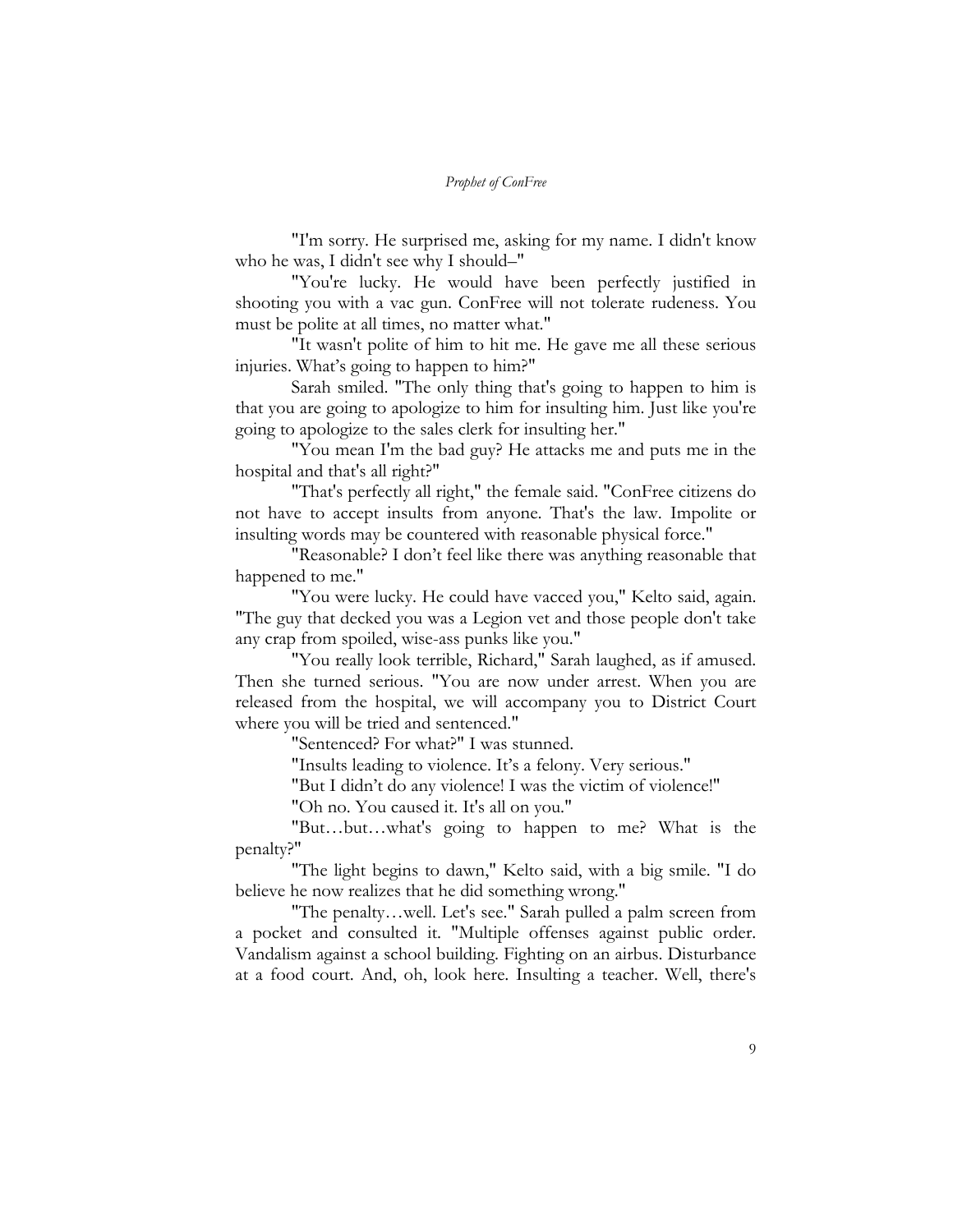more. Nothing too serious, most charges were dropped with a warning, 'cause you were just a brainless kid. But I'm afraid we're past that. You're seventeen now, time to become an adult. Time to accept responsibility. And with a record like yours…well, you'll likely be banished from Windwood. Maybe even shipped offworld. We don't need people like you on Eugarat. Yes, that's what you're facing – banishment. What a shame. You could have made something of yourself, with a little more discipline. But we don't have time for failures, crybabies, or self-centered parasites. Don't try to leave the hospital until you have clearance to do so. We'll be watching you. Goodbye, Richard."

And they got up and left.

#### Δ

Northmark District Court can best be described as austere, although if you are sitting there in the dock in a fluorescent orange jump suit in wrist irons, with your head recently shaved, like I was, it might strike you as scary, cold and brutal. I was seated by myself behind a table facing a row of six judges behind an elevated counter. They were clad in black uniforms. The walls were a bluish metal, bare except for a threatening representation of Deadman and a giant Legion Cross. My new teeth had been installed and I still had a bandage on my nose. The swelling on my lips was going down. A policeman in khaki was posted next to my table. The spectators were behind me. There were a lot of people there, including my mom and dad. None of the kids were there, because it was a school day. At least my buddies – and the girls – were not going to witness my humiliation. I knew this was a terrible day for my mom and dad. I guess I deserved it; that was sure.

I figured the haircut and chains meant my fate had already been determined. The judges had all been talking among themselves, going over my file. The truth was not in question. All that was in question was my fate. The search was for justice. Justice, real justice, was scary. I knew that.

"He's had plenty of chances," a blonde female judge said. "And blew them all. He's a slow learner. He keeps repeating himself."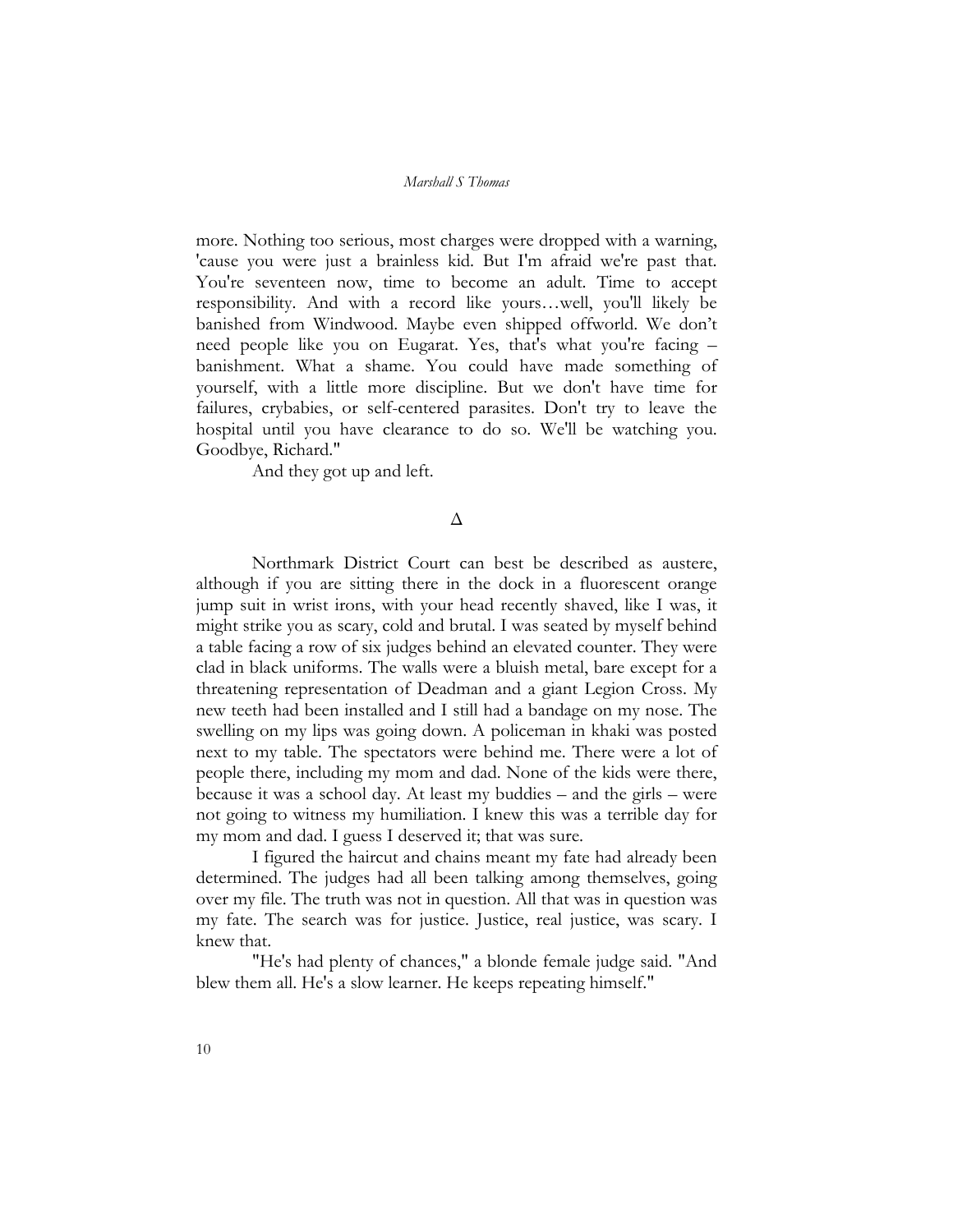"He's not a slow learner, not really," a male judge said. "Look at the IQ. All his teachers say he has great potential." It was kind of strange watching these judges coming to a decision on my future, because, of course, they were all immortal. Immortals don't age, so they looked like a gang of middle school kids, calmly ruling on my fate. That was scary, too.

"Great potential, which he refuses to apply," the blonde continued. She was not bad looking, I reflected. "If he's not interested in a subject, he refuses to study. If he's interested, he can get A's. "

"That's not a crime. You're off the subject," another male cut in. "He was counseled on all his misdeeds and it made no difference. He's hopeless. He doesn't deserve further consideration," somebody else said.

"We need to clean the streets," a seemingly young male said. "We need to focus on what these kids are taught. There're too many complaints about teens wising off to adults. I want that to end. This isn't the System. We need respect, and discipline."

"Right, let's give him the death sentence," a raven-haired female said. "That should motivate everybody."

"That's enough!" the lead judge snapped. "There will be no levity in my court!" I was pleased that he had decided against the death sentence – some good news at least. "We're determining this young man's future and we're going to make the right decision," he continued. "What sort of person is he? I mean, aside from his arrogant attitude? Does he have any friends?"

"His parents are quite respectable, and devastated by his actions," one of the males said. "He has a great many school friends, both male and female. We couldn't get any of his peers to comment negatively about him. The girls – all of them underage – particularly like him. Even his teachers – most of them – think he has great potential. But he's lazy and not motivated."

"All right, that's enough. Let's hear from the accused."

The policeman gestured, and I stood up.

"Tell us what you planned for your life," the lead judge said. "What did you want to do?"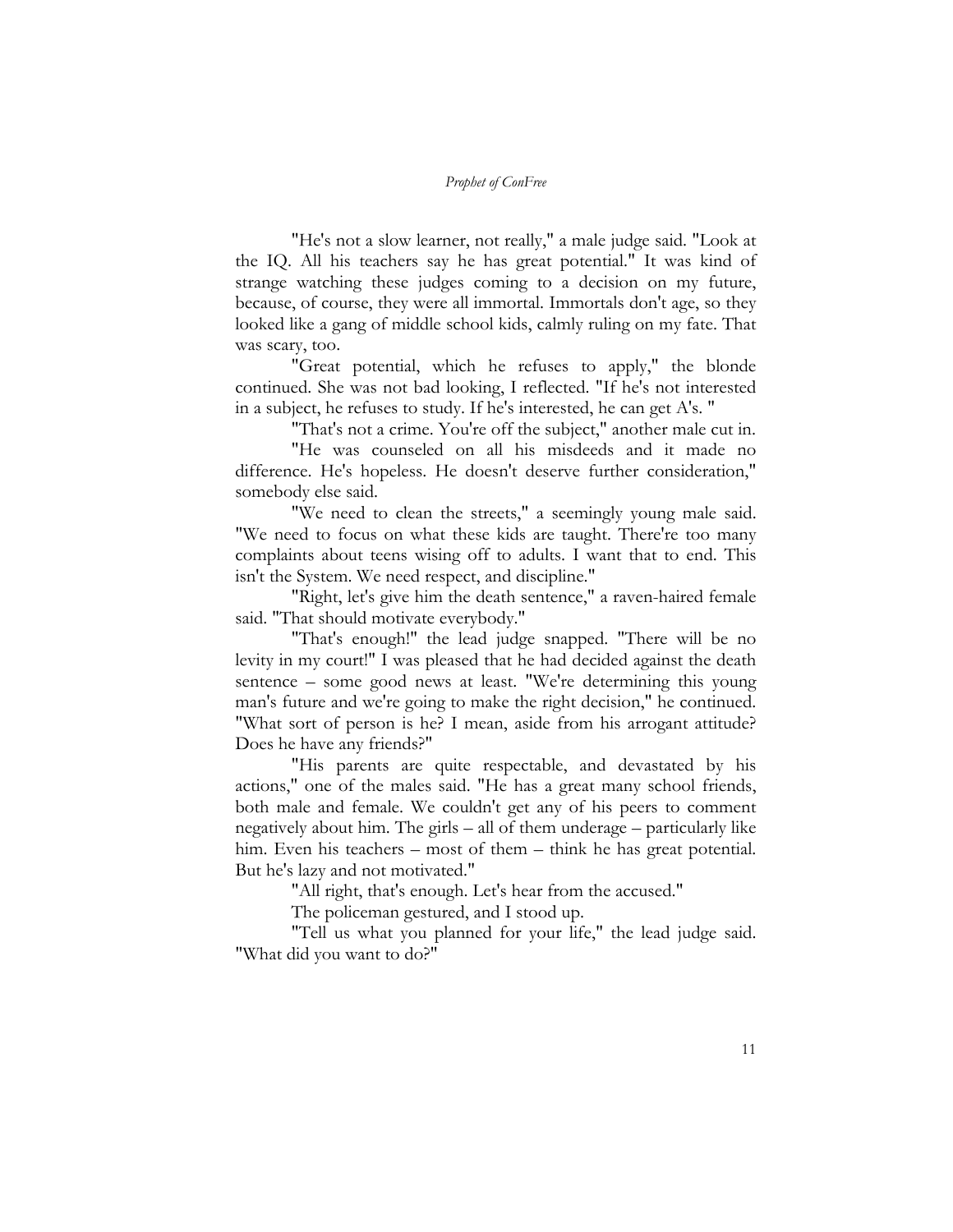I was totally unprepared for his question. What did that have to do with anything? I finally responded. "Um, uh, I thought I'd be a historian."

"A historian? Why?"

"Well, I like history. And I thought it might be nice to…write it. Or teach it."

"That takes many years of preparation, advanced studies, writing skills, and experience. A lot of hard work. You haven't demonstrated much aptitude for anything like that. You recently graduated Middle School. What were your immediate plans?"

"Plans? Well, I didn't really have any. I mean, I hadn't thought about it." This conversation was not going well at all, I realized.

"Hadn't thought about it. I see. Let's see, you're seventeen, out of school, unemployed and living with Mom and Dad. When were you planning on getting a job and leaving home? Age thirty? Age forty? When?"

"I…I was just taking a break."

"You're a parasite. You have no plans and no future. You've studied about ConFree. You know we are a society based on selfrespect, respect for others, and honest labor. It seems you don't fit in."

"I'm sorry about my actions. I was wrong."

"It's too late for that. Court, have we reached agreement on the first verdict?" They consulted briefly as I stood there, lightheaded.

The lead judge banged his gavel down so sharply that I twitched. "The accused is GUILTY of one charge of parasitism and one charge of gross insult leading to violence. The accused is BANISHED from Northmark District. He will be detained until Eugarat National Court responds to our notification about the case. We will reconvene at that time. Bailiff, accompany the prisoner to the detention facility. Court is hereby dismissed."

#### Δ

My cell was small but clean. A bed on a ledge jutting out of the wall, a little squat toilet, a metal sink with no mirror. No furniture. Cold metal walls. A dim light panel overhead that I could not control. Great.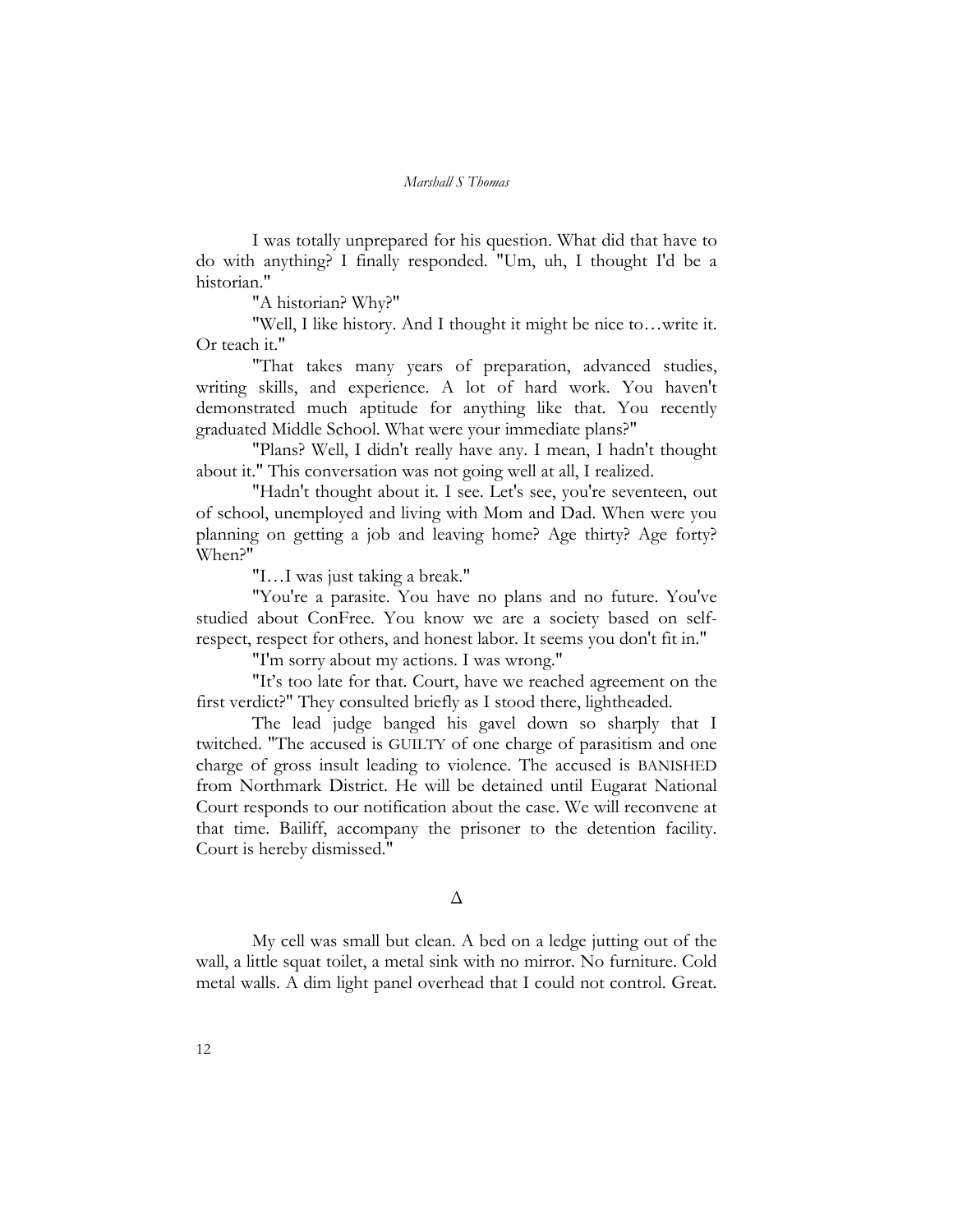I sat on my bed and pondered my fate. Stupid, I thought. You were stupid. Now you are banished, from all you have ever loved. And more bad news might be coming, depending on what Eugarat National has to say about my case. Maybe they need dummies to clean the streets or something. Or maybe they don't. Then it would be banishment from my own home planet. Would any other ConFree planet want me? Why waste resources on a parasite? Maybe they'd dump me on some alien world. Maybe those ex-System worlds would take me. They always need new slaves, right?

I knew ConFree did not waste resources on parasites. Just like they didn't put criminals in jail. ConFree citizens didn't want their tax money going for such stupid expenditures. Criminals in ConFree don't get rewarded with free board and lodging for the rest of their lives – no, they get a bullet in the brain if they deserve it, or exile if they are lucky.

Dummy! And I thought I would have a bright future. I had laughed at some of the kids who had academic trouble in school. But they'd be laughing at me now. This didn't seem fair to me. It's not as if I was really a criminal. I wasn't a gang member, I didn't steal anything. Except for those stone lions, and that was just a prank. It seemed so unfair, to listen to that long list of childish misdeeds read aloud in public court.

*Life isn't fair! Get used to it*. That was my history teacher. He had a clear view of the universe. If only I had listened to him.

The cell door rattled and squeaked open. Somebody stepped in. The sudden light from the corridor outlined his figure but made it hard to see his features. A man. Now what?

"How you doing?" he asked. A young man, clad in Legion black.

"Not so good," I replied.

"That's not so good, *sir,*" he said. "You still haven't learned, have you? Be polite." He looked like a midschool kid, tanned skin, grey eyes, brown hair cut short in the military fashion, standing almost at attention. His confidence told me he was anything but a midschool kid.

"Yes sir," I said.

"Nice quarters," he said, looking around my little cell. "And all at taxpayer expense. Do you like it?"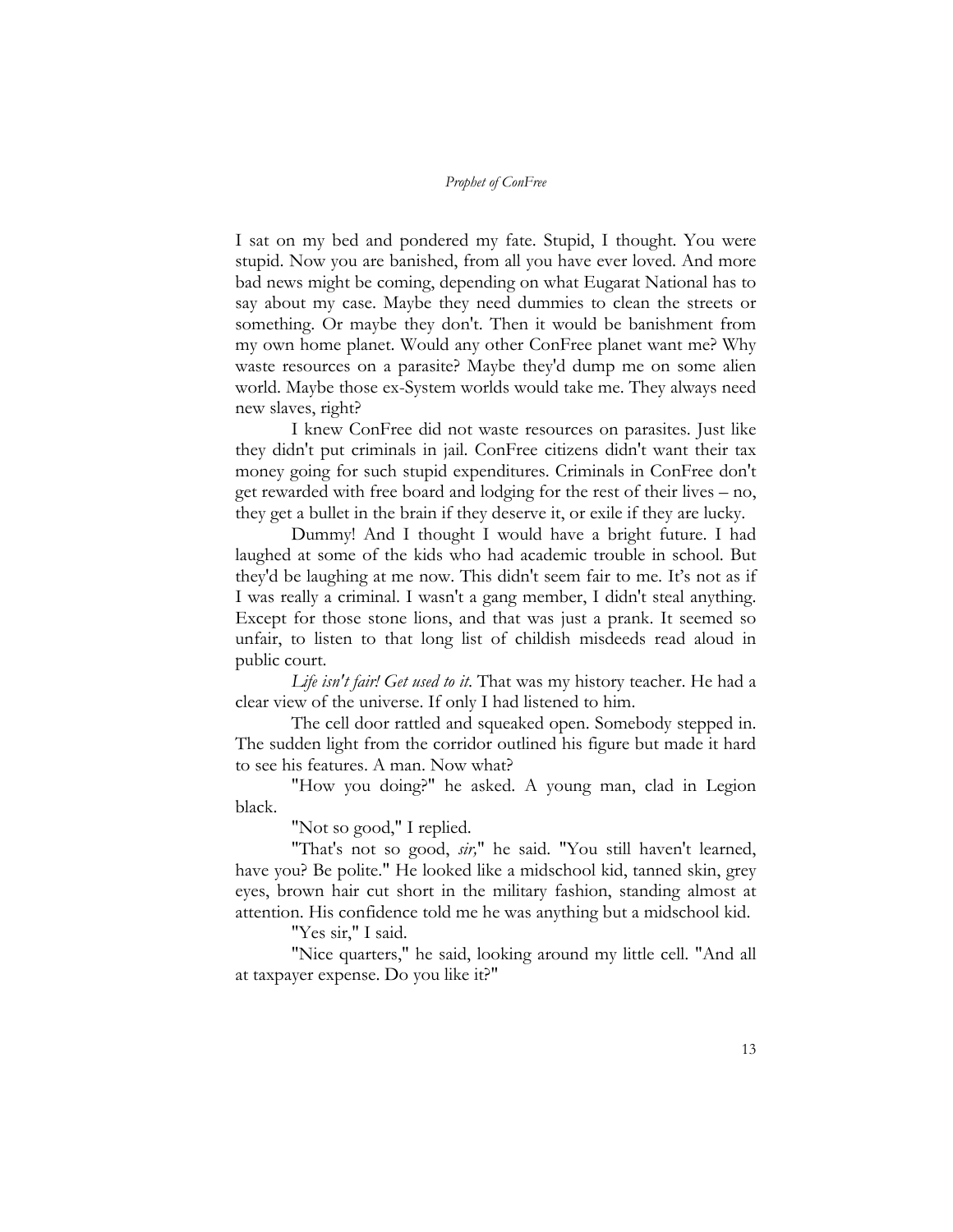"Sir, no sir."

"What a shame. Well, you may not be here long. Once Eugarat National responds to your case, you'll be moving out. You may even be banished from ConFree."

"Sir," I said. "Do you think that's likely? Will they really banish me from ConFree?"

"It's very likely. They've been doing that lately. But you can't know for sure until they respond." He walked back to the cell door and banged on it. It opened. "Can you get me a chair?" he asked somebody outside. In a moment he had a metal folding chair and settled into it before my bed.

"You're an idiot, you know," he said, gazing at me curiously.

"Yes sir," I replied. "That part I've figured out."

"Do you want to be banished from ConFree?"

"No sir."

"Too bad. It's likely to happen. Very soon. You'd best get used to it."

"Sir. Yes sir." I wanted to ask him why he cared, but decided not to.

"You know," he said. "Once Eugarat rules on you, that's it. It will be too late then. Too late for you."

> I just looked at him. What did he want from me? An apology? "You don't have much time," he said.

"Sir. Much time for what?"

"Much time to change the situation, and get out of this fix."

He had my full attention now. "Sir. How do I do that?"

"What you do – is take decisive action, to change the situation. Instead of just drifting, and accepting your fate, you take action, and change your fate."

"Sir. That sounds good. What do I do?"

"Well…what was your name again? Robert?"

"Sir. Richard."

"Well, Richard. I can tell you how to walk through that door, if you want to. But the decision will be up to you. Not me. And the decision has all sorts of consequences. And responsibilities."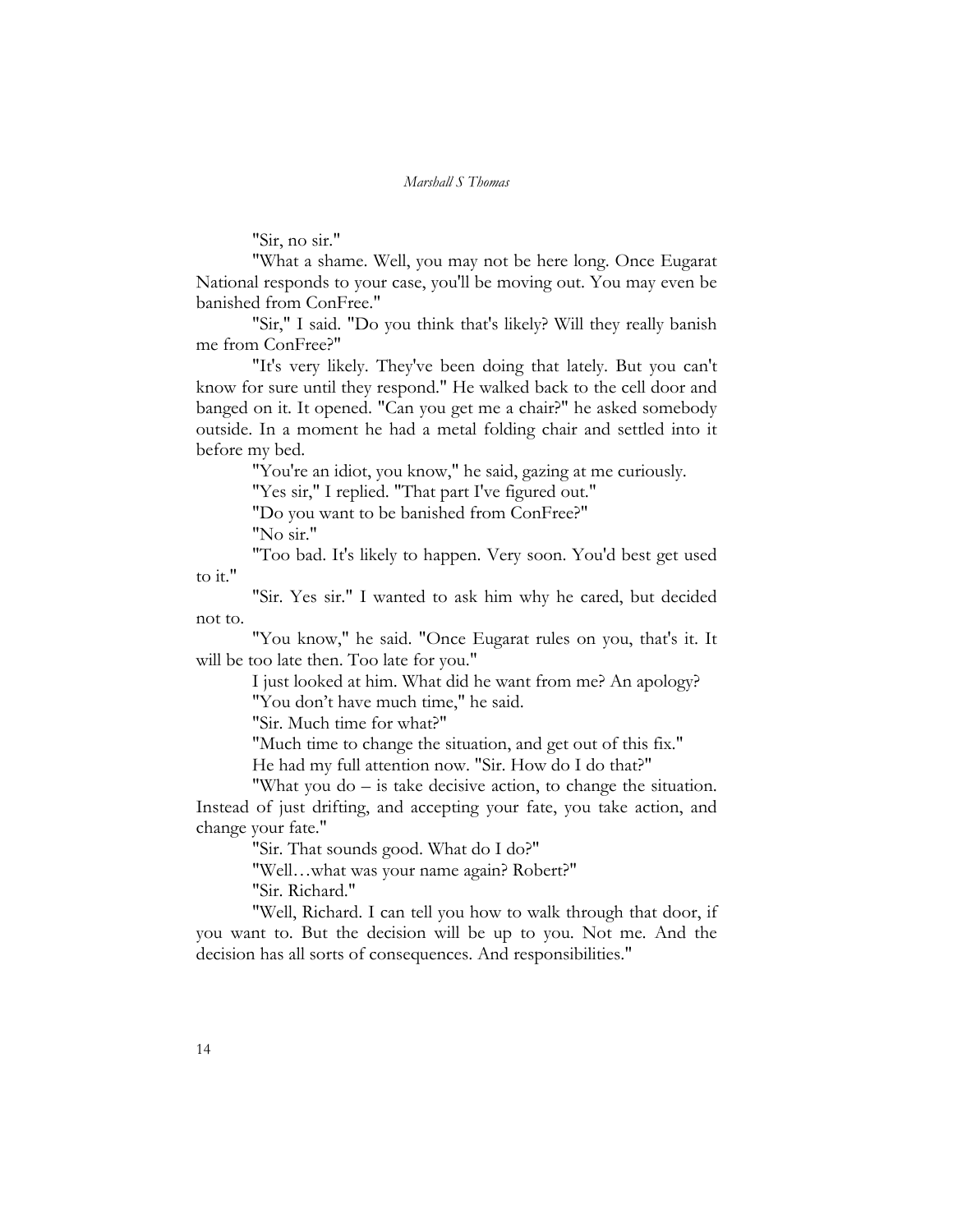"Sir. Decisive action sounds good to me. What do I have to do?"

"Simple. You enlist in the ConFree Legion. Now – before Eugarat National rules on you. You meet all our requirements. We're not interested in your schoolboy pranks or your bad attitude. We're looking for tough new recruits, and you qualify. And nobody can stop a Legion volunteer. But that's the point – you have to volunteer. Once you do that, you're committed for the next six years of your life. There's no way out. It's difficult, dangerous work – but very rewarding, if you apply yourself. You'll be rendered immortal right off. When your enlistment expires, if you're still alive, you'll become a ConFree citizen and all these silly charges will go away. But think hard about it. Your enlistment must be completely voluntary. The ConFree Legion only takes volunteers."

Volunteers? The ConFree Legion? My God, I had never even imagined this. I was a lover, not a fighter. What was I going to do in the ConFree Legion? I had always tiptoed around the Legion Gate downtown, hoping nobody paid any attention to me.

"Well, what do you say?" Yes, that was the question. Volunteer? Or banishment. I had no choice!

"Sir. Yes sir. I'll volunteer."

"Good. Good. Sign here." He held out a little d-screen displaying a document. I was stunned. Decisive action – no more words, no more crap. Sign here. Action! I took a deep breath. I touched the little DNA box at the bottom with the tip of my index finger. I didn't even read it.

"I'll be back tomorrow. You stay here until then. Congratulations, Volunteer. The people of ConFree respect your decision and will honor your service." And he walked out the door, taking the little chair with him.

It was nice to hear that the people of ConFree respected my decision. They sure hadn't been giving me much respect so far.

Δ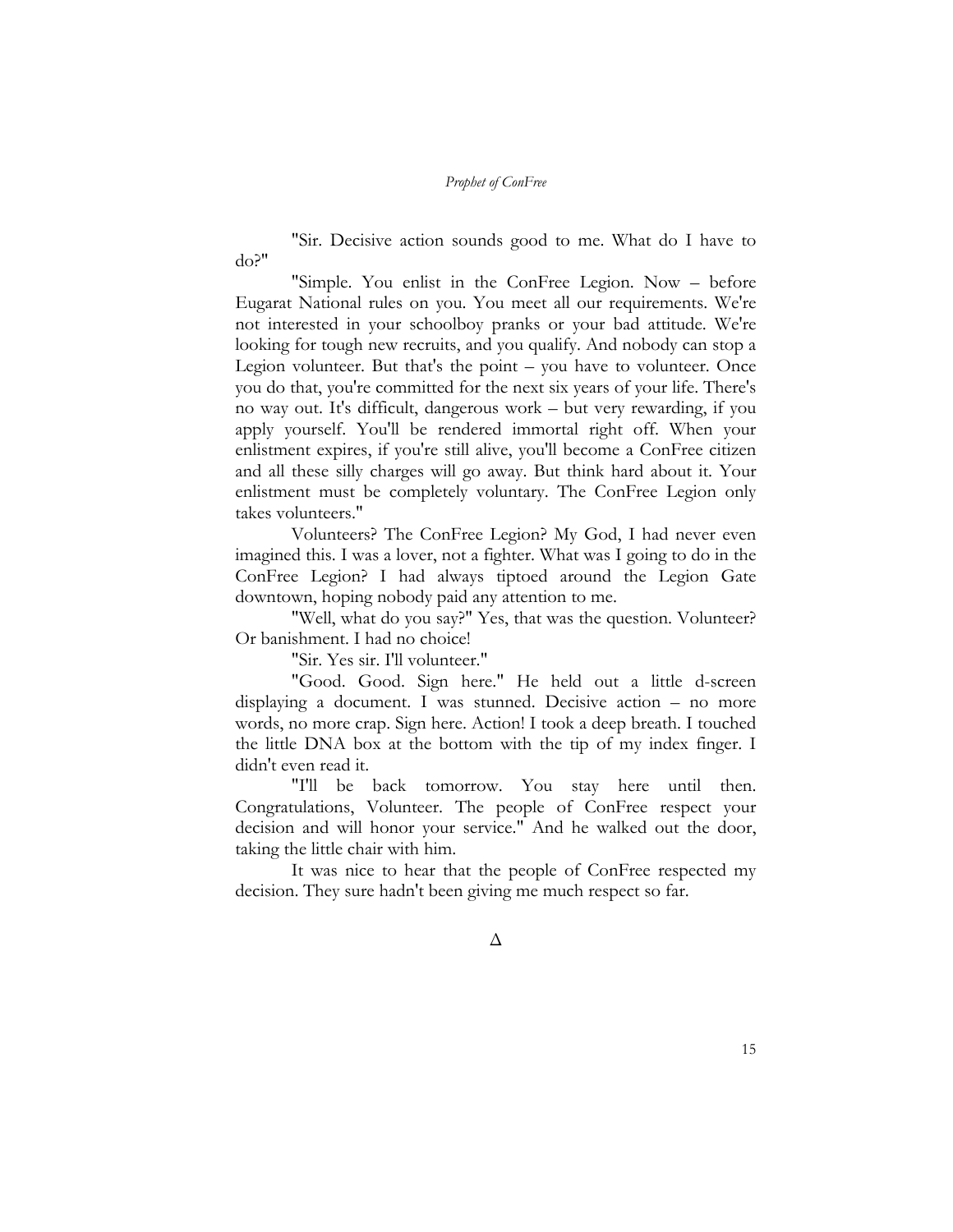And that's how I came to be standing before the Legion Gate, in downtown Windwood, a few days later. Three of my friends had finally shown up. I had said goodbye to my parents earlier and asked them not to come to the Gate. My mom had cried and my dad said he was proud of me.

Jailbait was there, and Kittykat. Mark was there, too. The girls had faked excuses to get out of school to say goodbye to me. They brought little notes from the rest of the girls – DeeAnn, Sweetcakes and Judy Dare. Mark had actually crawled out of a bathroom window to make his escape. I felt so touched by that. Just to say goodbye to me! It gave me a lump in my throat. I knew I'd never meet people like these again. Mark was blindly, deliriously in love with Kittykat, and she ignored him as if he didn't even exist. Jailbait was getting all weepy and even Kittykat seemed subdued and uncharacteristically quiet. I kissed both girls and Mark looked like he was getting set to cry.

"Don't open this until you're in," he said, huskily, pressing a little folded envelope into my palm. Poor old Mark was a little slow and many of the kids laughed at him, but I never did. I had grown to like him. He was kind of an outcast. He had no girl, Bob and I were his only friends, and Bob had left already and I was about to.

The Legion Gate loomed before me, right across the street. I had half expected my Legion recruiter to show up there, just to make sure I didn't back out, but he didn't. They wanted volunteers, you see. I had to walk in there on my own.

"All right, I'm going in," I said. "I'm going to miss you all." I couldn't say any more. We did a group hug, and Jailbait was crying and Mark was crying and Kittykat was all pale and blurry-eyed. Will I ever see these kids again? I broke away abruptly and walked through the Legion Gate, gritting my teeth.

#### Δ

I walked down an entry hall lit only by glowing holo shots lining both walls. They showed astounding views of alien worlds, beautiful, mysterious landscapes, glowing under milky, starry skies. Some of them showed Legion soldiers in A-suits, marching into horrific horizons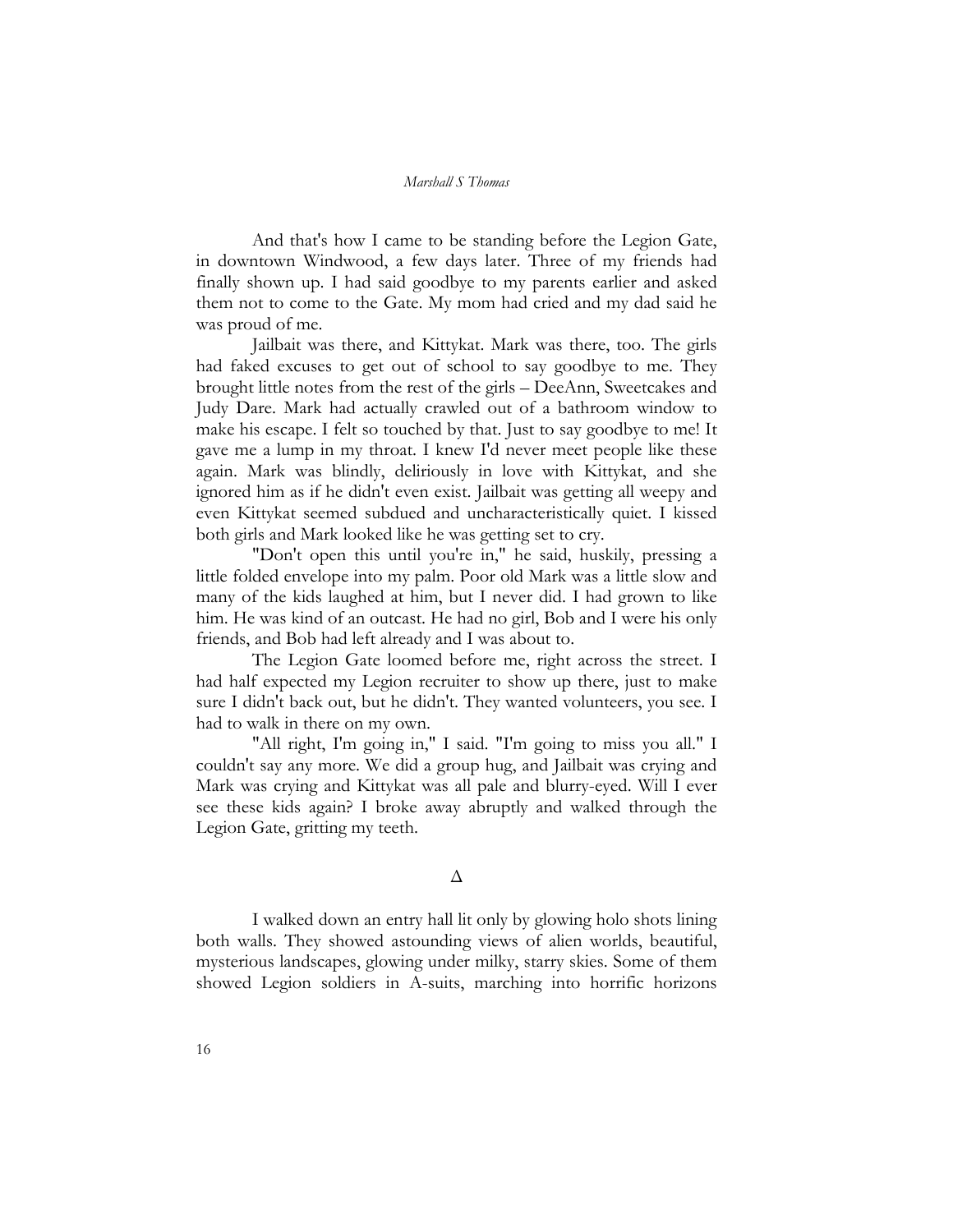erupting in flames. I tried not to look at these scenes – I guess I wasn't quite ready.

The entry hall led to a large, bright, open circular area built around a vertical metallic structure that looked like some kind of monument. A black slab was set in the center, set under a Legion cross, and silvery letters rippled slowly over the slab. I knew what that was. I spotted an open office area on the other side of the monument, and walked over there. There were two young men, clad in black Legion uniforms, evidently engaged in conversation. One of them sat behind a large gleaming desk bedecked with d-screens and commo gear. He was pale, dark-haired and had a thin pencil mustache. The ConFree and Legion flags flanked his desk. The other was leaning against the wall, glaring, ruddy-faced, blond hair. He seemed distinctly unhappy.

"…nothing to be done," the mustache was saying. "You know it. There's nothing you or anybody else can do – except to carry on."

"Carry on. Right!" The blond almost snarled.

"Who are you?" Mustache finally noticed me. I was standing before his desk.

"Uh, I'm a Legion volunteer. Sir." I wasn't going to forget the 'sir' any more.

Mustache stood up, looking me over. "Oh," he said. "You're Rains. Richard Rains. We were told to expect you."

"Yes sir."

Then he did something that caught me off-guard. He stood at attention, and saluted me. It was quite a salute. I was so stunned that I did not know if I was supposed to return the salute or not.

"Welcome to the ConFree Legion," he said. "The people of ConFree respect your decision and will honor your service." That one I had heard before. "And that's the last time anyone's going to be saluting you for quite awhile. Now, tell me – why did you volunteer?"

I was ready for that one. "I just want to help," I said.

"Why? Why do you want to help? It's dangerous work. You may be killed."

"I want to do something worthwhile. I want to make something out of my life. I want to serve the people of ConFree."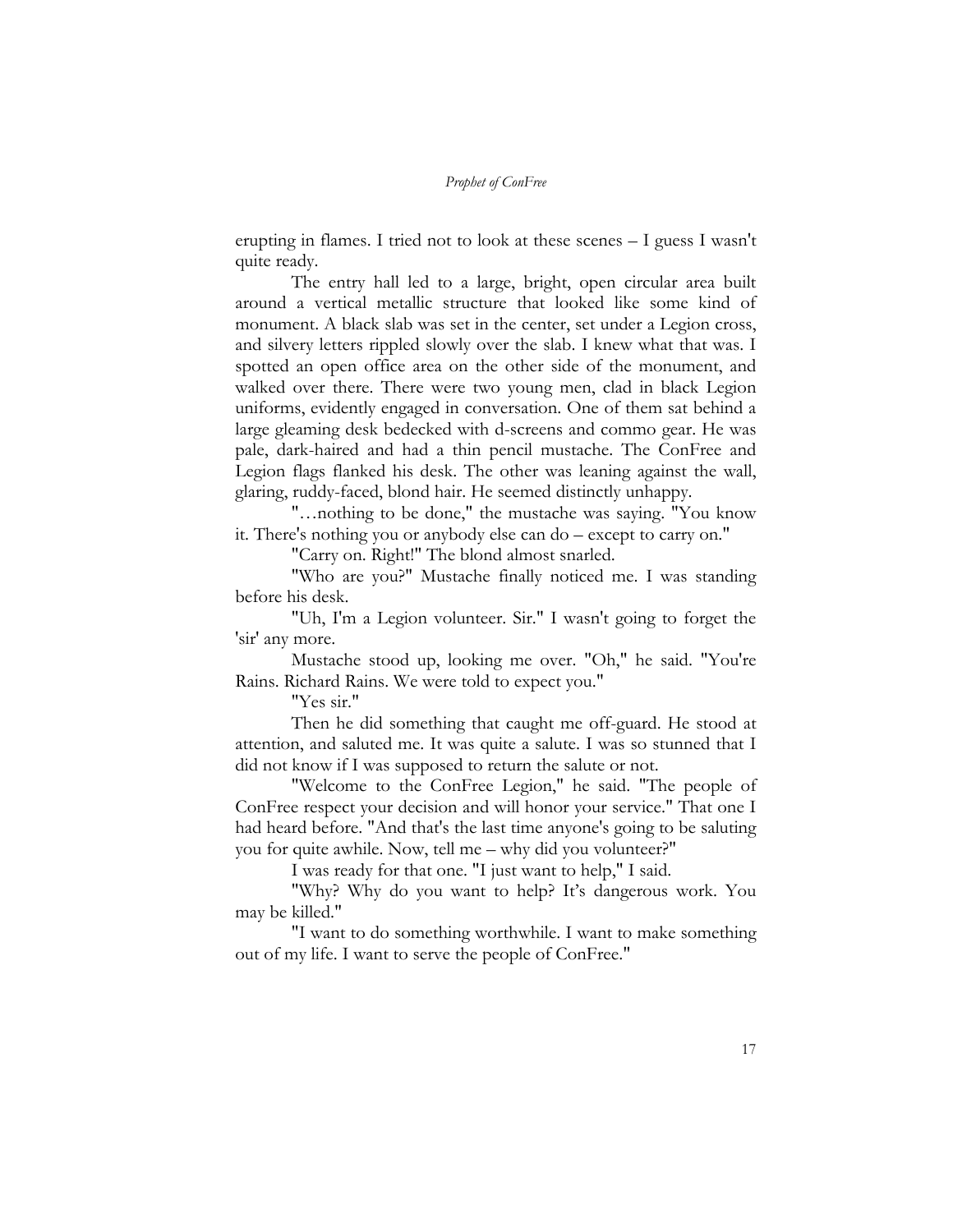"He wants to help," Mustache said to his companion, who was watching me with a scowl. "A volunteer. What do you think?"

Blondie came over to join us, looking me over carefully. "A volunteer," he repeated. "Do you have any idea what you're doing?"

"Yes sir. I think so. I just want to help."

"He wants to help," Blondie said. "Great. Are you ready to bleed for ConFree?"

"Yes sir."

"Ready to die for ConFree?"

"Yes sir. If I must."

"Look at him," Mustache said. "He's the perfect volunteer. And they just keep coming."

"Yes," Blondie said. "They just keep coming. Until they're all dead. And we just carry on. No matter what."

"That's right," Mustache said. "That's exactly right. Volunteer, you will be transported to the Veltros star system for basic training. We'll take you to the spaceport by aircar tomorrow. Meantime, report to the ready room – it's out the door to the right. You keep your civilian clothes for now. We'll show you your quarters later. And don't try to leave the installation. That's a one-way gate you came in. And the past is dead and gone."

#### Δ

*The past is dead and gone*. I pondered the phrase as I entered the ready room. It was a large lounge, full of airchairs and sofas and tables of various sizes. The walls were decorated with large, darkened dscreens and colorful Legion propaganda posters. It was dead quiet and totally deserted – no, not quite. As I entered, a single youth shot up from a chair and snapped to attention, startling me. I looked around quickly to determine who he was standing at attention for and decided that it was for me, because there was nobody else in the room.

"Relax," I said. "I'm not an officer, I'm a new volunteer." He was in civilian clothes, I noted. He looked like about fifteen, very slender with long brown hair and big round eyes, but he must have been seventeen because that was the minimum age for Legion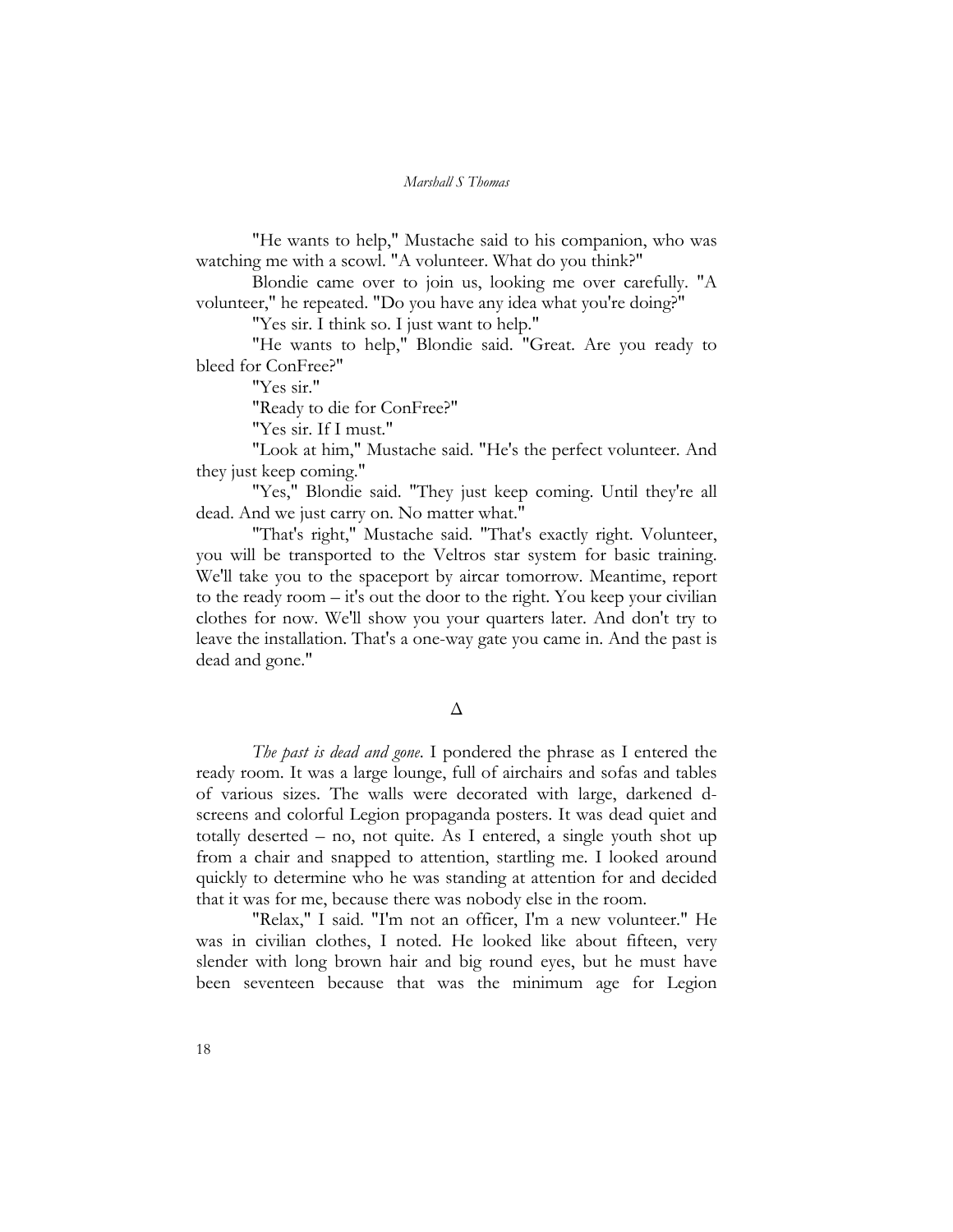recruitments. He appeared greatly relieved to learn I was a fellow volunteer.

"Oh," he said, "good. I thought you were a trooper because of the haircut."

I smiled. "No, the haircut came before the enlistment."

"Really? Here, want some dox? They've got a doxmod – free dox." He hurried over to a wall unit and it popped out a fresh cup of dox. He handed it to me. "Have a seat. You like dox?" He seemed even jumpier than I was. We both settled down in airchairs and he was looking into my eyes intently. He seemed so young he almost looked like a girl.

"Yes, I love dox," I said, taking a careful sip of the hot foamy brew. "This is great."

"So they made you get the haircut before enlistment? How long you been in? Man, you really look beat-up. Did they beat up on you? What happened?"

I smiled. "What happened," I repeated. "Good question. I've been asking that myself. No, they didn't beat me up. That also happened before I enlisted. But I guess you could say it was part of my…motivation. Yes. I understand we'll be getting new haircuts during induction on Veltros. How long have you been in?"

"Two…whole…days," he said, as if it was more than any human should have to endure. "I've been the only one here. Except for them. I'm really glad to see you."

"Where are you from?"

"Sunglen. It's way out in the Pine Barrens. Windwood was the closest Legion Gate."

"What made you want to enlist?"

"Clearly you're not fam with Sunglen or the Pine Barrens. It's the armpit of the world. And my girl…well, short story, she dumped me. And I really cared about her. How about you?"

"Your story makes sense compared to mine. Well, I had a lot of reasons but bottom line is I thought it was the right thing to do."

"That's pretty idealistic, I'm impressed. Do you know anything about Veltros?"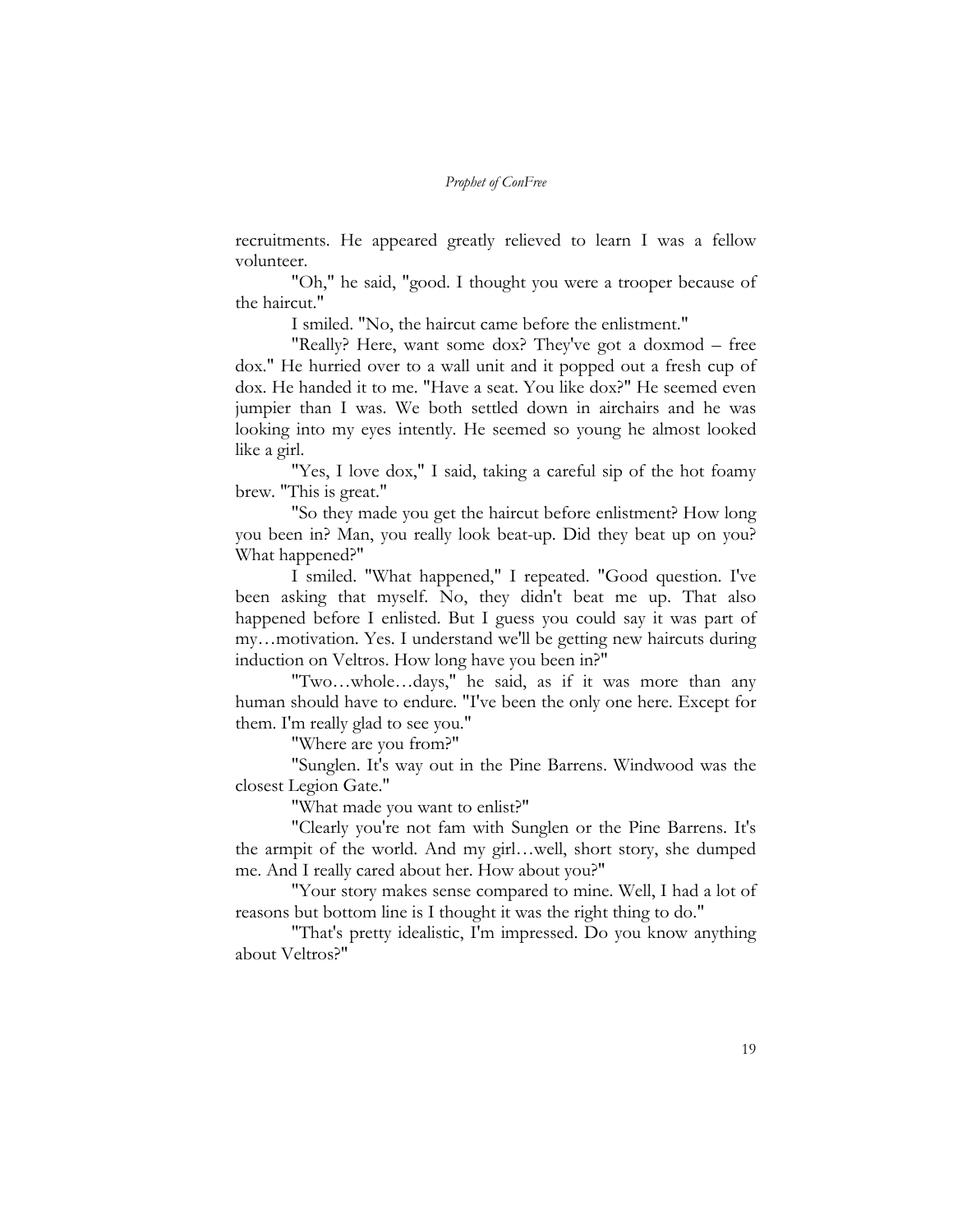"Yeah, it's the Legion's premier basic training center. Everybody gets run through Veltros. Only it's a long star run from here. Did they tell you you'd be leaving tomorrow?"

"Yes, they did."

"Good. We'll be going together. Looks like just the two of us."

"Great! That's great!" He took a big gulp of dox and held out a fist. "Arie Gaignon. It's great to meet you."

"Richard Rains," I said, touching knuckles. "Likewise. I'm from Windwood. Recently graduated from Windwood Middle."

"Same here, Sunglen Middle. It wasn't much of a school, but I liked it – until she dumped me. I was on track, gymnastics and contact."

"Wow! Really? You're a real athlete." He sure didn't look it.

"Yeah, I guess so. I liked it. But that's all gone now." The past is dead and gone, I thought.

"Did you see the Monument to the Dead?" he asked. "In the plaza?"

"Yes – I noticed it when I first arrived but I didn't pay much attention."

"That's got all the names of all the Legion troopers who died defending the people of ConFree. Immortals all. That's what they told me. An endless list, they said."

"Yeah, I know about the monument. They've got it in every Legion installation."

"You seem to know a lot about the Legion," Arie said.

"I've studied history, that's all. It seems strangely inappropriate that the first thing new Legion volunteers see after walking through the Gate is a list of Legion dead."

"I'm sure there's a reason for it."

"Yeah, me too. What do they make you do here? Any duties? Processing?"

"No, they said just wait for the aircar tomorrow. I've been lying around sipping dox, mostly."

> "Is there a mess hall around here, or something to eat?" "Sure, come on, I'll show you."

> > Δ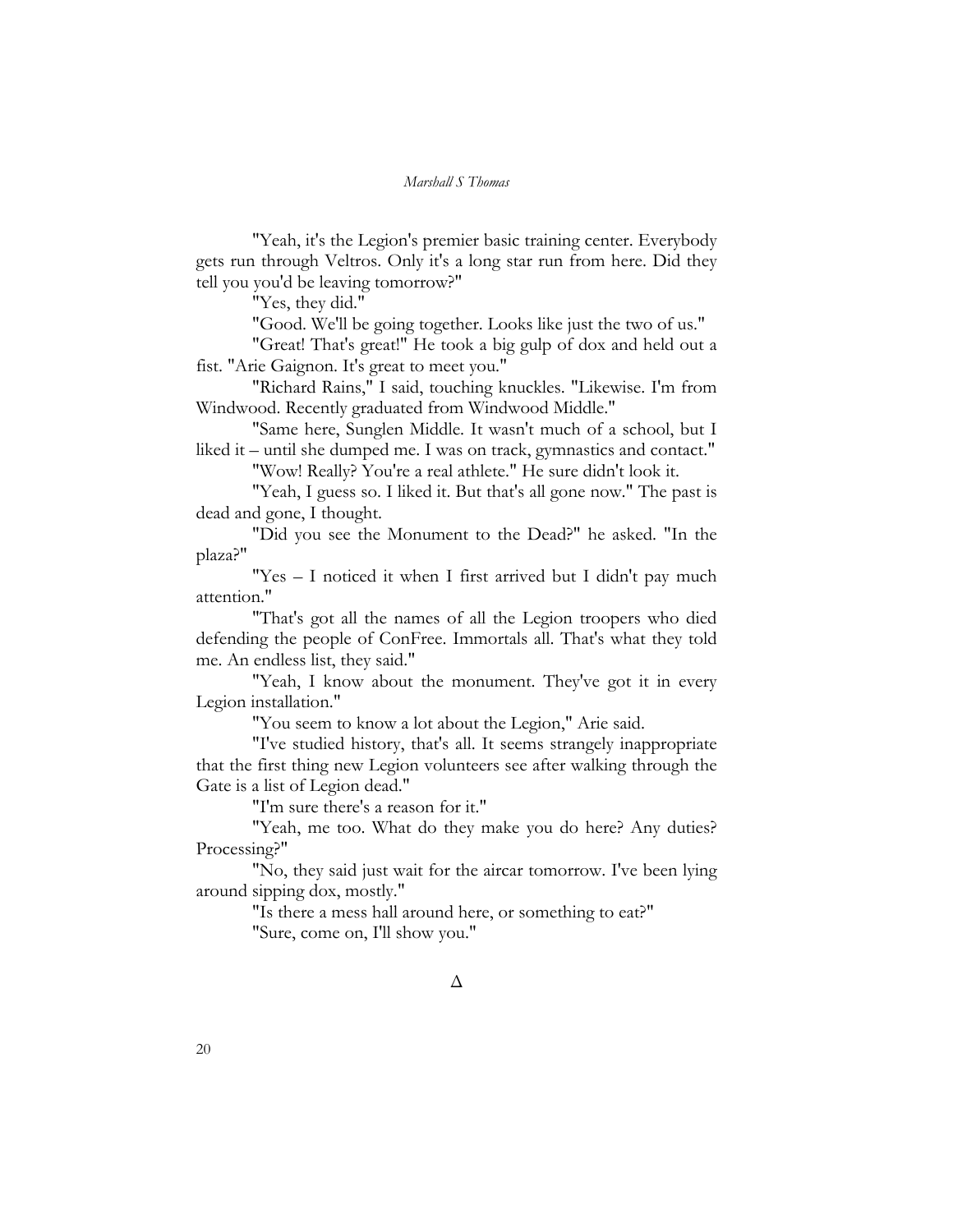Arie and I stood in the backblast of the aircar as it settled onto the landing pad on the roof of the Legion installation. It was a bright, clear day and Eugarat's two moons were both visible overhead as the crash doors of the car slid open. Mustache said goodbye to us from the carport personnel door. I still didn't know his name. We scrambled into the car, finding seats and strapping in. It was a Legion military transport car, with two troopers up front piloting it. Arie and I were the only passengers. We lifted off abruptly, gained altitude rapidly and headed roughly southwest towards Temple Mount and the starport. We had a fabulous view of Windwood as we shot over it heading for the future. A seemingly endless green forest, with a neat little settlement nestled in the trees. I could see downtown, the civic center, the hospital, Windwood Middle School, my own little residential neighborhood, rustred roofs scattered through the forest. I spotted the teen club up on a forested hill, and even the playground on the edge of the botanical gardens. Last view, I thought. That was my home. I wondered if I would ever see it again.

Arie and I had talked a lot the night before but finally fell asleep in our quarters, exhausted. Now Arie was quiet, and I still felt very tired. I hadn't gotten much sleep, the first night of my new life. Suddenly I remembered – Mark's note! It was still crumpled in my trousers pocket, I hadn't even thought about it before. I pulled the little note out of the envelope.

> When and if you come back I will be going with Kittykat. Good luck. Mark R. Kane.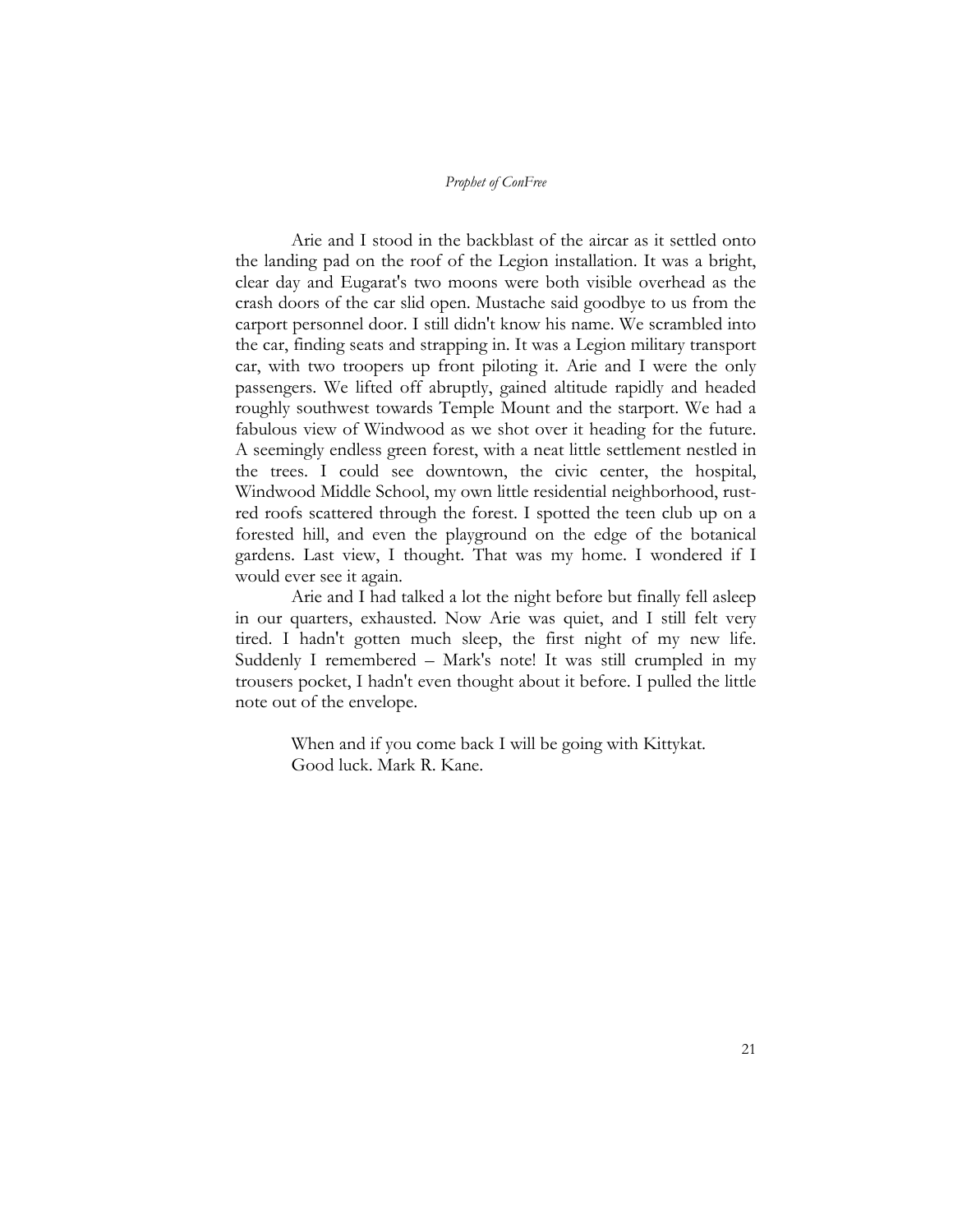#### **Chapter 2**

#### **The Dark Lady**

"ATTENTION!" The voice was at max volume and it cut through the buzz of random conversation like an electric shock. There must have been close to a hundred of us, volunteers from all over Eugarat, crowded into a spotless white assembly hall with the Cross of the Legion on the wall behind the raised dais. "This is your initial intelligence test," the voice continued. It was coming from one of four black-clad Legion troopers who had just entered the room. "Shut down! Then form rows of ten, facing front. NOW, bodies! Why are you standing there?"

We hustled to form the rows in silence except for the shuffling of bodies. We were still in civvies and had no idea what was coming. The building we were in was part of the Temple Mount spaceport complex. From what I gathered from the other bodies, some of them had been waiting weeks for this event. Arie and I had arrived just in time for the space flight to Veltros, which was set for the following day.

Arie and I found a place midway into the second row and then did our best to become invisible. We could hear the Legion troopers discussing us as the people at the rear did their best to form one last row that evidently did not add up to ten.

"They get scruffier every time, don't they?"

"Deadman! See the one with the bone in his nose?"

"You want to rip it out or can I?"

"That girl looks like she could kick ass."

"I don't think that's a girl."

"STAND AT ATTENTION! SILENCE! Now the intelligence test will continue. First man in the first row, here -" he pointed at him.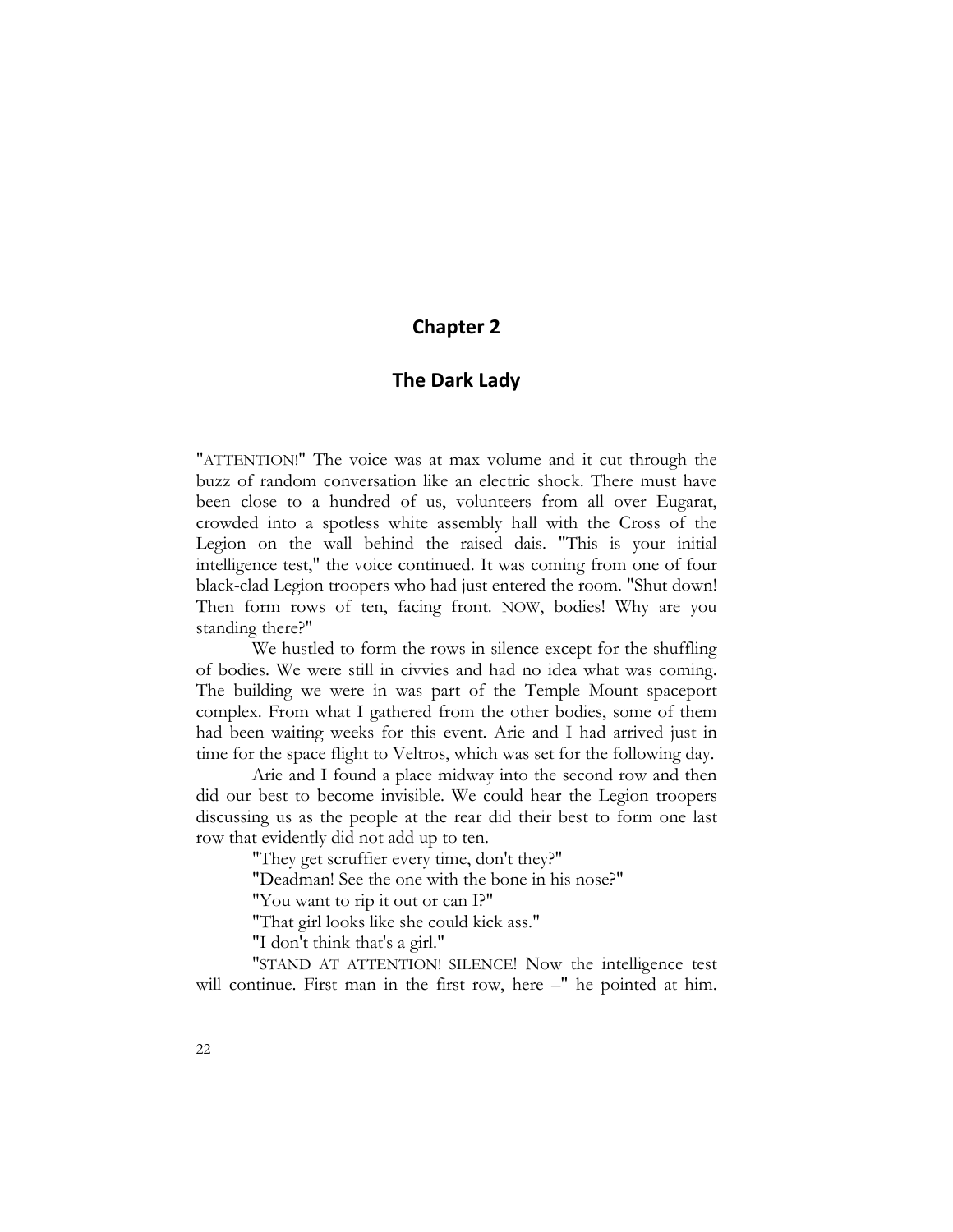"You say ONE and the rest of you count off, two, three, four, et cetera. Can you do that? Let's hear it. NOW!"

> "One." It was barely audible. "WHAT?" "ONE!" "That's better. Continue!" "Two!' "Uh, three!" "Four!"

"Um, five. I mean, five!" This continued with several hopeless screw-ups until the last man confirmed there were ninety-six of us. We were mostly young males, almost all Outworlders, with a sprinkling of females as well. It was a motley crew.

"ATTENTION!" We didn't know how to stand at attention but we gave it our best. It was silent. A new trooper entered, making his way to the dais and standing behind a lectern. He dropped a field cap onto the lectern. He was flanked by the other troopers. He appeared as young as the others but you could tell immediately he was not the type you'd want to challenge to a bar fight. He stood there glaring at us for some time. Then he spoke.

"Is this the best we could do?"

"I'm afraid so, sir," one of the troopers answered.

The officer sighed. "All right, volunteers, pay attention. You are about to be inducted into the ConFree Legion. Tomorrow you will be transported to Veltros for Basic Training. That's all you have to know for now." He spoke in a low voice; I had to strain to hear him. "You should know that your act of volunteering is greatly appreciated by the people of ConFree. It comes at a very dangerous time in galactic history. Great events are underway that are going to threaten ConFree's future and perhaps the future of humanity as well. The ConFree Legion is all that stands between our sworn enemies and the women and children of ConFree. And, after Basic, *you* are going to be the ConFree Legion. Think about that as you repeat the Oath of Enlistment. Generations of Legion troopers before you have taken this oath, and we all take it very seriously. Now, eyes front, salute with right fist over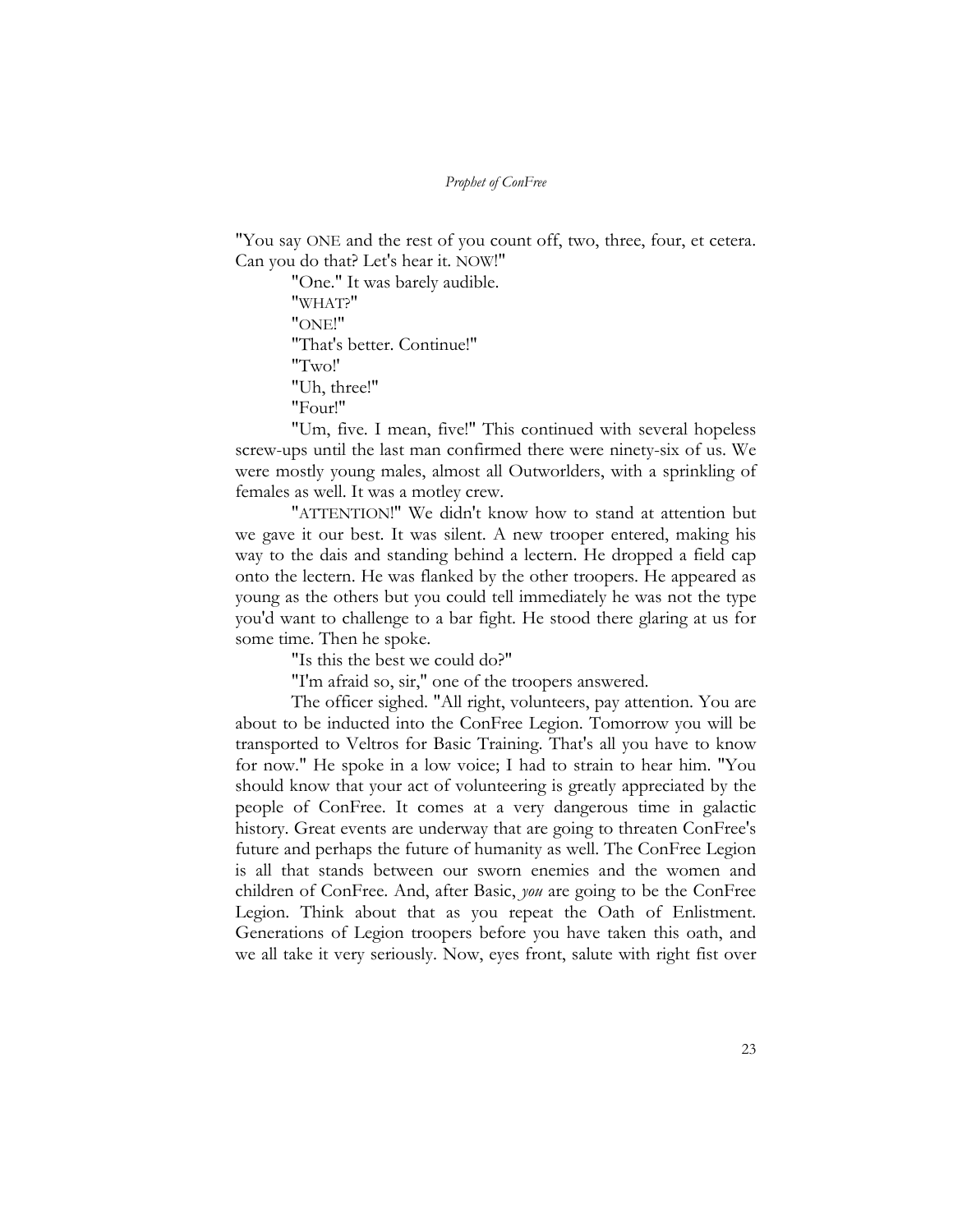your heart, and repeat the words you see on the screen. Attention to the colors!"

The lights abruptly cut off, plunging us into darkness. A huge screen appeared behind the dais, glowing with light, and it revealed a great flag, the black flag of ConFree with a silvery Legion Cross in the center, seemingly flapping in a brisk breeze. We could hear the wind whipping past and the flag cracking in response. The Legion Cross was shimmering with silvery light – almost as if it was on fire.

White letters suddenly appeared on the screen, scrolling across from right to left. The officer led us with a solemn voice, crystal clear, his fist to his heart. I slammed my fist over my own chest and repeated the words in time with his.

"I am a soldier of the Legion. I believe in Evil – the survival of the strong and the death of the weak. I am the Guardian. I am the sword of light in the dark of the night. I will deliver us from Evil." The dark hall reverberated with our words as the flag continued to flap boldly and the words continued to scroll over the screen.

"I accept life everlasting and the death of my past. I will trust no Earther worm nor any mortal man, but only the mark of the Legion. I have burnt the book of laws to serve the Deadman's cause as a soldier of the Legion."

I was almost paralyzed before that wild flag, hypnotized by that burning Legion cross. My eyes were watering. I knew about the Legion. I had studied history. Every word was true, I knew. I had never imagined in my wildest nightmares that it had anything to do with me. And here I was!

"I am the slave of the Future, at the gateway to the stars. Where I can see – eternity. For I walk in the shadow of death and yet I fear no evil, for I am the light in the dark, I am the watch on the mark, I am a Soldier of the Legion."

I was stunned. It was true. I was a soldier of the Legion. Me!

"I will have no talk with Evil. The arts of death are the tools of life. And in the end I will send a maxburst to advise the O's come by surprise, and though we kill them where they stand we know it's death's dark land, for a soldier of the Legion."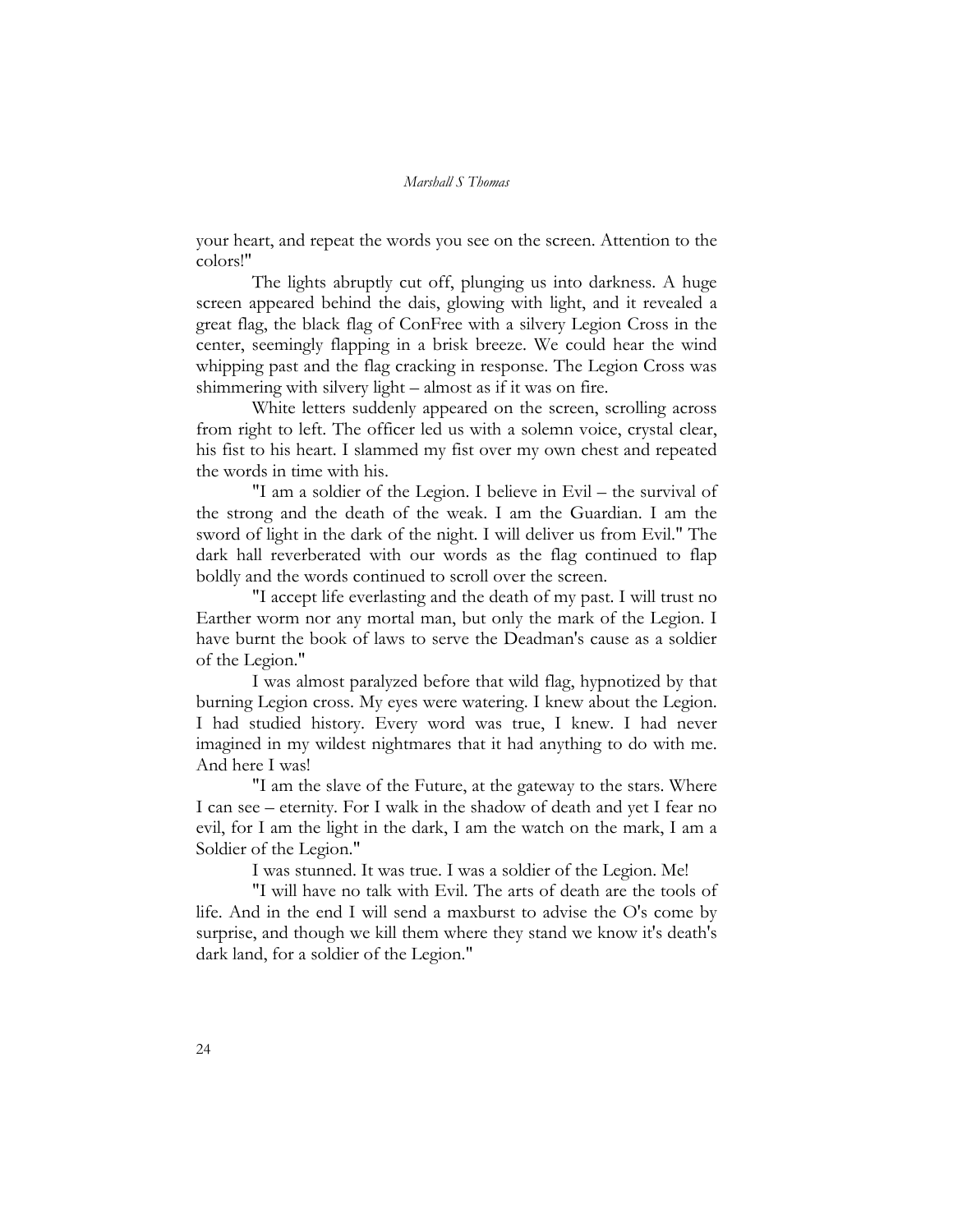The lights snapped back on, the flag and the screen were gone, and we stood there frozen in shock. The officer turned to face us. "Welcome to the ConFree Legion. Proceed through the doors to your left for issuance of fatigues and boots."

Δ

"SIMULATE ATTENTION!" One of our black-clad minders ordered. We may have been inducted into the Legion but we sure weren't soldiers yet. We did our best to stand at attention. It was very early the next morning and we were formed up in ten squads outside on the spaceport grounds, ready for our new life. They had yanked us out of our bunks, shouted us into our new fatigues, boots and field caps, given us five in the latrines and then marched us out into the dark without breakfast. The eastern horizon was now glowing ochre and the stars were fading. The still dawn revealed a fantastic sight a short distance away – a massive assault shuttle, glowing a luminous pink, vac black in shadow, seemingly growing out of the ground. A sinister Legion cross was emblazoned on the skin. It was a titanic dart, deadly, invulnerable, and scarred by the dust of the cosmos. I could barely make out the designation up front, *Hot Drop*.

Beautiful, I thought. Our shuttle to the stars.

"Do you really think there's any hope for these folks?" Some of the Legion troopers were chatting while inspecting our ranks.

"They'll do all right. Believe it or not. Providence will cure them."

"How do I look?" Arie whispered. We were braced together in the  $2^{nd}$  Squad.

"You look great," I whispered back. "The girls will love you."

"Girls? They got girls? You're dreaming." We really did look good, all of us, in new khaki fatigues that fit us perfectly after we walked through the autotailor, and supple synleather boots that also fit us perfectly after we stood in the autoshoe for a couple of fracs. Even the khaki field caps looked good, transforming us into a pretty good imitation of a bunch of soldiers until you looked a little closer and noticed the long hair and assorted mustaches and beards. We each had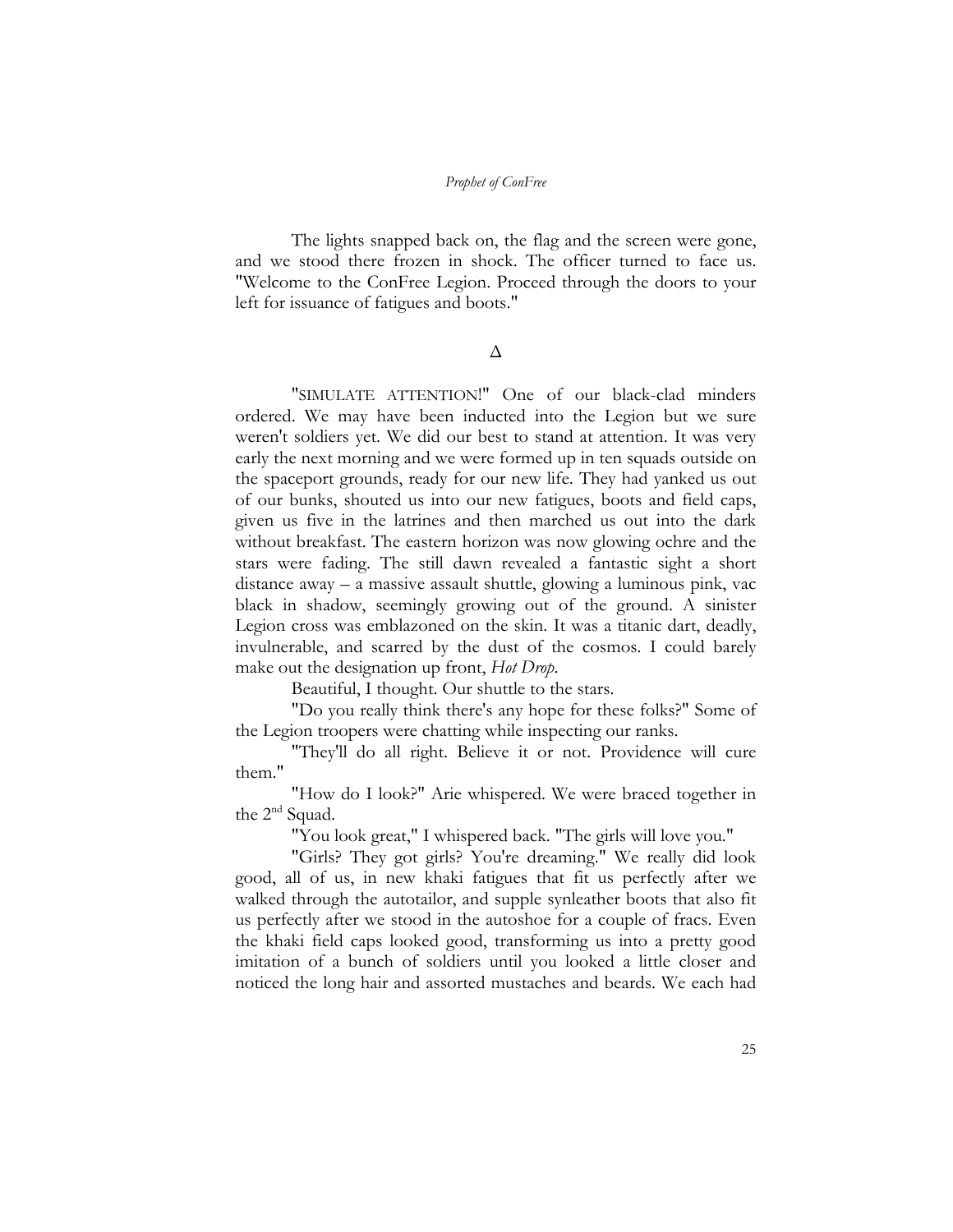a small beltpak for those few personal items that we were allowed to retain. The fellow with the bone in his nose no longer had it, and all earwear and body piercings were either gone or in the beltpaks.

"All right, bodies. SILENCE! One column! Follow me!" Our leader marched off towards the ship, and we followed, guided into a column by the other troopers. The quiet of the new day enveloped us. I was fascinated by the shuttle. I had never been in space before. Strange, I thought, how one's fate is determined. I wise off to a sales clerk and the next thing I know I'm in the ConFree Legion. They should put up warning signs about that. But I knew it was my own damned fault.

Δ

"Bodies, take your seats and strap in. We are green for upside." The ship's announcement caught us as we were filing through a narrow tubular corridor lined with webbed personnel seats, two on each side.

"Second squad, sit! Stay!" Our Legion minder was a bundle of laughs. He was a slim, wiry Outworlder clad in Legion black. I slipped into a seat that appeared to be up against the ship's fuselage. It was kind of hard to tell; they had dragged us through a confusing maze of corridors and bulkheads. Arie took the aisle seat beside me. The seats were made of poly fiber webbing, seemingly indestructible, possibly designed for troopers in A-suits.

"Man, I'm lost," Arie said. "I hope this thing doesn't crash, 'cause I don't know which way is out."

"Say, look at this," I said. Lights were starting to come on and a long, flat panel suddenly came to life, full of light and running along the fuselage by my side. It gave me an excellent view of the spaceport and a bunch of cargo groundcars zipping along nearby.

"Is that a window or a d-screen?" Artie asked. I touched it with my finger. It felt like solid plex.

"Beats me," I said. "But it's a nice view. I think it's a digital view." The  $3<sup>rd</sup>$  squad was settling in behind us and the  $1<sup>st</sup>$  was ahead of us.

"Probably a safety feature," Arie said. "I'm sure it's not for our amusement. How do they know we're all here?" There had not been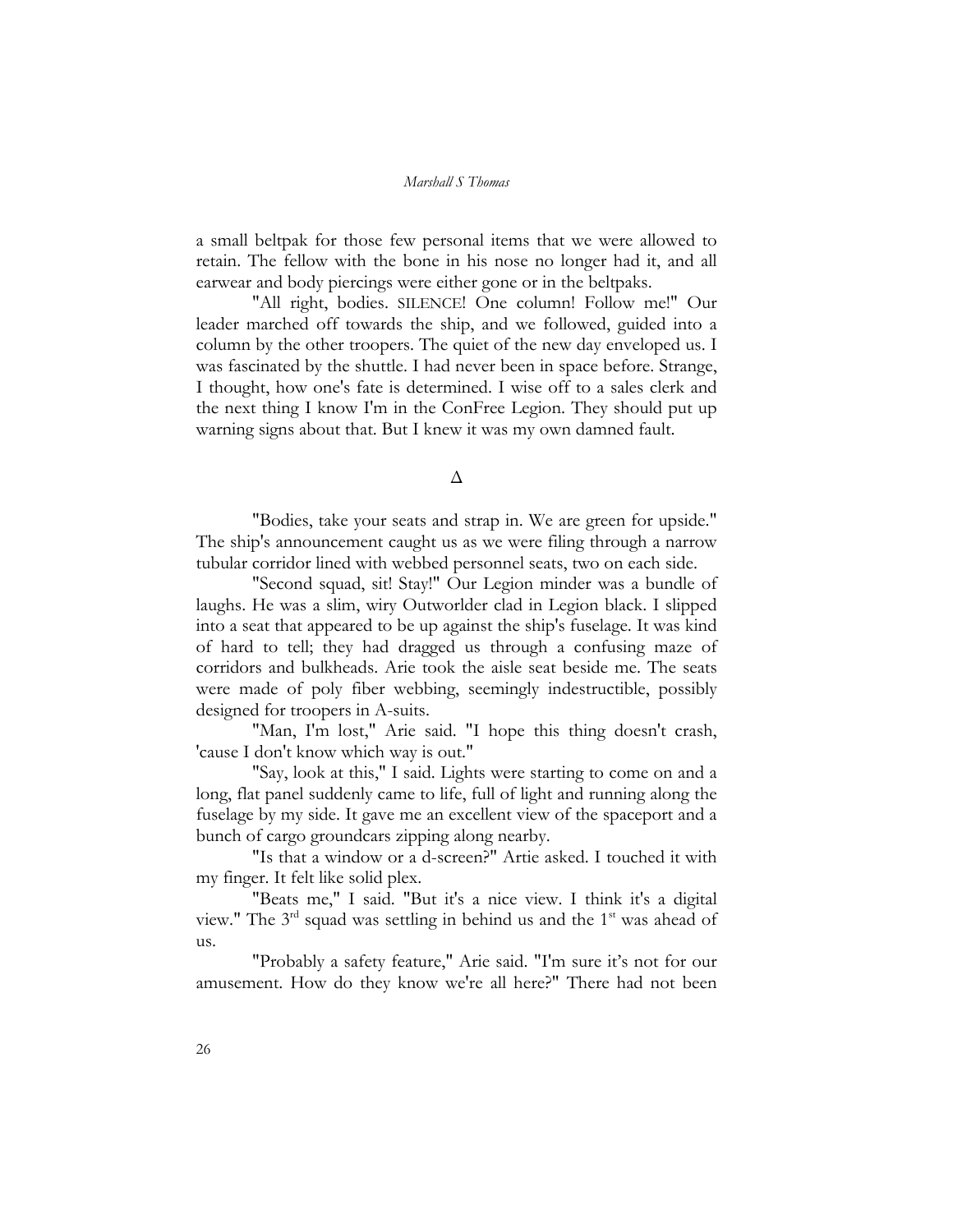any security nonsense – we had just marched up the entry ramp and onto the ship.

"They know," I replied. "What do you think these buttons are?" We each had a little gold button fused to our fatigue jackets.

"I guess it's too late to desert."

"Don't leave me behind – you're the only soul I know." There had been zero time so far to chat up our fellow victims.

"Attention the ship! Final warning. Secure all packs and bodies. Crew, stand to launch stations. All personnel strap in." A few warning chimes sounded urgently. I braced myself.

"Lifting off. Temple Port, the Hot Drop is launched. Have a good day!" Outside the ground slowly dropped away although there was no noise and no sensation of movement inside the ship. I gaped at the view – the spaceport drifted away dreamily to one side.

"That's it?" Arie asked. "I thought we were going to blast off."

"Not even a countdown," I said. "Haven't you done star travel before?"

"No, have you?"

"No. I guess it's not as noisy as advertised." That's when the drive kicked in. We could hear it all right, a frightening, unending shriek. The vibrations ran through the ship and we were pressed into our seats by the acceleration. Antimat drive, I knew. Unlimited power, and all for us.

"All right, that's more like it!" Arie exclaimed, over the noise.

"Well that's it, our journey has begun. There's no turning back now."

"Are you always this philosophical?"

"No, it started when I signed up for the Legion." Outside a fiery glow was flickering around the viewport. I quickly looked away.

"This is kind of, uh, scary. When does it end?" Arie asked. The drive continued roaring away and the G's continued building. It was getting downright uncomfortable. I felt a bit worried, but I didn't want Arie to know it. What if something went wrong? We'd all die, vaporized in a giant blast of gas.

"It ends when we reach escape velocity," I replied. "It's not easy breaking away from a planet's grav and entering orbit."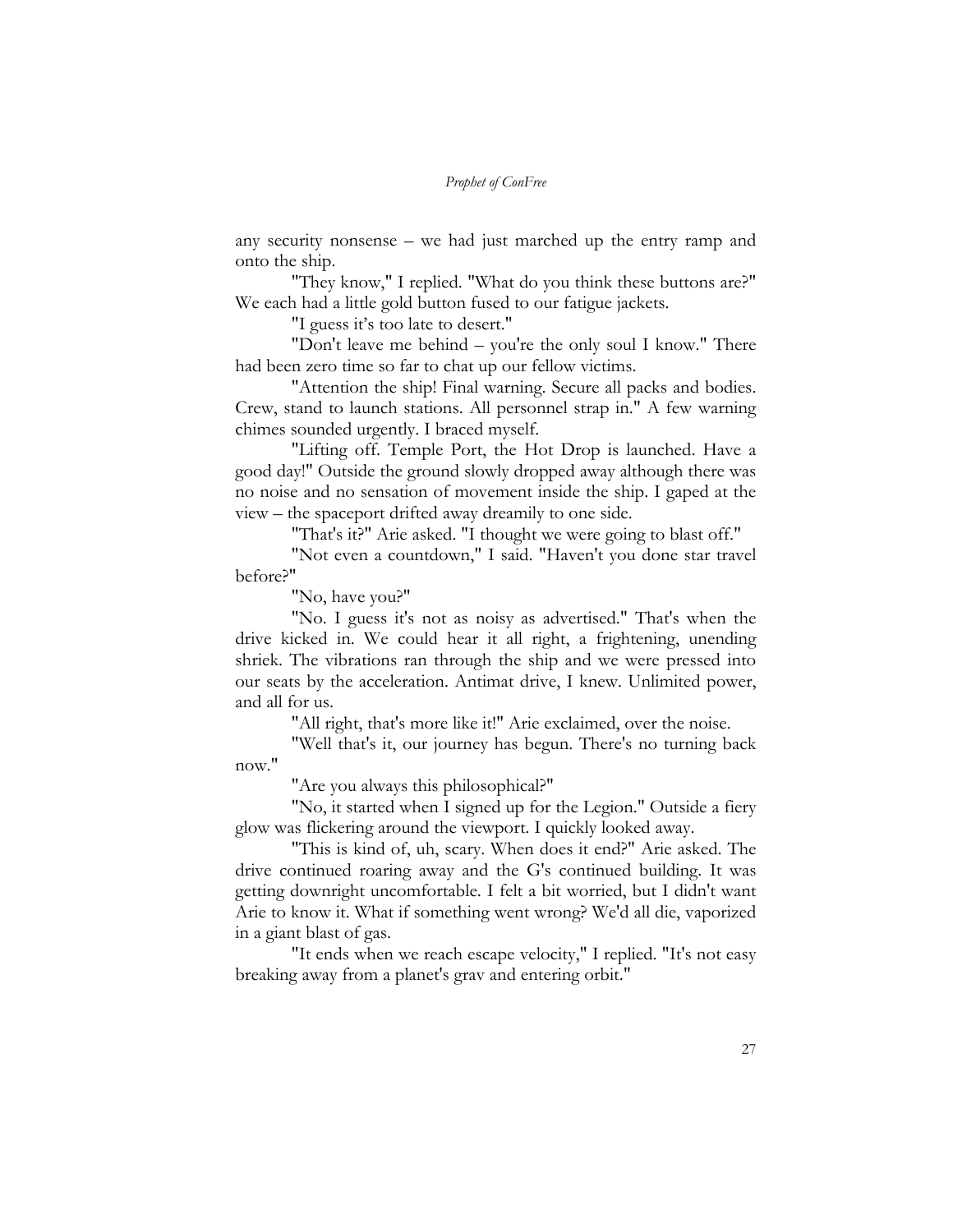"Stand by for orbit," a metallic voice announced. "Stand by for zero G. All personnel remain strapped in."

The roar cut off abruptly. The G's ceased and we were suddenly weightless, still strapped into our seats. I stole a glance out the viewport and was rewarded with a stunning, magical view of Eugarat, a gigantic orb streaked with white clouds, blue oceans glittering in the sun like liquid gold. I could only see a small portion of the planet but it was enough to bring a lump to my throat. The atmosphere was clearly visible against the black of space, an amazingly thin, insubstantial blanket of air covering the planet, seemingly just waiting to be blown away. What a beautiful planet, I thought. My own planet! We're microscopic worms, I thought, wriggling in a thin sheet of life.

"Look out there," I said. Arie was already leaning over to get the view. He was pretty much speechless. So was I. Everyone was gaping out the viewport, but there wasn't much conversation.

#### Δ

"Man, I don't feel so good," Arie said. He looked a little green. We had been weightless for quite awhile and forbidden from getting out of our seats.

"Well, don't puke on me," I said. "There's some vomit bags just under your seat." The sense of balance in my inner ear was going, I was getting dizzy, and my stomach did not feel good, either. I couldn't figure out where my field cap had gone.

"Are we ever gonna get wherever we're going?"

"Why yes," I said. "Wow! Look at that!" Something had just appeared on the viewport. A silvery ship, reflecting sunlight, just like some perfect toy, a long long way away. A starship. Our destination. At that point I knew very little about starships, but that amazing vision transfixed me. I didn't know if it was a cruiser or a tacship or a battlestar or a junker transport, but I can tell you it was one of the most utterly beautiful things I had ever seen in my short life. Look at that!

"Wow!" Arie exclaimed. 'Is that our ship?"

"That's affirmative, Arie. That's our lovely ship. That's what will take us to Veltros, and Providence. And our new life."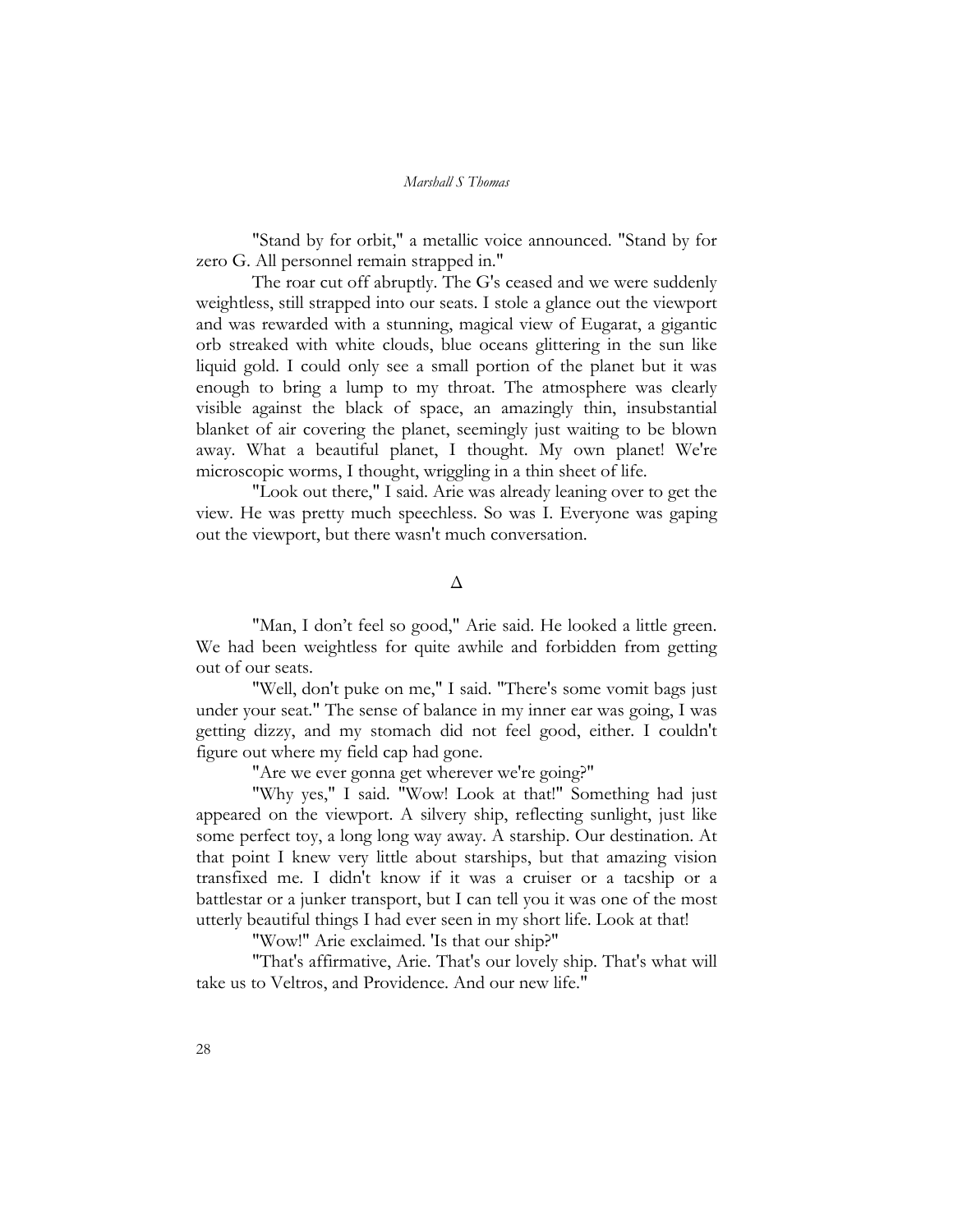"Man! What are you, a prophet? What's our new life going to be like?"

"It's going to be terrific!" I was convinced of it, I'm not sure why.

"Well, maybe you're right. I'm starting to feel better already."

"Look at that ship!" We were getting closer. A silent, glowing silver starship, an indestructible jewel set in that inky vac, an artificial human star, an incredible refuge for wandering souls in a hostile merciless cosmos. It was a huge cylinder, bristling with scores of cargo containers affixed to the ship like metallic parasites. One tiny cargo shuttle slowly detached itself from a container that it had just delivered to the mother ship. The ship glowed with lights and one gaping cargo door was open, black in shadow.

"That's the Dark Lady," our nameless minder told us from his seat, looking back over the squad. He was medium height, with piercing grey eyes and close-cut brown hair. "She's a Fleetcom star transport. She'll take us to Providence. First class, all the way."

As we neared the *Dark Lady*, details became clearer. Besides the cargo containers I noted two tiny shuttles, affixed to the starship like lifeboats, and an empty docking blister between them. Those deltashaped shuttles were the same type as our shuttle, the *Hot Drop*, and I was pretty sure we would dock right between them. It clarified the size of the starship – it was truly immense, blinding us with reflected sunlight, blotting out the stars. The cargo shuttle I noted earlier was gliding away from the ship, its task complete.

"Stand by for docking. We are go for docking." I continued gaping at the incredible scene outside. I could no longer see Eugarat – just that lovely ship, as we glided closer and closer, in a silent glorious ballet of blinding starlight and inky shadows. Closer and closer, settling right into the docking port.

"Capture. Docking confirmed, all seals confirm secure. Stand by for ship grav." The shuttle shuddered briefly, then stilled. Several warning chimes dinged.

"Activating ship grav. Stand by and secure any loose gear." Gravity returned and we settled gently into our seats. My field cap fell lightly to the deck from wherever it had been floating. My balance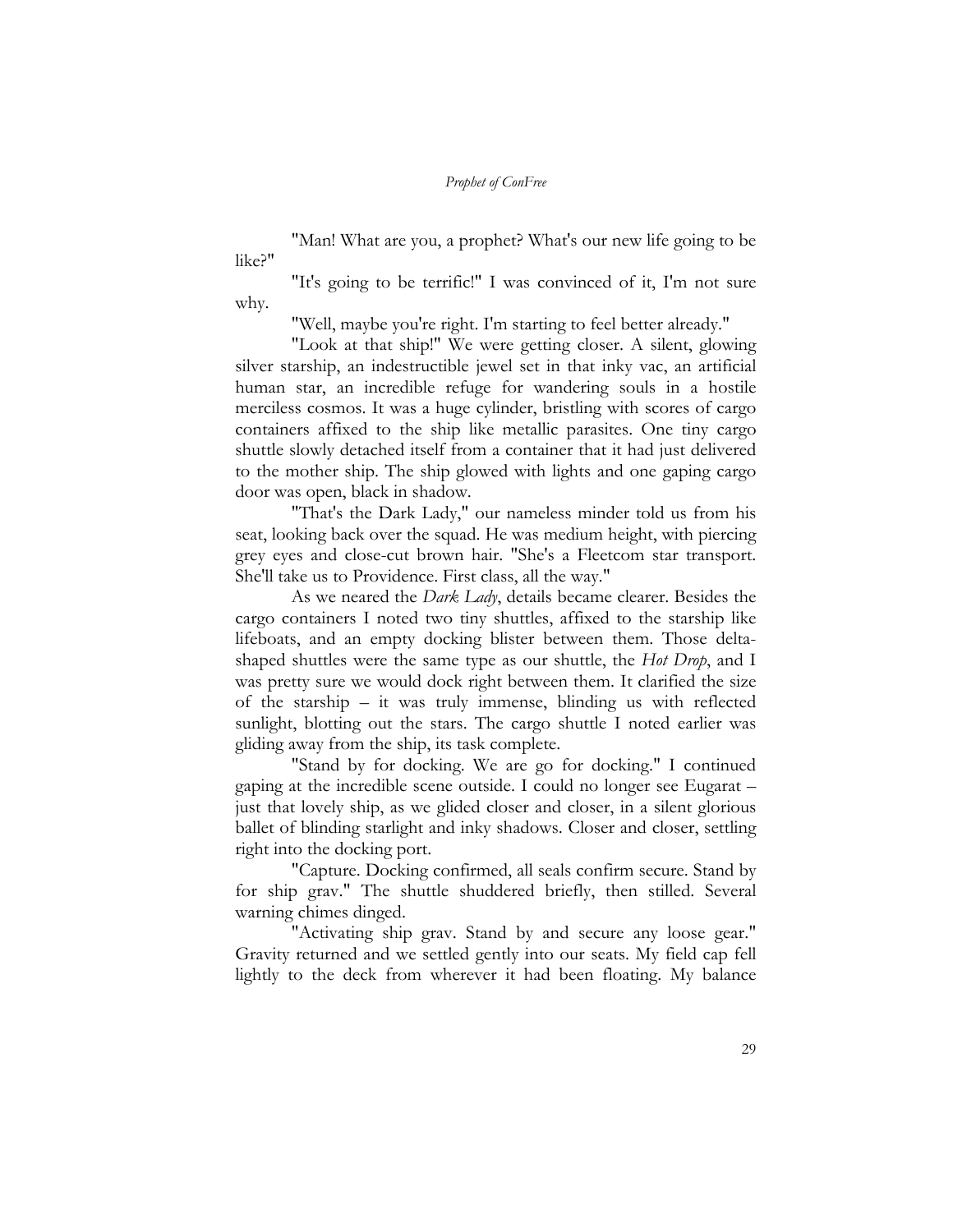center began to reorient itself. My stomach still felt kind of queasy. The *Hot Drop's* artificial gravity had just been switched on, to assist us in getting up and moving into the *Dark Lady*.

"Man. Why didn't they do that before?" Arie objected.

"All right, bodies. Listen up," our squad leader instructed us. He did not appear to be any older than we were. "Follow me into the ship. When we enter the personnel portal, we will lose the shuttle's artificial gravity just before we enter the field of the starship's grav. Just make sure you keep at least one hand on the guide rails or you may lose your balance and float away, or fall and break your head. I'd hate for anything like that to happen because it would look bad on my record. All right, release your restraints, step into the aisle and follow me in an orderly manner. If possible. Squad, stand! Heel!"

I remembered from science class they had once tried to explain to us how a ship's artificial gravity system worked, but I never understood the explanation. I do remember that they said if science could figure out how to use AG to propel a starship it would revolutionize galactic transportation and communications. But they hadn't been able to do it. Starships used antimat drive and artificially enlarged quantum wormholes and they worked just fine so I didn't see why they would need another method of star travel. But what do I know?

We filed into the starship along the personnel portal and it wasn't so bad. I got a little dizzy near the center of the portal as we lost the grav but we regained it quickly. Our leader marched us under the open entry hatch topped by a heraldic shield that proclaimed CS DARK LADY \* TS-86, depicting a sultry, captivating, scantily-clad female with long, flowing black hair. A couple of Fleetcom folks, clad in black, manned a com station at the entry gate but ignored us as we marched past. I was so ignorant at that point that I didn't know if they were officers or real people.

We marched along a wide, spotless corridor with a glowing ceiling. I was getting used to the ship grav. It seemed a little heavy to me, but what did I know? We soon found ourselves in a spacious entry hall that intersected with several other corridors. Our minders guided us past a counter manned by two more Fleetcom types, evidently clerks,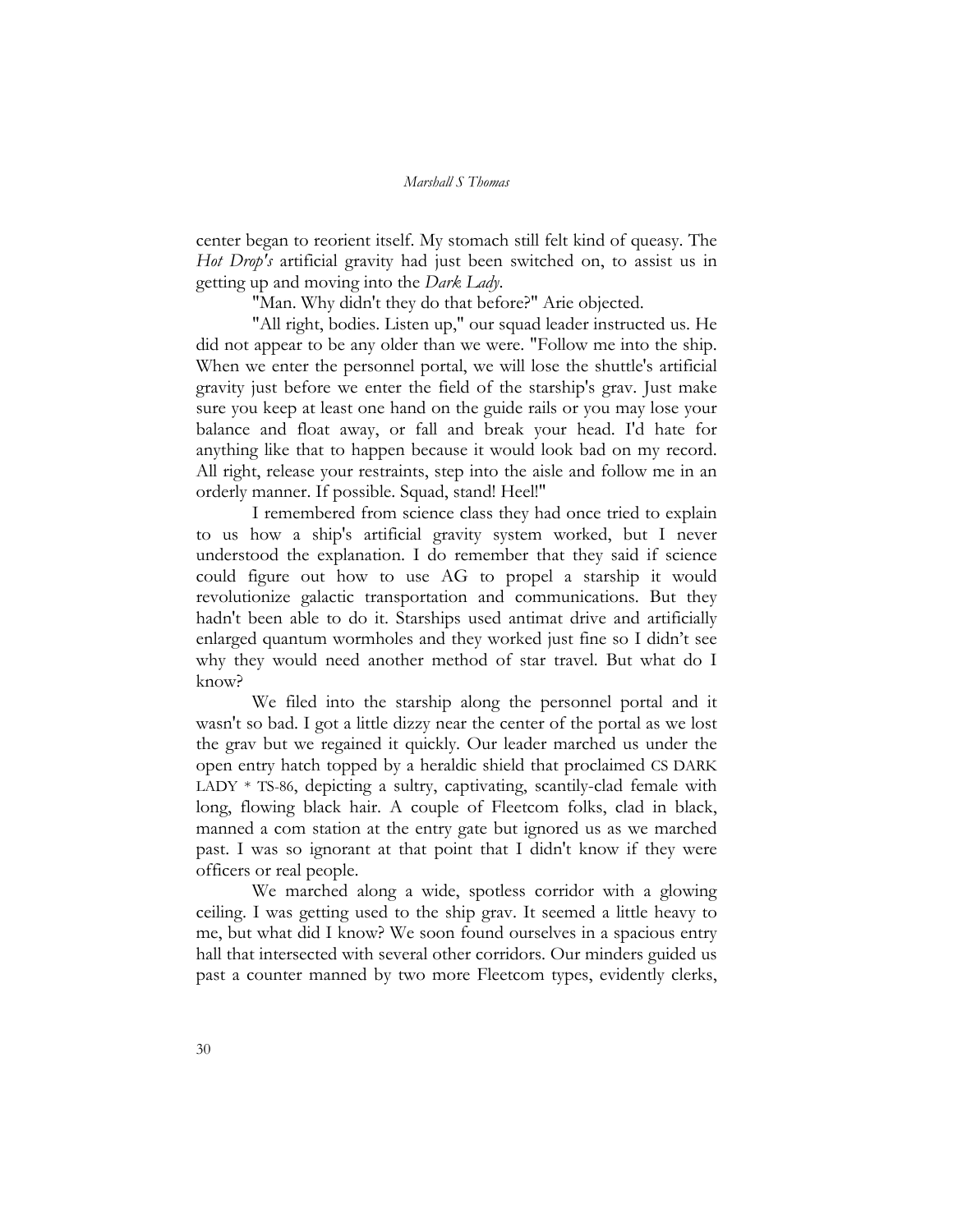monitoring some d-screens. As we approached the counter, the line slowed down. When I got there a low, musical tone pinged soothingly, a d-screen instantly filled with data and then glowed green. One of the clerks read the data, extracted a little ID card from a slot below the dscreen, and slid it over the counter to me.

"Rains?" he asked.

"That's me."

"Place this ID over your suit ID button and don't ever be without it. If you lose it, you will be instantly detained. See your super for further info. Next."

I moved on and examined the new ID. Under the heading TS86 Dark Lady, the little metal card identified me as Rains, Richard, classified me as PERS CARGO and provided a long Legion serial number. There was no pix. I placed it over the little gold ID button on my tunic and it affixed itself there.

"So we're cargo," Arie said, fooling with his new ID. "Is that good or bad?"

"I think it's good. If we're cargo, maybe we won't have any duties and we get to relax."

"I wonder if they feed pers cargo."

"All right, bodies. Heel! Second squad, follow me!" He still hadn't given us a name. We followed, shuffling along another corridor, then into a wide personnel elevator. It shot down abruptly and then snapped open in the midst of a row of other elevators lining a wall along a wide corridor. We followed our minder along to a grand foyer with a dizzying view of both upper and lower levels. Random crew members bustled past us as if they had something to do. We paused by a balustraded marble railing and I could see up several levels. Richly carpeted personnel staircases wound up and down. Fleetcom was not into luxury but the overall effect was satisfying – clean, functional, and Spartan. I don't suppose it was real marble, but a damned good imitation.

"This is Deck 15A, Midships," our leader told us. "Your quarters are in Pers Cargo Hold 33. Remember it. Now pay attention and follow me. On a starship you walk on greensides." We followed along another corridor, evidently into the heart of the ship. Little green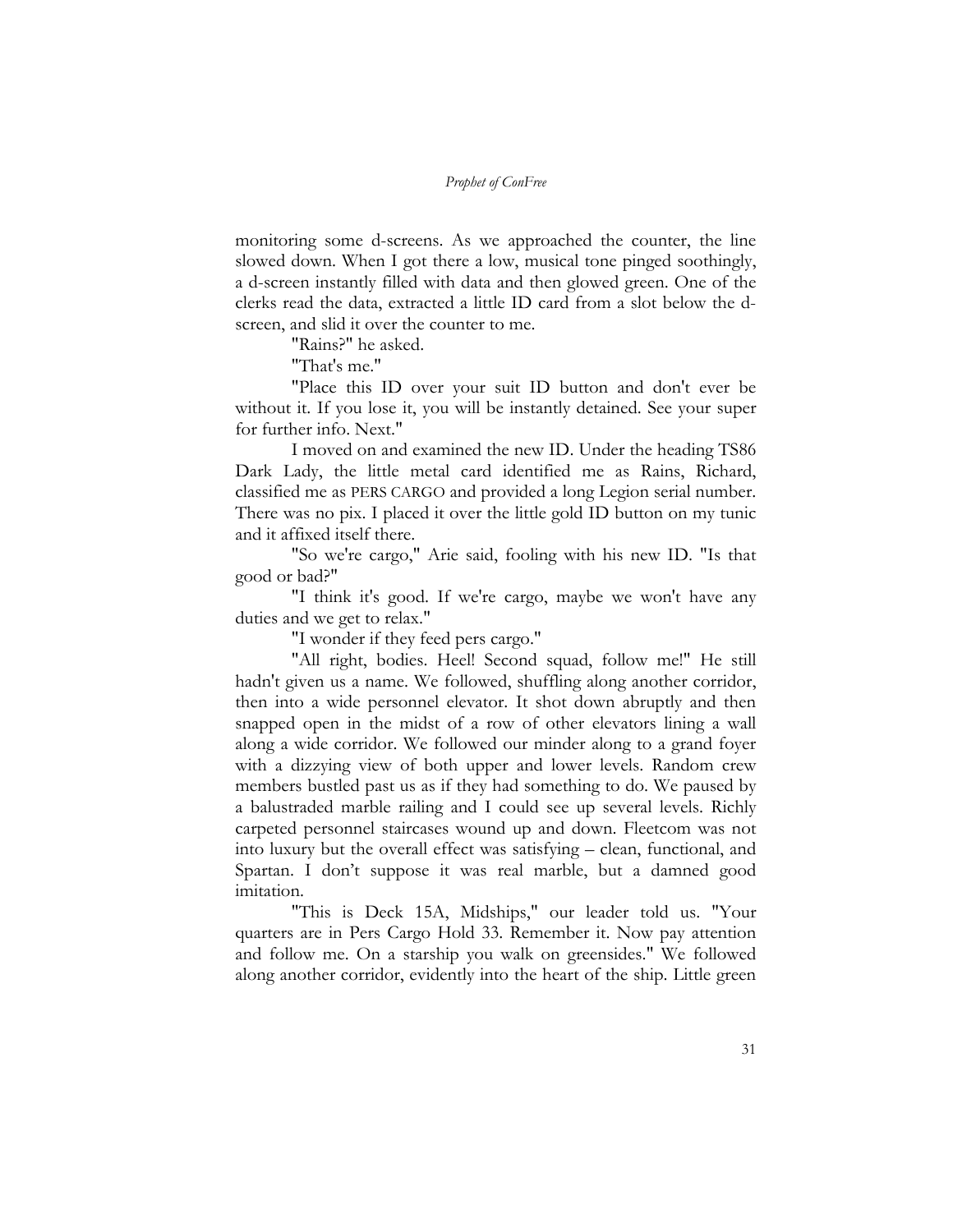lights dotted the wall from time to time on our left side. An unmanned cargo pallet shot past on my right, almost hitting me. That wall had little red lights. *Walk on greensides. Fine.*

"All right, this is it. Cargo Hold 33." We entered a little alcove that led to a narrow corridor with closed bunk beds sealed into the wall, three high. Further down the corridor another squad was milling around.

"Time for introductions. I am Trooper Two One of Eugarat Temporary Training Squad Two. I am responsible for watching over you rejects until I can deliver you all to Providence, where you will become someone else's problem. On the table there, in the bin marked with the numeral two, you will see a pile of comsets. Take one. They are set to our squad freq and only our squad freq. I am Two One on the net. Do not bother me unless it is important. The comset has a map of the ship, shows where your mess hall is, and shows where you can go and where you cannot go. I would prefer that you sit on your bunks for the whole voyage, but you don't have to. Just keep your ID and comsets on, stay out of everybody's way, don't talk to officers, and stay out of trouble. You have no duties, but that can be changed if you prove troublesome. Any questions? Good!" He turned to leave.

"Sir! Sir! I have a question." One of our squadies was waving his hand urgently. Oh no, I thought. Trooper Two One paused, glaring at him.

"What." The word reeked with annoyance.

"Um, how long will the voyage last?"

"You will be notified when we arrive." And he turned on his heel and departed.

#### Δ

"It's nice to know our CO is so concerned with our welfare," Arie said. We were seated in one of the mess halls, stuffing our faces. It had been a long day, we were starved, and the food was absolutely delicious. They had separate tables there, the place was spotless, and we were very happy.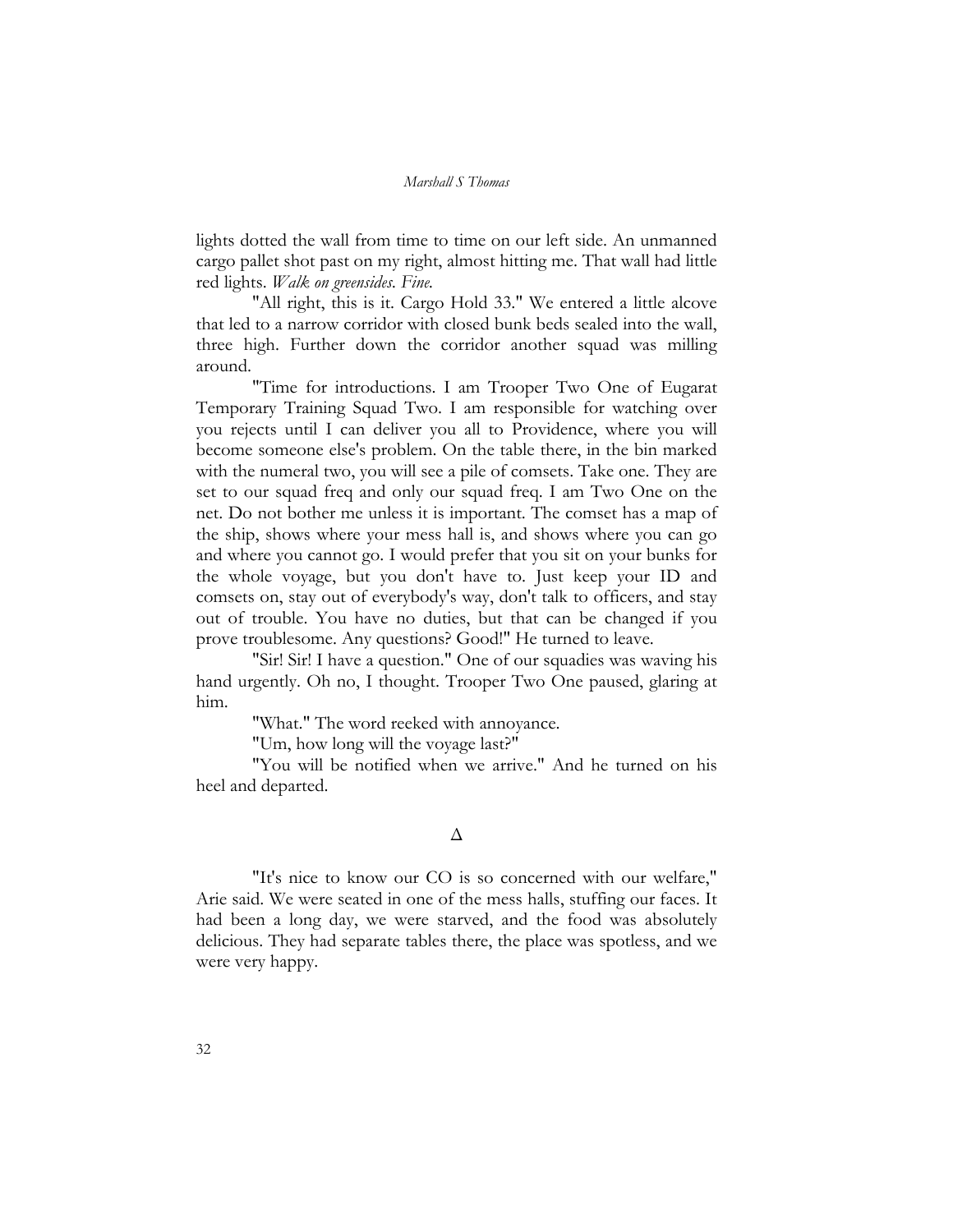"Yeah, he's a gem, isn't he?" I replied. "Concerned, sensitive, eager to please, always upbeat and considerate. You know you can go to him with your personal problems, right?"

"Better keep your voice down, or you'll be cleaning toilets," Arie grinned. The mess hall was getting crowded as most of our ten squads had found their way here. What a day! I took another sip of dox. Hot and steamy, foaming, tingling. Heaven!

"I told you things were going to get better, didn't I?" I said*.*  "Forget him. This food is amazing."

"Is he an officer, or what?"

"I don't think so. He's a new guy. Doesn't look like he even has a war name yet. He's been in awhile, been through all the initial training and now he's just waiting for a real assignment."

"How do you know that?" Arie asked.

"I think that's how it works. He's not from Eugarat, I can tell you that. He's assigned to the Dark Lady."

"Yeah, sounds like he used to work with dogs, not people."

"Well, he needs a name. Let's call him Doggie."

"Fine by me."

"STAND BY FOR VAC RUN RED," a metallic female voice advised calmly but loudly. "DUTY CREW TO STARDRIVE STATIONS. STARSEAL ALL PORTS AND HATCHES. PREP FOR ENTRY. COUNTDOWN UNDERWAY." A musical tone sounded once, twice, and continued.

"What in the world is that?" Arie asked in alarm. "What do we have to do?"

"Relax," I said. "The vacheads are continuing with their meals. It's only our guys who are looking around uneasily."

"What's a vachead?"

"A vachead is a Fleetcom guy. I heard one of our squad leaders using the term. We're boots, they're vacheads." The musical tone continued beeping away.

"All right, but what's vac run red?" Arie asked.

"It means we're about to power into stardrive. Didn't you study any of this stuff in science class? Even I know that, and I'm no scientist."

"I hated science," Arie admitted.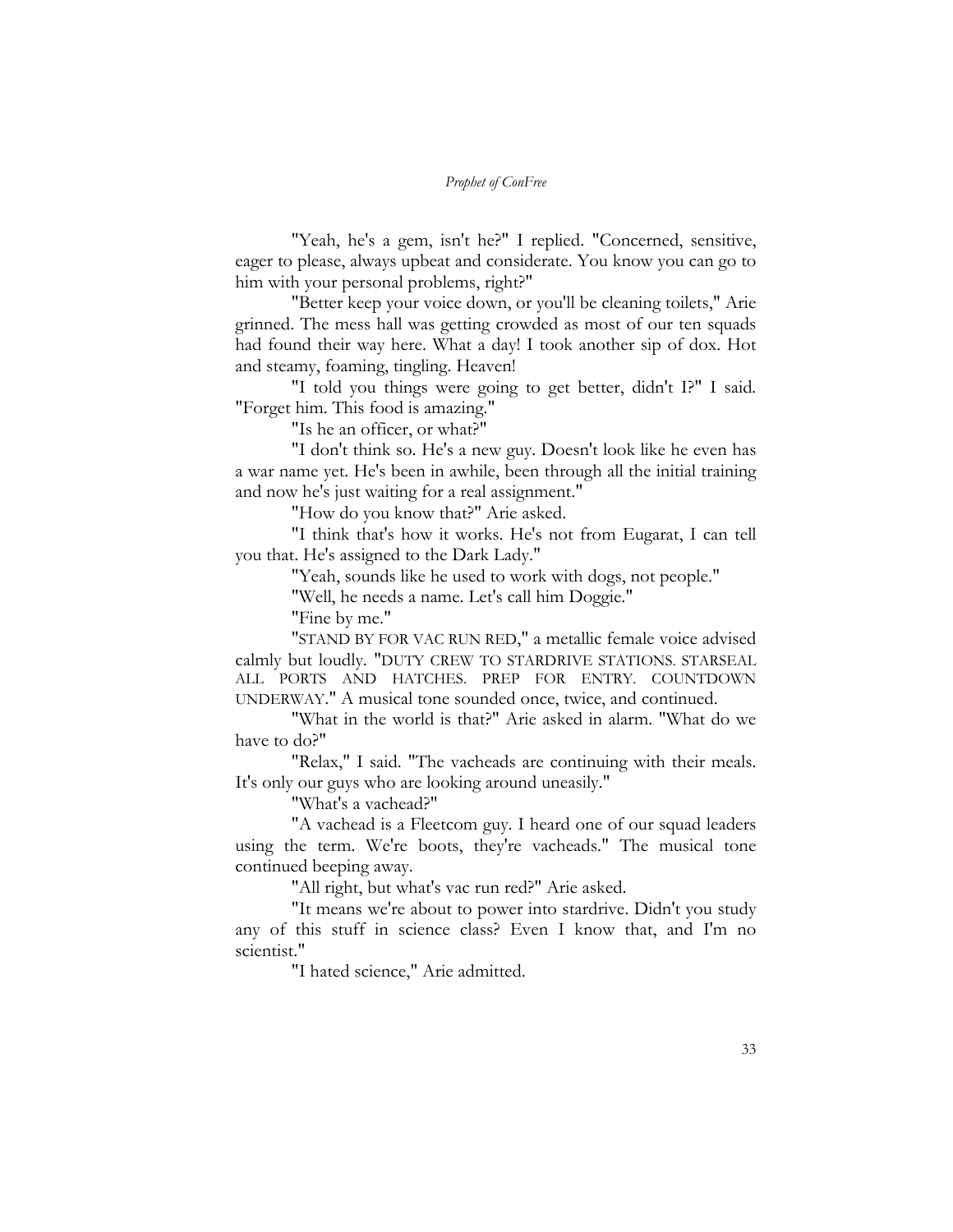"I didn't like it much either," I replied. "Maybe that's why we're boots and they're vacheads."

"GREEN FOR LAUNCH. LAUNCH UNDERWAY. LAUNCH SUCCESSFUL. CRUISING VAC RUN RED. DUTY CREW REPORT STATUS. SECURE FROM LAUNCH." An almost imperceptible shudder rippled through my body. A strange, faint pressure built inside my head. The musical tones sounded again, then stopped.

"Man, that was quick. Are we in stardrive yet?" Arie asked, his dox cup poised halfway to his mouth.

"Yeah, I think so. Feels kind of…funny."

"Feels all right to me," Arie replied, looking around in surprise. The vacheads had not paid any attention to the announcements. I knew extended stardrive was unpleasant for many individuals, and painful to some. I sure hoped it would not give me any nasty side effects. The artificial wormhole that cocooned around our ship generated tremendous forces, positive and negative pressure that could rip us to atoms if anything went wrong. The technology that formed and held open the wormhole also shielded the ship and everyone inside, but with all those cosmic forces rippling around our ship it was not surprising that some people got bad headaches or blurred vision.

It was a small price to pay for being able to travel around the galaxy like gods.

#### Δ

"I got the sked," Arie announced. We were in the cargo lounge, sitting at a small table, experimenting with our comsets. The lounge was crowded, mostly with cargo vacheads. Some of them were diligently studying plastic textbooks – maybe cramming for exams, I thought.

There was a whole lot of info in our comsets about the *Bold*  Lady. "Here we are," Arie continued, peering into his little comset screen. "Current Jump. Destination System Veltros. A bunch of stats about the jump. It's 6.2 light years from Eugarat. Wow."

"Practically in our back yard," I said. "So when do we get there?"

"Let's see…ETA 379/06/11 at 1306 ship's time."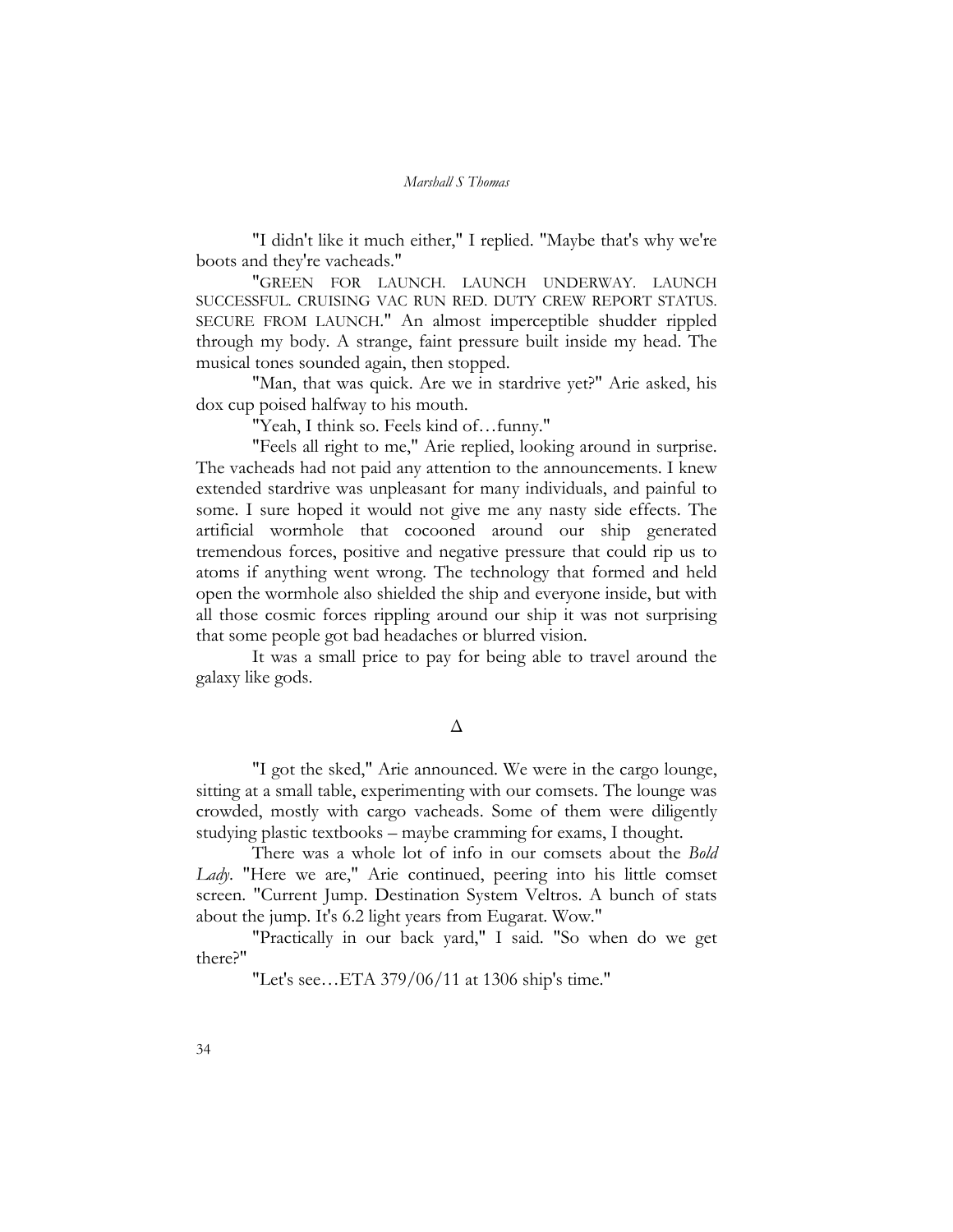"That's…day eleven? That's tomorrow."

"Oh! I was expecting a longer trip."

"Well, it is just next door, still in the Crista Cluster," I said. "Of course, star jumps don't always work out that way. Sometimes a jump to a star hundreds of light years away turns out to be faster than to a closer star."

"You'd better shut down those comments or they may make you an officer, and I'll never see you again."

"I think your earlier prediction about me cleaning toilets is more likely."

"Well, in that case, I'll probably be right at your side. You must have been a good student. Did you do a major in middle school?"

"I majored in girls, and minored in being a wise-ass. It's why I'm here."

"That's funny, I majored in girls, too. And minored in contact. And the girl part is why I'm here."

"Fellow souls in Purgatory," I said, offering my fist. He tapped it with his. "What are we doing next?"

"Well, I'm not sure. I mostly wanted to see the view, but with all the viewports sealed for stardrive, that's out."

"They've got a neat chart of our route here on the com. Take a look." I slid my comset over to him. The full-color route chart depicted our star jump as a golden line slicing through an inky background dotted with glowing blue-white stars. The more prominent Crista Cluster stars and associated nebulae were labeled in red text, and a text box to one side contained the voyage stats.

"Sarana, Lotus and Marala are all closer than Veltros in spacetime, according to this," I said. "You've never been off-planet before, right?"

"No. Never."

"I wonder what planets we'll see – assuming we make it as soldiers of the Legion."

"There you go again. Off into the future. What do you think?"

"I think it'll be wonderful," I said, softly. I was overwhelmed with strange visions. What would we see? Where would they send us? I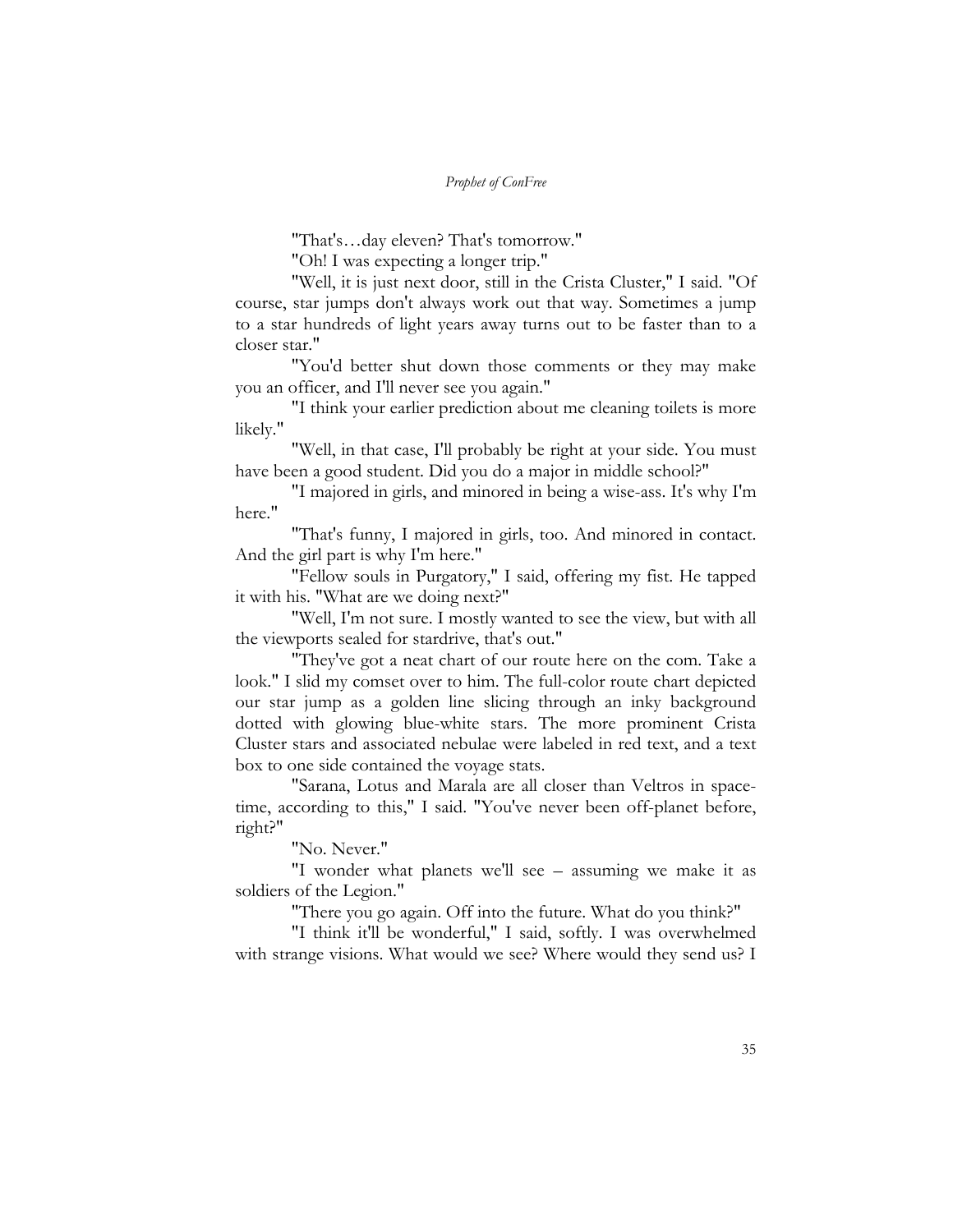remembered those eerie holos that lined the entry hall of the Legion Gate on Eugarat.

"Don't get too carried away, my friend," Arie said. "Remember we've got to get through training first. I heard there are a lot of dropouts. What do you think will happen if we don't make it?"

"We're in the Legion for six years, no matter what. If we fail to make the grade as regular troopers, there's plenty of other work to do. The Legion has work for everyone. That's what they say."

"What kind of work?"

"Honest work. Cleaning latrines, maybe."

Arie laughed, and resumed scanning his comset. "This ship is like a small city," he said. "Command, Operations, Security, Engineering, Cargo, Supply…any place in particular you want to see?"

"Beats me. What else is there?"

"Communications, Medical, Science, Nav…galleys, gym, reactor…hmm. Here we go. Let's take a stroll. I've spotted something on the deck plans." He pocketed his comset, popped on his field cap, and headed for the doorway. I followed.

#### Δ

"Neat?" Arie asked. We were standing in a little alcove labeled SHIP'S STORE. It was full of all sorts of magical things we had never seen before. A young vachead sat silently behind a counter piled high with stardrive souvenirs, knick-knacks, candy and snacks, infodrives, newscans, toiletries and medication for stardrive symptom.

Arie held up a black silky shirt with the logo of the *Dark Lady*. It was spectacular. I found a black field hat, also with the *Dark Lady* logo. I had seen plenty of crew members wearing this hat. Oh no, I couldn't turn this one down.

"May I help you, gentlemen?" the vachead asked.

"How much for the hat?" I asked.

"It's beautiful, isn't it? It's free, but you have to sign up for six years in Fleetcom."

Arie burst out laughing. I just stood there like an idiot.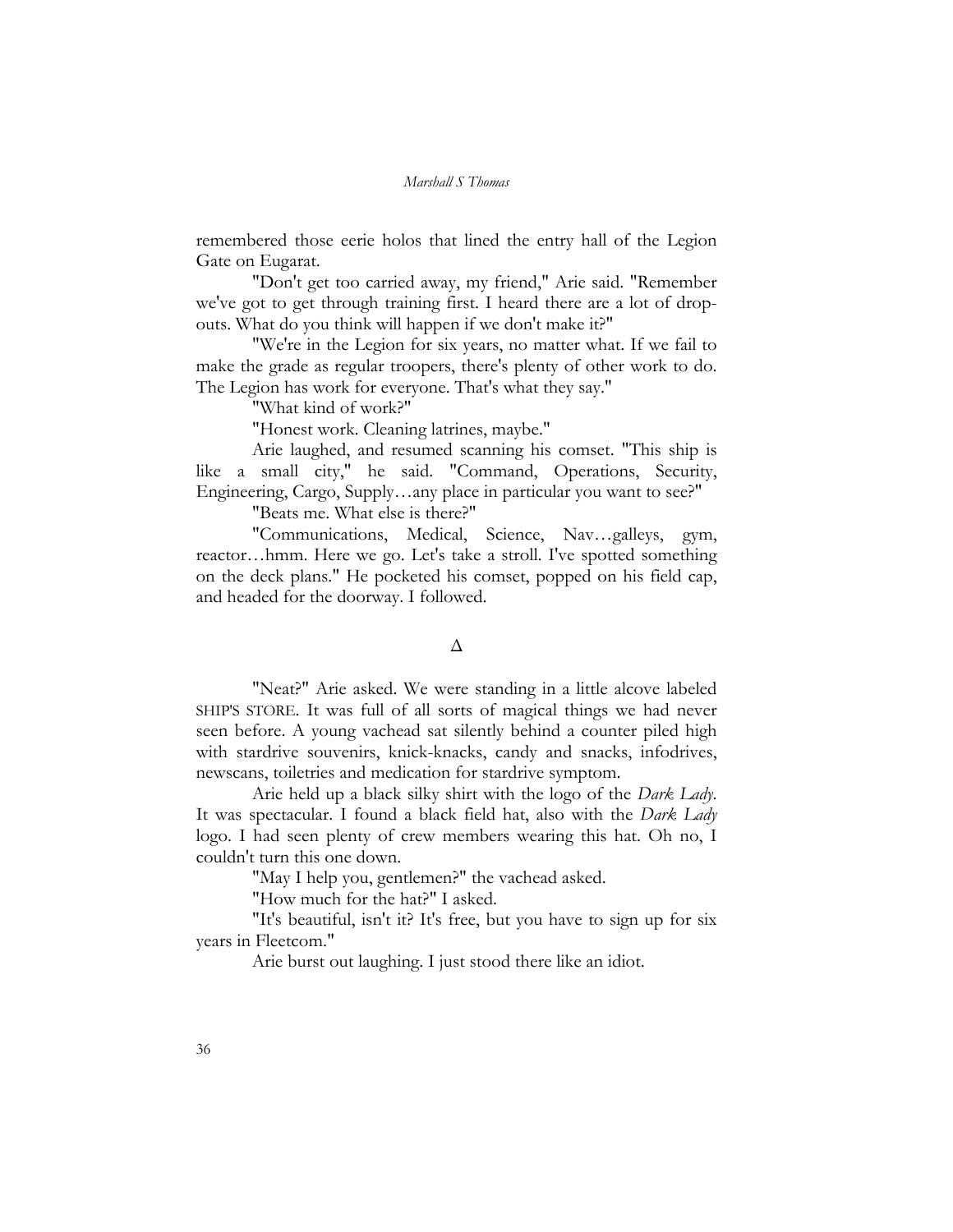"Only kidding!" the vachead said, smiling. "It's five credits, and you don't have to sign up for Fleetcom. Unless you want to do it the hard way."

"I think I'll just pay the five credits," I said. Good one, I thought. He got me on that one.

"Are you gentlemen new Legion recruits?"

"That we are."

"Well, good luck to you. Everyone admires the Legion, you know. Even we vacheads. We're all on the same team, boots and vacheads. No matter what."

"Well, thank you," I said. He seems quite serious, I thought.

#### Δ

"What was that all about?" Arie asked me as we walked away from the Ship's Store. He had bought the *Dark Lady* shirt.

"I don't know. I guess he knows joining the Legion is serious business. Life and death stuff. That's what it sounded like."

"Wonderful. Well, we'll find out tomorrow, won't we?"

"Yeah. That's affirmative."

"Hold it," Arie said. "What's this?" Two lovely little honeys were approaching us along the corridor. They appeared to be in their mid-teens. One was a bit taller than the other, slim and sensual, honeycolored hair to her shoulders, dazzling naked legs, all sweet innocence. The other was a strawberry blonde, shorter hair, exquisite petite features, lightly freckled, long shapely legs, arm in arm with her companion. They were visions from heaven, clad only in two-piece swim suits that left little to the imagination. They were carrying towels and wore sandals and stylish sunglasses. Thank you, God!

And thanks for the greensides rule – they were almost on us now, peering curiously through their sunglasses.

"Hello!" I said, smiling. "Um, going swimming?"

"Yes," the taller one answered. "What was your first clue?" It was turning ugly fast.

The petite blonde lifted up her sunglasses to see us better. "What are those uniforms?" she asked.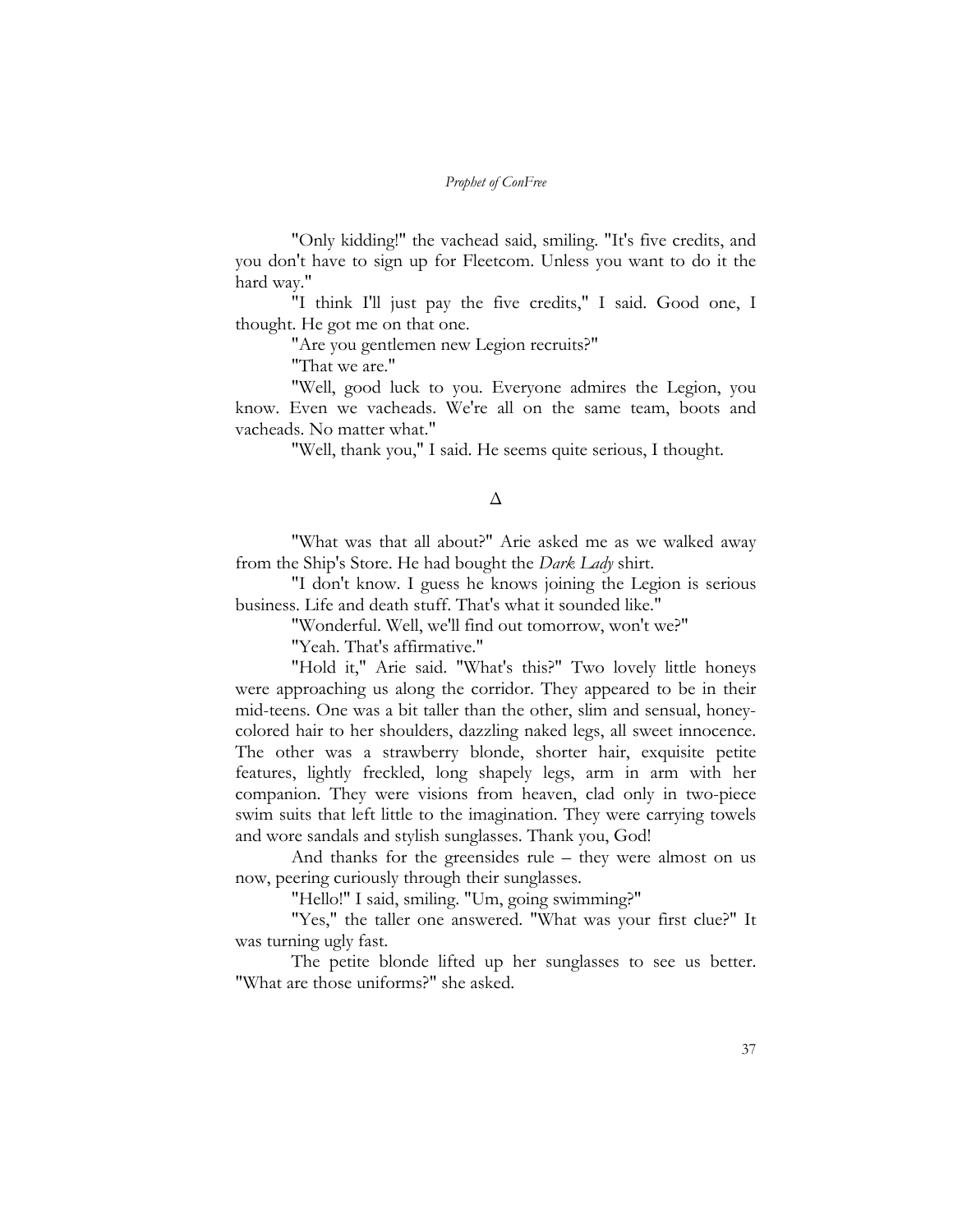"We're Legion soldiers," Arie said, brightly. "Do they have a swimming pool on this ship?"

"No, we're using a bathtub," Honeyhair replied. She was not making it easy.

"Legion soldiers! Wow!" the little blonde exclaimed. "I've never seen uniforms like those before." She was still gently clinging to her lovely companion, holding onto one arm, her other arm draped around Honeyhair's waist. Somehow it seemed overwhelmingly erotic.

"We're volunteers," Arie said. "We're headed for Providence basic training on Veltros."

"You volunteered? Wow, that's crazy!" Blondie exclaimed. "Aren't you afraid of getting killed?"

"Sure we are," I said. "But we volunteered anyway."

"Why?" Honeyhair asked. It sounded like a challenge.

 "We volunteered." I replied, "so that you two honeys can go to the pool in peace without being enslaved by Systies or eaten by Omnis. That's why." It shut her down for a few fracs.

"Can you show us where the pool is?" Arie cut in. "We want to go swimming, too."

"There's not enough room in the tub for four," Honeyhair said, trying to recover. She appeared to be exquisitely bored.

"Just follow us," Blondie said. "And don't mind Sheila. She loves you already, I can tell. Do you have a pool pass?"

"A pool pass! Uh…no."

"They won't let you in without a pool pass. Just ask your Super, he'll give you one. See you there!" And they moved on. Damn it!

Arie was on his comset instantly. "Pool…pool…" he muttered. "Here it is! Off limits. Off limits! The whole area is off limits to us. Damn it!"

"Just ask your Super. Somehow I don't think that will work."

"Well, if we try to get in without a pass, they'll detain us and we'll spend the rest of the trip cleaning toilets. Right?"

"I'm afraid you're right."

"All right, all right. We wait until the pool closes and ambush them outside."

"Didn't you say the whole area was off limits?"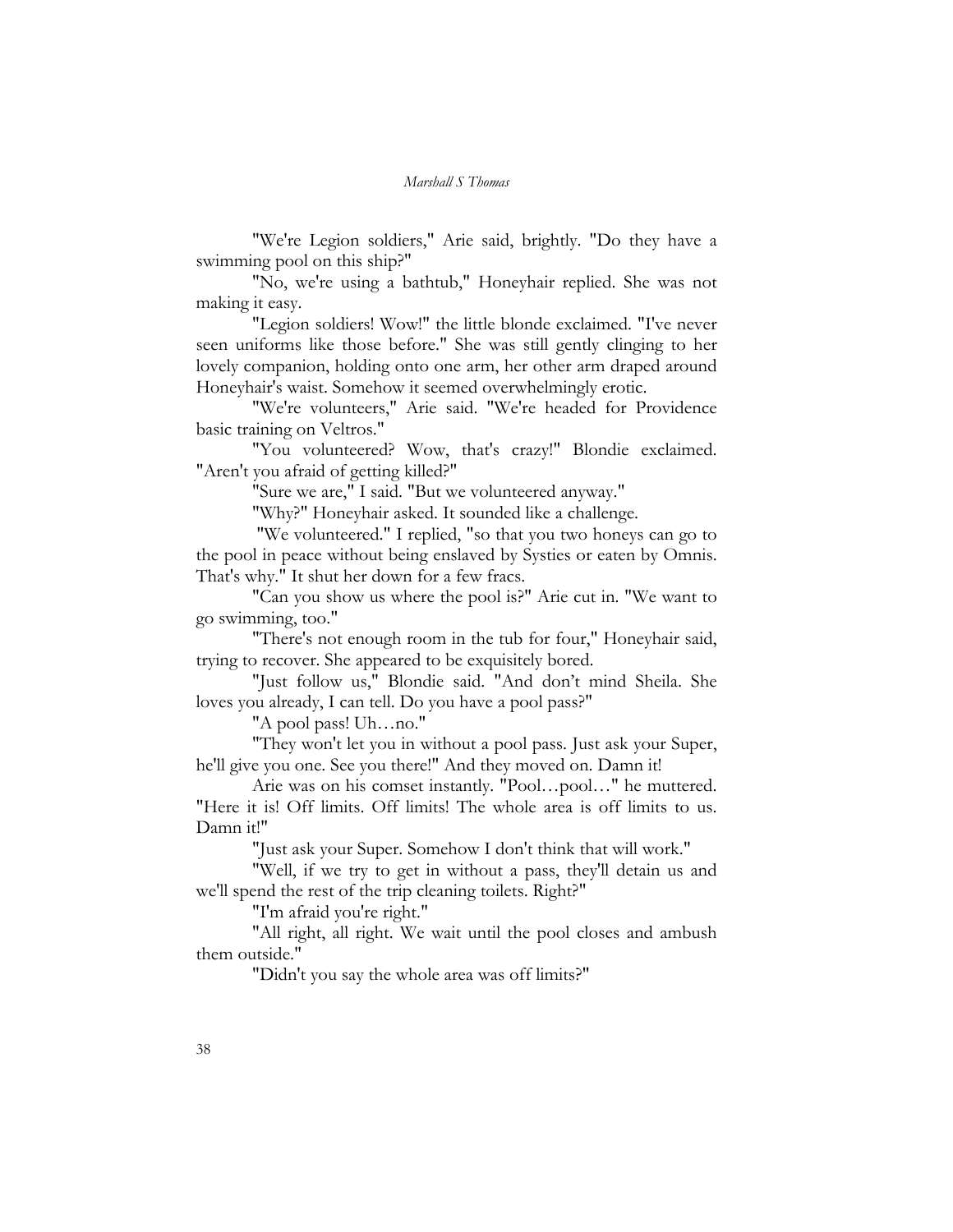"Oh damn. Yes – the whole deck! It's for civilian passengers. If we even show up there, alarms are going to go off. Damn."

"Let's not lose hope. Back to the lounge. They loaded the whole ship's directory in our comsets, for our convenience, right? Probably just so we wouldn't be asking a lot of questions and bothering anyone. So see if there's a civilian passenger list."

"Yes! Good idea. But who do I look for?"

"Sheila. Sheila anybody. We'll figure it out."

"And what good does that do us?"

"Look, we arrive in Veltros tomorrow. We don't have time to do anything with these girls now. But they are presumably bound for Veltros as well."

"How do you know that? Maybe they're the captain's kids, or something. Maybe they stay on the ship."

"Check the passenger lists," I said, patiently. We stepped through the doorway to the cargo lounge and headed for a table. "This is a long-term project. It'll be worth the wait."

"The Legion isn't going to make it easy. Basic training – they'll be running our asses off." Arie was scanning the comset directory.

"Stop whining. Didn't you see those girls? Angels! I aim to see them again."

"I'm going to be dreaming about them all night. Man! That little blonde – what a treat! Like a human lollypop."

"Stop it. Just find a passenger list."

"All right, all right."

"*We want to go swimming too*," I said. "Good one. Not very imaginative, but good."

"*Um, going swimming*? You big dummy! I thought you majored in girls."

"I lied. I majored in being an idiot."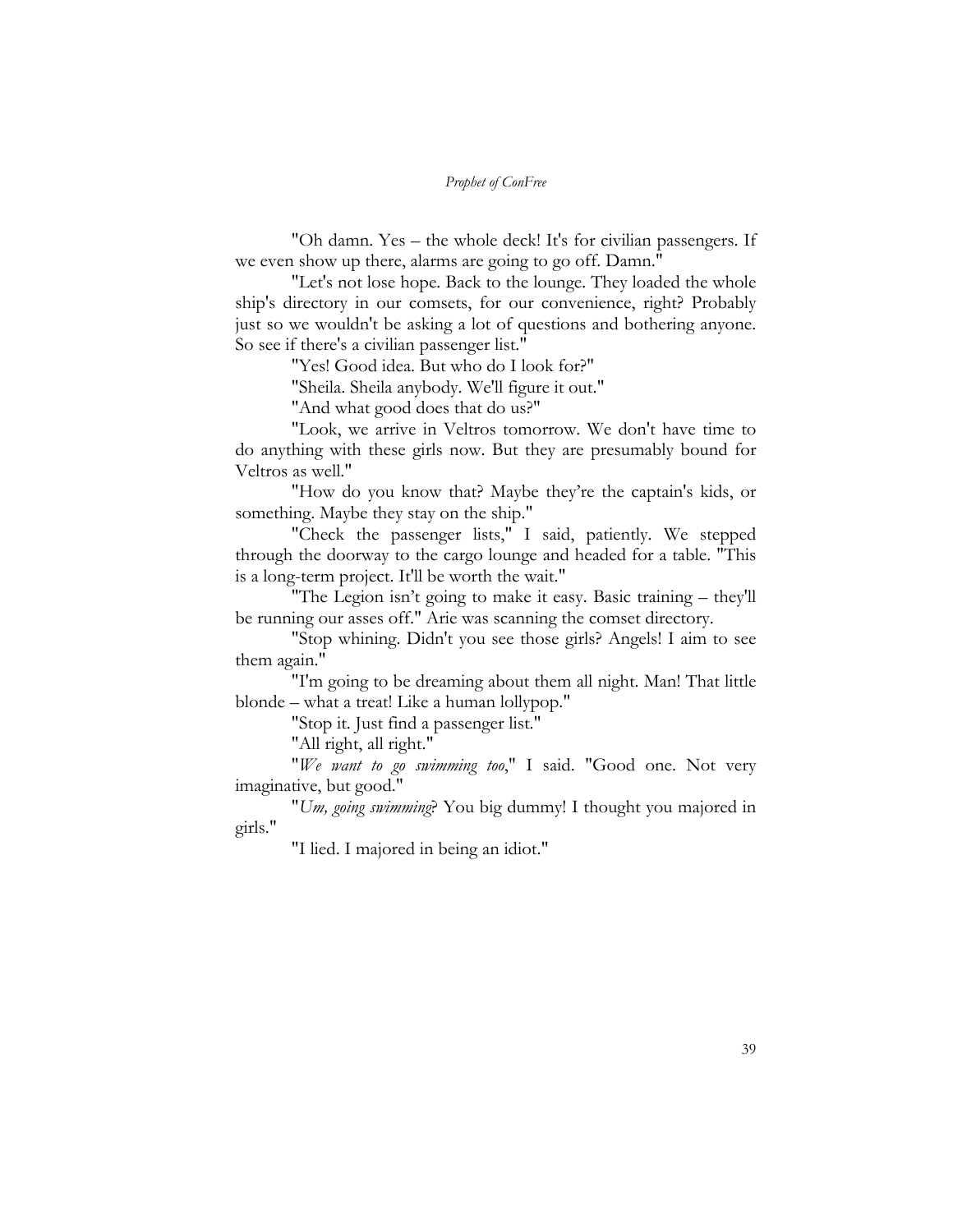#### **Chapter 3**

#### **Providence**

It was almost noon the next ship's day, and Arie and I were heading for the shuttle dock with a loose mob of our khaki-clad compatriots. We were in orbit around Veltros, and had all been summoned to gather for the shuttle drop into our future. As we were moving through a wide corridor, a giant simport suddenly snapped into existence along one wall. It blasted us silently with glaring light, startling me. By that time I had figured out that the viewports on this ship were actually simports, vid images of the exterior view. The *Dark Lady* was as tight as a virgin and had no need for actual viewports. However, they were extremely realistic images.

We stopped. Everybody stopped to gape. A gigantic planet hung before us, blazing reflected sunlight, blotting out the stars, so massive and threatening that I was half afraid we would crash into it and perish. It was stupifyingly beautiful, great green oceans streaked with silky white clouds, tiny magical microscopic islands of red earth and black rocks set in the ocean, and finally a great purple continent sliding into view, stopping the ocean, a miniature volcano spewing black ash into the atmosphere, wild blue mountain ranges and barren mottled badlands and a spidery tracery of glittering rivers reflecting sunlight like molten silver, and great golden lakes winking at us, teasing us. Dark thunderclouds hung low over the land, lightning flickering inside. I squinted and I could see the thin film of the atmosphere that guarded the planet against everything that was out there. Veltros! What a view. We couldn't see a sign of life, but somewhere down there was Providence, where the Legion was going to hammer us into soldiers.

"Welcome to Veltros," I whispered to Arie.

"Man! Look at that," was all he could say.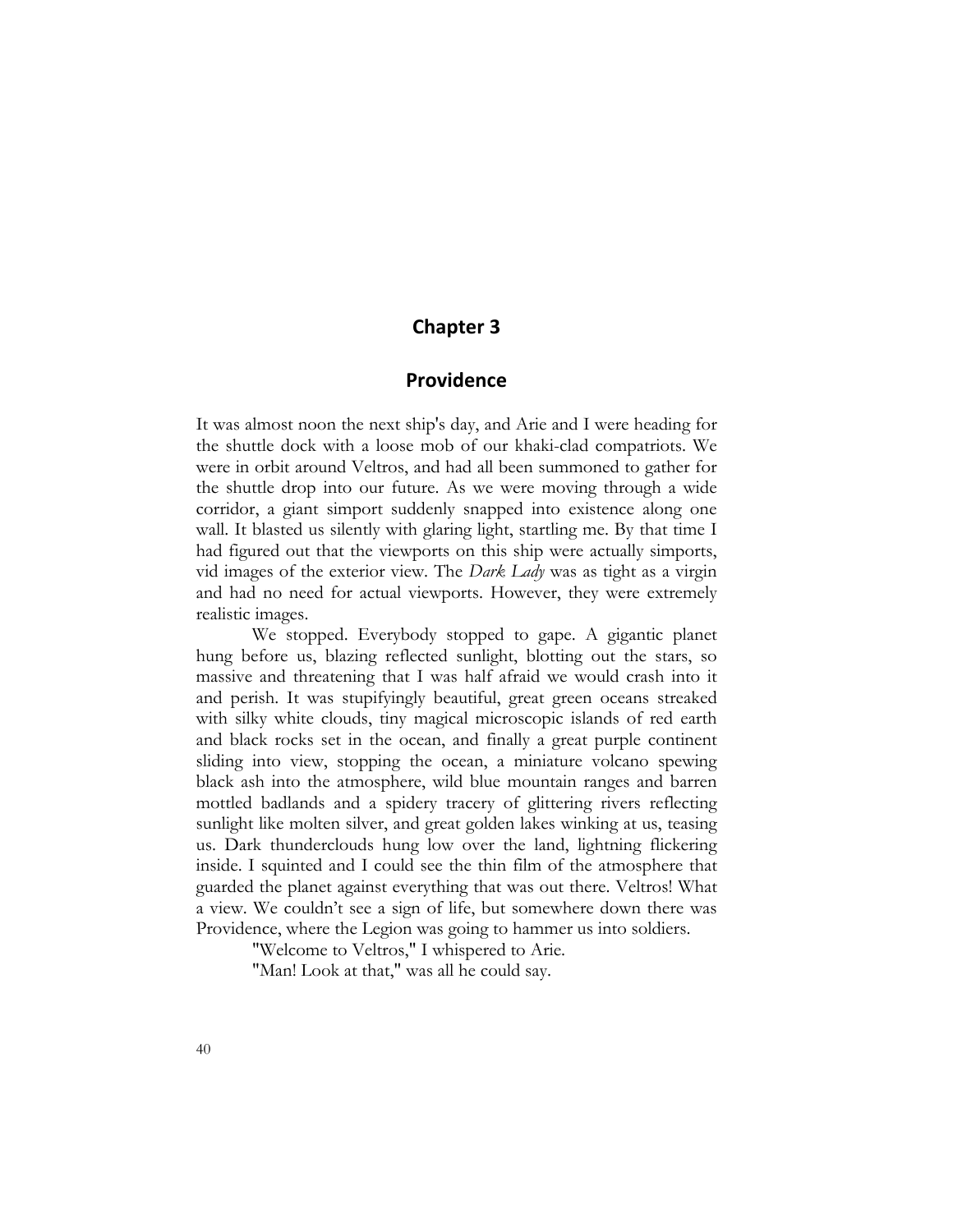Δ

It was a bumpy ride down on the *Hot Drop*, once we entered the atmosphere. The shuttle vibrated and hummed as the skin glowed red in protest. We had a great view out the simport. We were falling into nightside, and soon we could see the soft white mist of inhabited areas through the night. Despite the rough ride, I felt no discomfort this time. Once we entered the at, the planet's gravity and the shuttle's momentum tugged at us.

"So do you think the girls are headed downside, too?" Arie asked.

"Why come all this way and then stay on board? Sure they are. Maybe not on this shuttle, but they'll come."

"But how long will they stay?"

"Long enough for us to contact them and hit on them and persuade them to stay longer."

"They're just kids. They have to do what Mom and Dad tell them."

"Are you kidding? Did you ever do what your mom and dad told you?"

"Well, sometimes. I mean, until I joined the Legion."

"We'll find them. And it'll work out. They love us, remember? That's what the blonde said."

"The Prophet speaks. Well, I hope you're right." Arie turned his attention back to the simport. The ship's directory had provided us with Honeyhair's name – Sheila Dantos – and the pool pass list had allowed us to deduce that Blondie was Katrina Weyvoulias, who was listed right next to Sheila on the list. Sheila and Katrina, thumping in our hearts. Sheila was accompanying her parents, and Katrina was escorted by a female Weyvoulias who was probably her mother. Arie had already claimed Blondie as his own so I was left with Honeyhair, but I didn't mind. She was the most lovely creature in the galaxy so her acid comments didn't bother me at all.

It was all set – and all we had to do was regain contact and tell the girls that we loved them. What could possibly go wrong?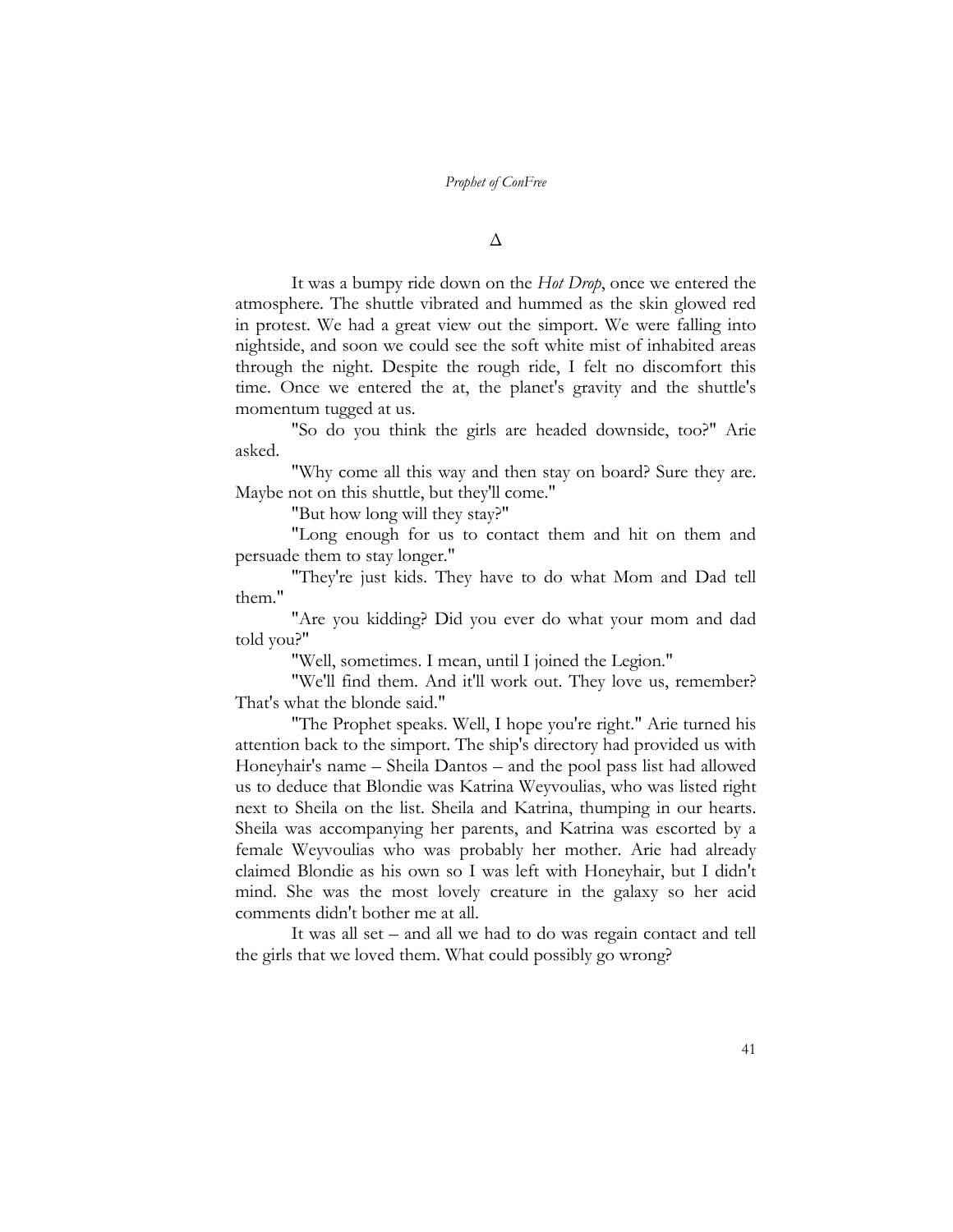#### Δ

"Squad heel! No talking! Come! Follow me!" Doggie was leading us. I was thrilled to be on Veltros. We were filing away from the *Hot Drop* through a huge spaceport ablaze with lights. A starry night greeted us overhead but one horizon was bleeding with an ochre glow. I didn't know if it was sunset or sunrise. The air was cool and smelled of wet vegetation. The grav seemed a bit heavier than Eugarat. The other squads were with us. We were evidently headed for a large airbus that was lit up, awaiting our arrival. It had a logo shield on it and as we neared I made out the words: LEGION TRAINING COMMAND.

"Board! Now! Move it! Go!" Doggie was in his element. We followed 1<sup>st</sup> Squad up the steps into the airbus, and Arie and I dropped into our seats.

"Man, I'm getting tired of all this travelling," Arie complained. "Are we there yet?"

"Not yet. Just a little longer."

"How many times do Legion soldiers eat per day? Once?"

"It's still early. Perhaps breakfast will be awaiting us upon arrival."

"Ha! You're a funny guy."

Once everyone was aboard, the airbus lifted off silently and glided away into the night. The bus had panoramic plex windows but there wasn't much to see out there. The seats were very comfortable. I settled back and closed my eyes.

#### Δ

"Out! Now! Move it!" The interior lights flashed on. I couldn't have been asleep long, for Providence was not far from the starport. We stumbled out under a dark sky but a rosy dawn revealed a far-off mountain range and a nearby peak silhouetted by crimson. We were in an open space surrounded by endless rows of low white modular buildings set out in neat patterns.

"Form up! First squad right here, second squad behind – NOW, damnit!" We hustled to obey. The squad leaders were up front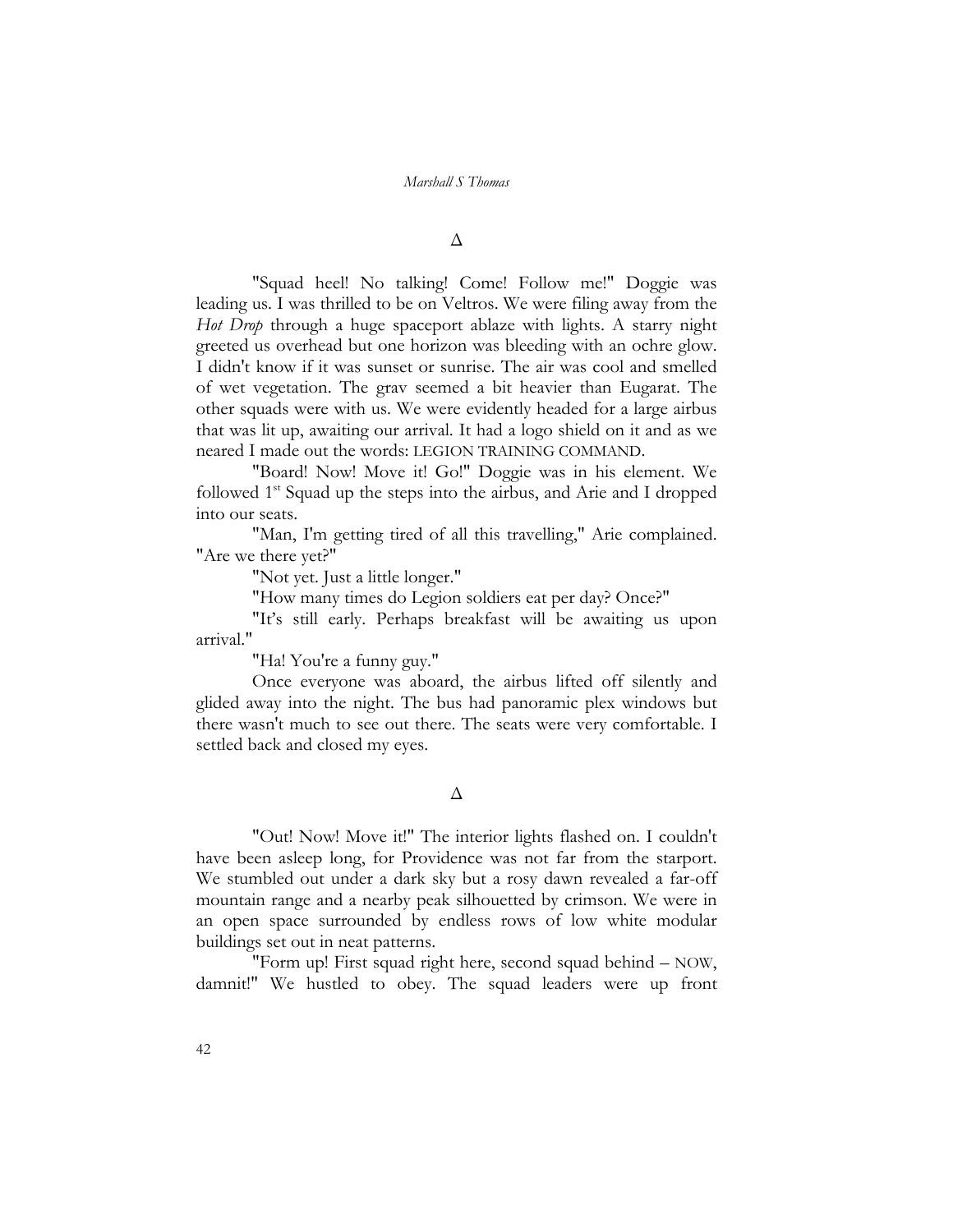consulting with some officers. Despite the early hour, the place was busy. Columns of khaki-clad troopers trotted past us along spotless white roads. Some wore shorts and sleeveless tops, some were in camfax fatigues, but all were jogging. A squad of girls in running gear passed as we were lining up.

"You'll be saw-reeee!" one of them shouted. I didn't doubt it.

"Sir! Eugarat Transport Platoon Two Nine reports all present or accounted for!" somebody shouted.

"All right, you've got the data – get 'em moving."

"Second squad – come! Follow me," Doggie commanded. We followed, walking along in single file, each squad behind its leader. We walked silently through a vast portable city, hundreds of white low modular buildings of various sizes, each labeled with numbers or functional descriptions. As we walked, the sky slowly lightened. A cool breeze touched us. We were the only group that was walking – everyone else charged past us, trotting. Some were chanting but I couldn't make out the words.

Who were these people? I was amazed at the diversity of racial types in the troopers jogging past us. Our own Eugarat group was straight Outworlder, but it looked like the Legion had been recruiting all over the galaxy. I had studied race in midschool and so I was not surprised to see plenty of Assidics, who were obvious by their light brown skin, black hair, high cheekbones and slightly slanted eyes. These were the descendants of Saka the Invincible who had raised hell with the rest of the inhabited galaxy until his empire had overexpanded and collapsed. They were now strong allies with ConFree and the Outworlder race against all the slave states that had arisen in the wake of the collapse of the System, and a new race was arising as a lot of Outworlder males were attracted to Assidic females and a lot of Assidic males were turned on to Outworlder females. They had taught me that much in midschool but we didn't have many Assidics on Eugarat, and the rest of these exotics really surprised me. There were jet-black Cyrillians with slanted eyes like the Assidics, and as they ran past chanting, I could see the sharpened white teeth for which they were famous – or infamous. From time to time, exceptionally large troopers jogged past us, almost like giants, with shaved heads, invisible eyebrows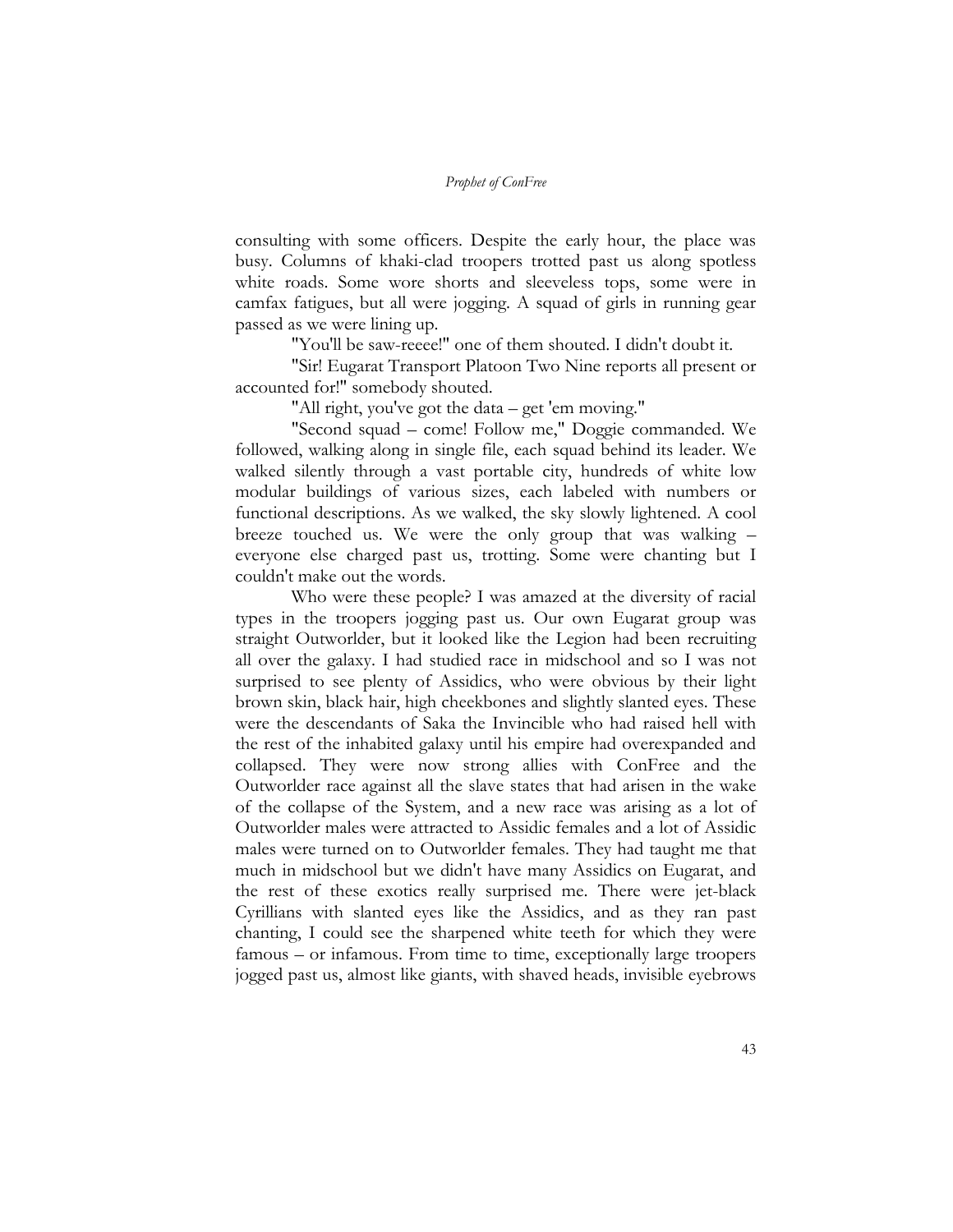and pale, slightly greenish skin. These were Mocains, Greenies, the old System's master race, and they had been our most formidable human enemies. What were they doing in the Legion? True, most of the troopers were Outworlders, but there were also plenty of others – including many I could not identify. They did not seem to be Outworlders and I couldn't ID any special ethnic traits. Perhaps they were Inners from the System – but what were Inners doing in the Legion?

Surprising, I thought. I knew the Legion accepted anyone who was willing to bleed for ConFree, but I had also been taught that multiethnic nations or empires were weak, not strong, and that they always resulted in serious internal conflict and ultimate collapse.

"Squad halt! Right face. That's it, that wasn't so hard, was it? All right, here's where we say goodbye. It's been fun, hasn't it?" Doggie asked. We were facing a giant building of white stone with a shield that proclaimed LEGION TRAINING COMMAND over a large entryway atop an imposing marble staircase where a whole gang of black-clad Legion troopers was evidently awaiting us, grimly eyeballing us and cracking their knuckles. The black ConFree flag hung limply from a huge flagpole in front of the building. I looked around. Long columns of khaki-clad volunteers were converging on this building from several wide, intersecting personnel roads. It evidently wasn't just Eugarat folks who were showing up here today. The other columns revealed a diversity of ethnic types and a goodly number of females as well as males.

"Now walk up the stairs and say hello to the nice men," Doggie said. "This squad is hereby disbanded. I will remember you all with great fondness. Any questions? Good! Now get up there." And he turned and walked away.

#### Δ

"NOW! NOW! NOW! Whattaya, deaf dumb AND stupid? MOVE

IT!"

The blackies, as I thought of them, had swarmed over us like attacking pirates and hustled us into the building and along a grand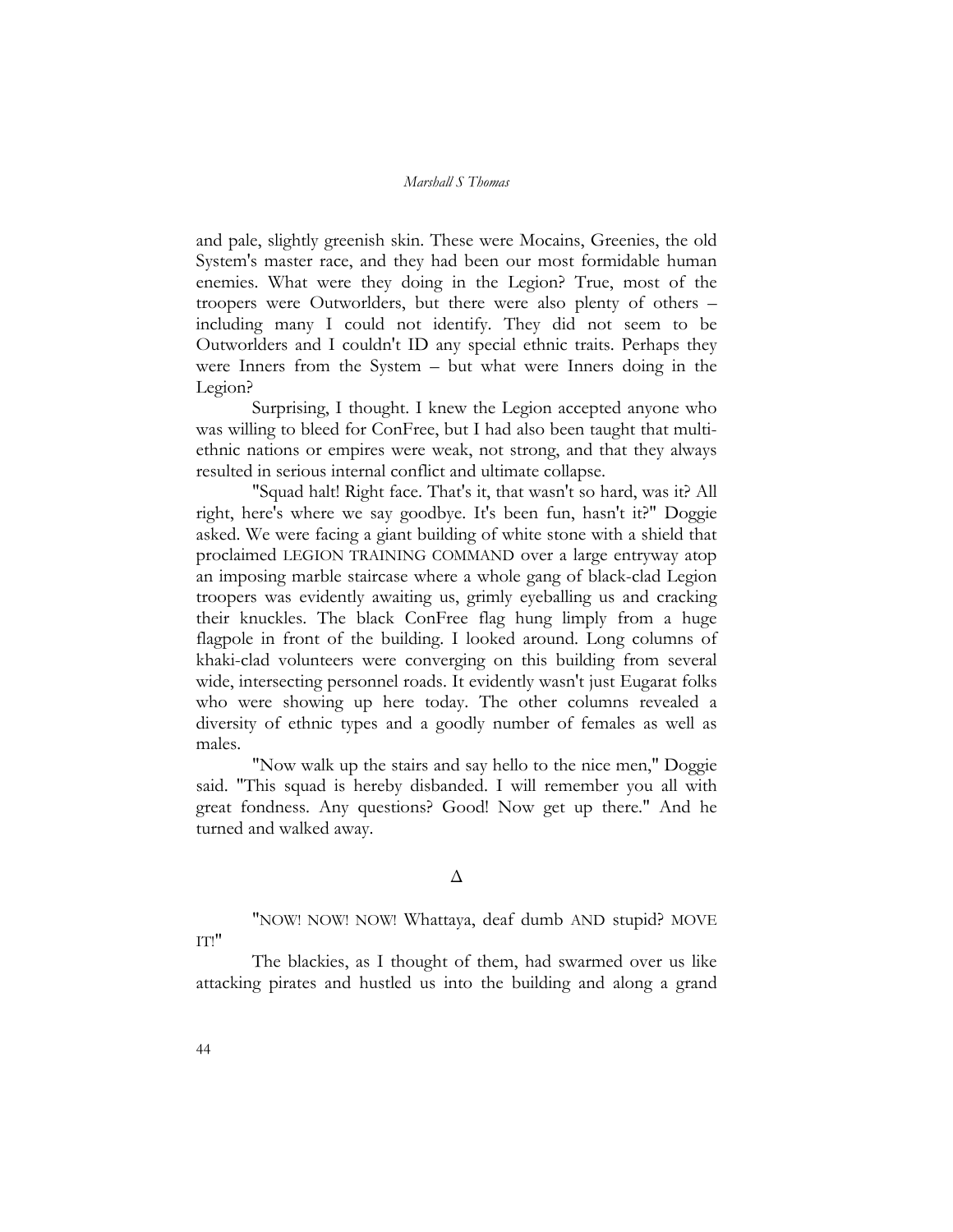corridor while doing their best to terrify us into submission. We were instantly torn into smaller groups, and then into individual bodies, each beset by two or three blackies shouting contradictory things into our faces. Arie disappeared. Finally I was shoved into a line that led into a room with a sign that proclaimed MEDICAL EXAMINATIONS.

"STRIP! Off with your boots, off with your clothes, off with your shorts and tees and socks, the beltpak too, drop everything into the bins on your left, pick up a pack from the counter on your right, put on the shorts and tops, then move on." I danced around doing what they wanted. I noted that the females had evidently been diverted to another room, too bad. The new shorts and sleeveless tops were khaki, too.

"Out the door. Go, go, keep moving!" The blackies shoved me into the next room. Two medical types in white approached me, one male, one female. They gently pushed me up against a giant machine, evidently some type of body scanner, guided my head into the proper slot, and pushed my arms and shoulders into place.

"All right, don't move." Several blinding flashes later, they sent me on my way with white hot spots dancing before my eyes. The blackies harried me into the next room.

"Waddaya, blind? Stand in line!" We shuffled slowly forward towards some white-clad medics on both sides of the line. An icy breeze rippled over my right arm and one of the medics shot me in the arm with a little needlegun, then made an adjustment and did it again. My left arm then got cold and somebody else zapped me a few times over there. Then another injection in the left biceps. Both arms felt numb. I was pushed sideways and my left arm guided into a device extending from the wall. It closed over my arm.

"Don't move," a medic said. I felt another needle sliding into a vein. They were taking blood. When it released my arm, there was a little bandage on it.

We were forced into another room, a latrine, with urinals lining one wall.

"Right face! Open the container with your name on it, pee into it, then close the container and place it on the upper shelf. Do NOT piss on the floor! NOW, bodies!" Pee on command, fine, it was the first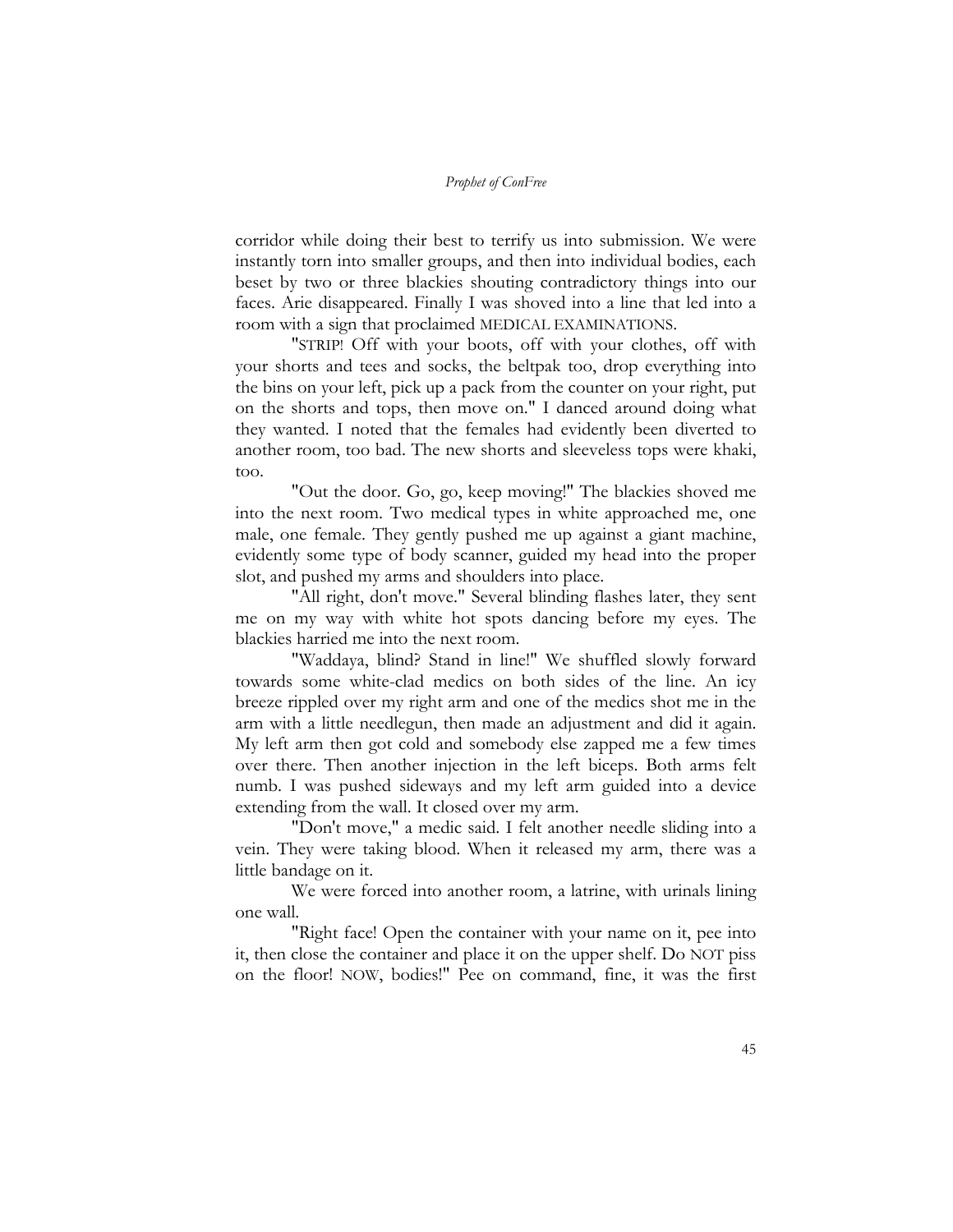chance they'd given us this morning so it wasn't a problem. My bottle was right there before me. I guess that meant their program was well thought out.

#### Δ

"Sit down. Don't move!" It was haircut time. We plopped down into a long line of barber chairs and the barbers poised over us with their instruments.

"How would you like your cut, sir?" my barber asked.

"Could you make it a bit longer on top, please?" I said.

"It will be my pleasure, sir." He whisked over my head with an airlaser and quickly annihilated what little hair I had left.

"Is that satisfactory, sir?" He showed me the result in a mirror – completely bald.

"Excellent, thank you," I replied.

"Move it, bodies! Quit screwing around!" I was hustled into the corridor with a gang of other victims.

#### Δ

"One moment please. Open your mouth." In the next room an anonymous medic in white, a female, poked something into my mouth while a second medic, a male, snipped a little tuft of my arm hair.

"Go in there!" A blackie commanded. It was a small office. A youngish medical type sat relaxed behind a desk, his white smock open, looking up from a d-screen.

"Rains?" he asked.

"Sir yes sir." I responded.

"Sit down." He gestured at an airchair. "Want some dox?" He was a clean-shaven Outworlder with carelessly combed sandy hair and dark brown eyes.

"Sir yes sir! Thank you sir." What a break! I could hardly believe it. He ordered a fresh dox from a brewer by his desk and handed me the cup as I settled into the chair. Breakfast!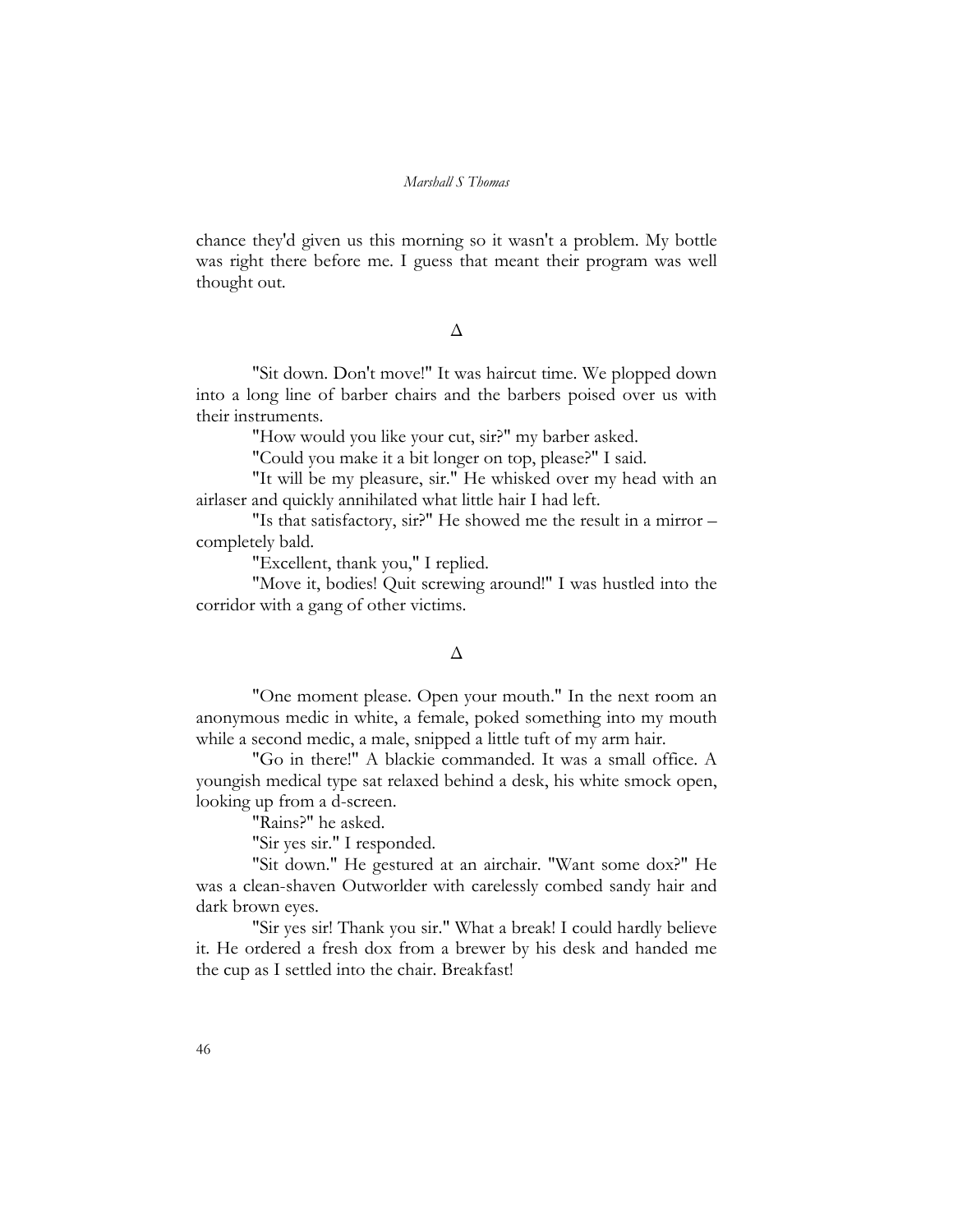"Well, let's see," he said, looking over his d-screen. "Oh, I'm Doctor Waverly. Just forget my name, you probably won't see me again. Anyway…it looks pretty good. Your vision and hearing are both close to perfect, as they should be at your age. If they deteriorate over time, both can easily be restored. Your general health is excellent. Oh, what happened with your front teeth?"

"Somebody knocked them out, sir."

"Ah. And the nose?"

"Same guy."

"Hmm. Well, the artificial teeth are fine. And the nose is mending well. Aside from that, there were a few minor internal problem areas the scans revealed but nothing major. Those problems are now under repair and you don't have to worry about them. We've given you reds and whites – that is, nanoreds and nanowhites, to build up your body and counter anything nasty that gets in. How's the dox?"

"Superb, sir."

"Good. Among other things, you're drownproofed now. And invulnerable to all those diseases that used to plague mankind for centuries."

"Drownproofed, sir?"

"Yes – that's the nanoreds, artificial red blood cells, respirocytes – nanoparticles. We just flooded you with them. You can now sit at the bottom of a swimming pool for a couple of hours without breathing, or run for hours without tiring. Lots of oxygen in your system. You'll get guidance on that during Basic. The nanowhites, on the other hand, nanoparticles of white blood cells or leucocytes, will protect your system from all unwanted invaders. Well, let's see what else we have. Blood fine, urine fine, we've got your DNA now and it will follow you wherever you go. If you lose any limbs or organs they will be regrown from your own DNA. We can even grow a whole duplicate of you if we want to."

"You mean, you could produce a whole squad of Richard Rainses? Sir?"

"A whole platoon, if we wanted. We've also got a full memory scan – just took it from you, in there. So if you have brain trauma, and lose your memory, we can restore it – up until today's date. We do these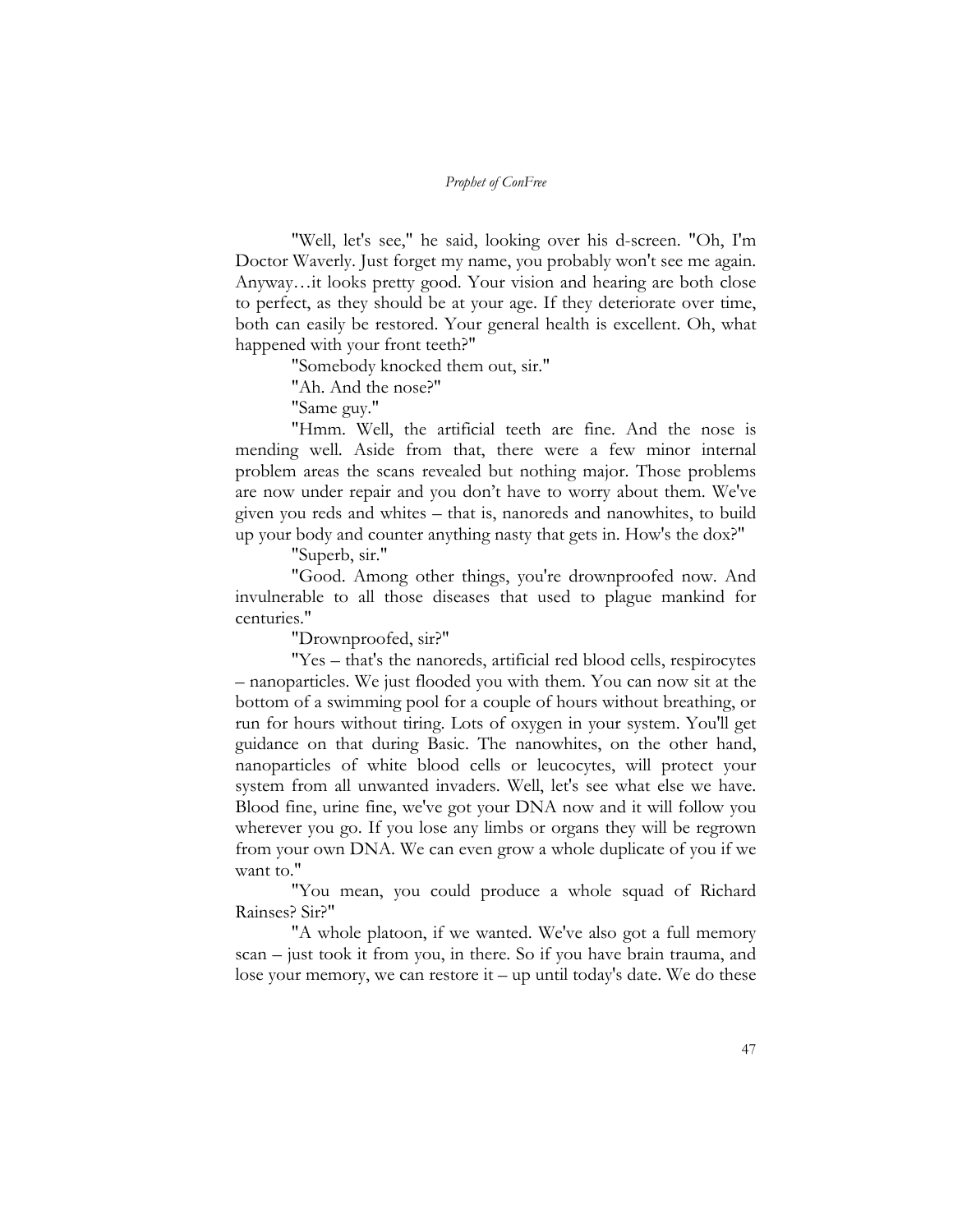scans periodically for combat soldiers – just in case. It's awkward to build new memories from zero."

"That's amazing. Sir."

"Yep. I did notice your muscles are kind of flabby. Oh, it's all there, and all healthy. Just civilian slack, that's all. Basic will slap you into shape, along with the supplements you'll be eating with your meals. By the time we're through with you, you'll be a superman. Like all Legion troopers."

"Does that include the Immortality Gene, sir?"

"You'll get that a little later in the course. Now, your brain probe revealed quite a bit. Nothing abnormal. Your IQ is fairly high. Not exceptionally high, but fairly high. You have all sorts of potential there. Our IQ results show potential but it's up to you to reach that potential. Have you thought about OCS – officer candidate school?"

"I've been focused on basic training, sir."

"Well, that's a good attitude. Just keep it in mind for the future. Your IQ qualifies you for consideration."

"Thank you, sir."

"Don't thank me. Thank your mom and dad. One last thing, you've now got a Legion c-cell injected under your skin. It will show your medical history and, later, all Legion assignments. It will be autoupdated for the rest of your career. Well, bottom line is you've passed your medical and qualify for unrestricted service. Congratulations."

"Thank you sir."

"Next stop. Out that door. The instructors will toss you into the right room."

"Yes sir. Thank you sir."

#### Δ

"Don't stand there like a dummy! Open the door and go in!" the black uniform shouted at me. The little light over the door had just blinked from red to green and my reaction was evidently not fast enough to suit my latest tormentor. I pushed the door open and let it close behind me. I stood at attention before a black-uniformed official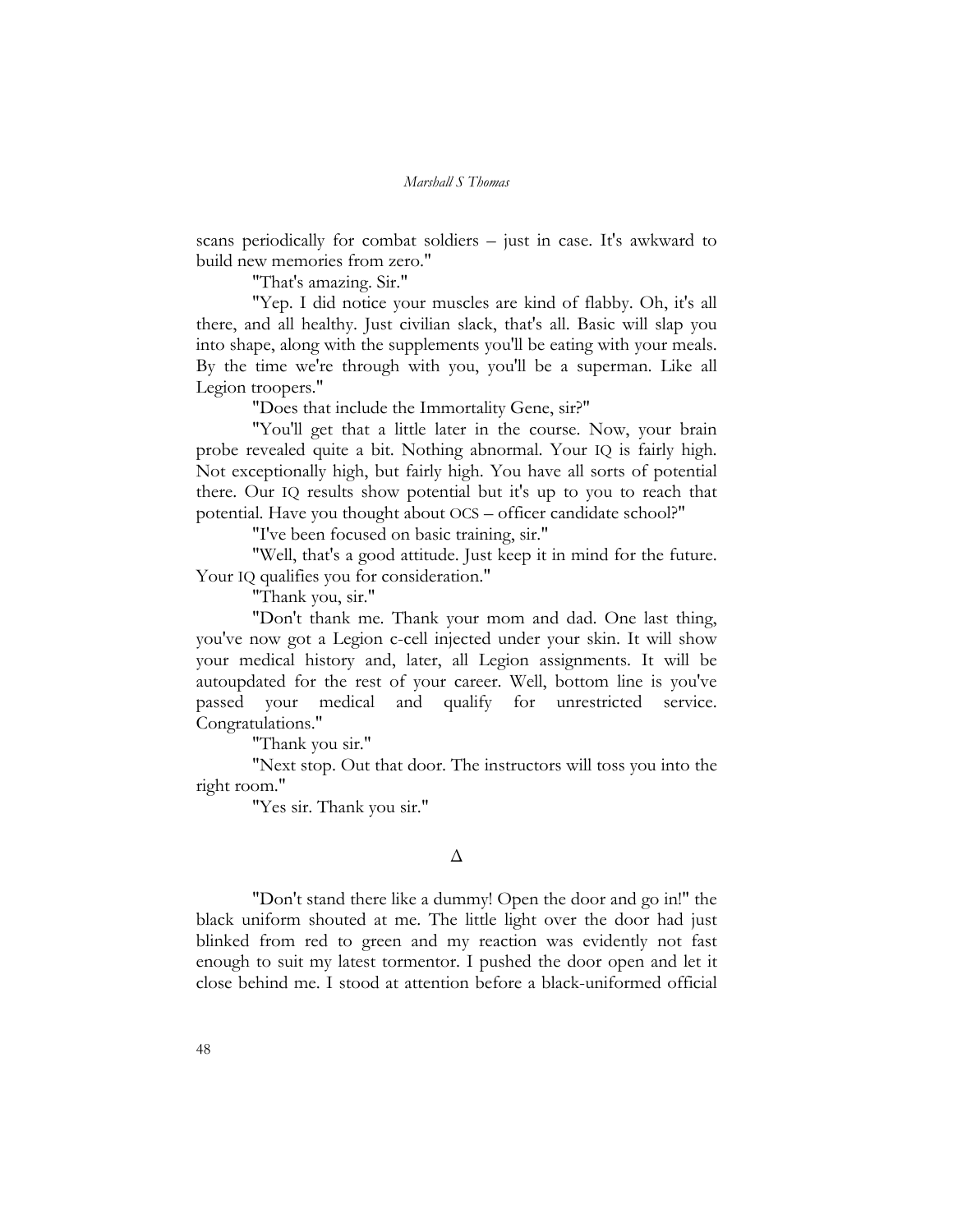sitting behind a desk. I suspected he was an officer, but I was so new I didn't even know how to tell. He looked up at me. He looked quite young, black hair, a little black mustache.

"Rains?"

"Sir yes sir."

"Why did you want to join the Legion?"

"Sir. I wanted to help, sir, to do my duty and defend ConFree."

"Well said. Now tell me why you really joined the Legion." His gaze shifted to his d-screen. I knew he had my whole history there.

"I got in trouble and was facing exile from my home planet. A Legion recruiter suggested that I volunteer. "

"I see. So you volunteered."

"Yes sir."

"A reluctant volunteer."

"No sir! I am not reluctant."

"You had no choice. Right?"

"I did have a choice, sir. I could have chosen exile. But I chose the Legion."

"How can we trust you?"

"I'm here, sir. I'm fascinated by what I've seen so far. I'm going to make a good trooper."

"Oh really."

"Yes sir."

"Tell you what, Rains. We don't want people who don't want to be here. If you want, you can stop this process right now. I'll invalidate your enlistment, we'll put you back on the ship and send you back to Eugarat, and you take your chances with the courts. Exile may not be so bad. At least, nobody will be shooting at you. Just sign at the bottom." He slid a portascreen across his desk to face me. I looked at it, and it looked at me.

"Sir no sir. I don't want to go back to Eugarat."

"Are you certain? This is a one-time offer. Your only chance." "I don't want it, sir."

"Good. Good. In that case, proceed through that door and continue your processing. And congratulations on your choice, trooper."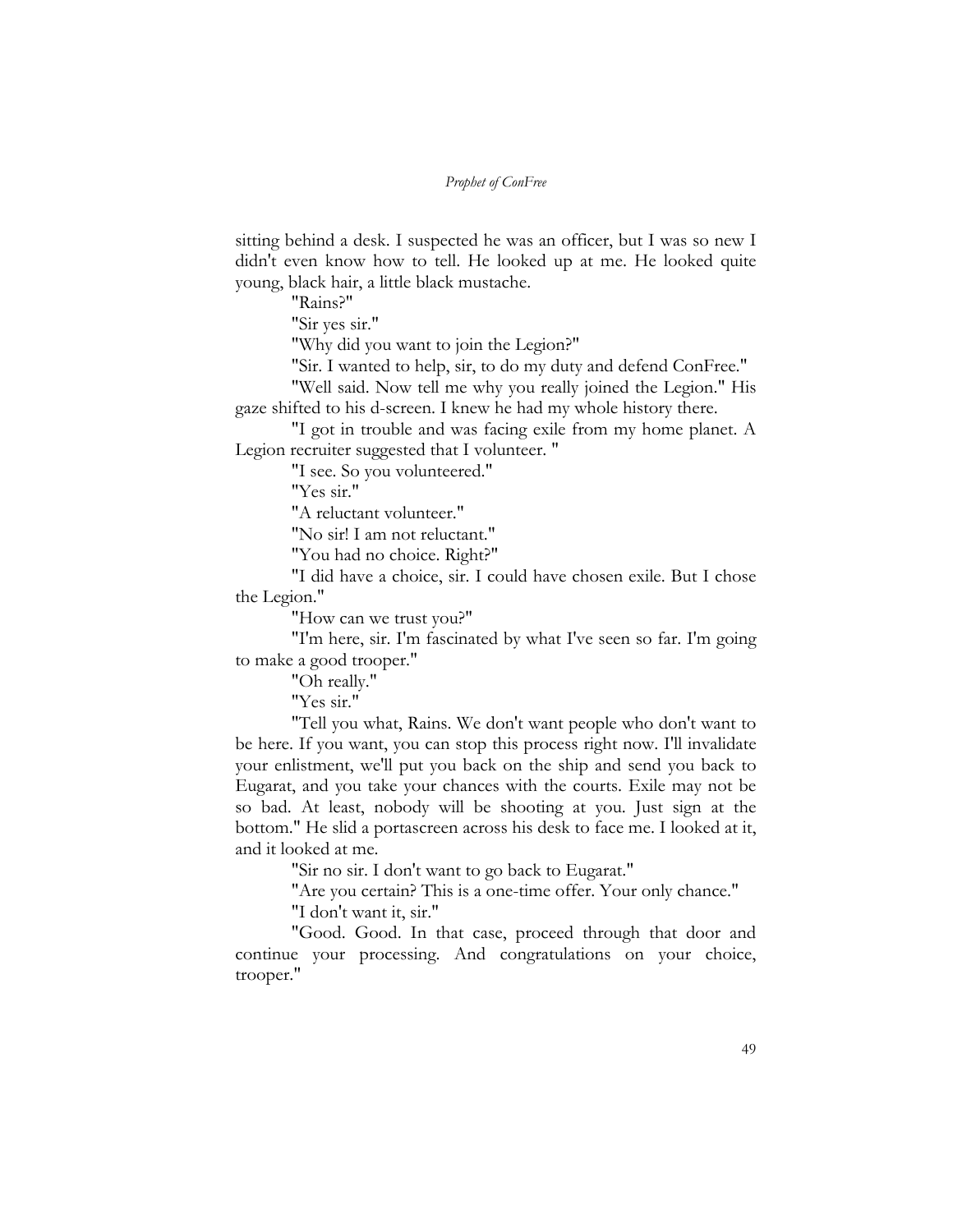Trooper, I thought as I walked out the door. He called me trooper. It felt good.

Δ

"Find your name, take your bin, and proceed outside. Now, bodies. Now!" The bins were the same ones where we had abandoned our clothing earlier. Now they were lined up on a beltway along the corridor, overflowing with clothing packs, hats, new boots, belts, field manuals and miscellaneous equipment. I found mine labeled Rains, Richard, and hauled it outside into a disorganized mob of recruits clad only in shorts and sleeveless tops. It was a clear day but getting warmer. The girls were back with us, and they all looked good in their khaki panties and near transparent khaki tops. No bras, I noticed. They hadn't been scalped, but their hair was considerably shorter. They didn't look happy, but I suppose we didn't either.

"SILENCE! Form into squads, facing front. Listen for your squad assignments!" There was such a babble of voices from the blackies that it was hard to hear. However, I heard my name from the nearest blackshirt and headed for him. Surprisingly, most of the people in my immediate vicinity were assigned to him, too. Perhaps there was method in their madness.

Three black Legion fighters shot past us close overhead just like a trio of massive darts, and the shock wave almost deafened me. Providence was a noisy place.

"Delta squad, pay attention now! Sound off when I call your name!" Our leader was a muscular Assidic who looked kind of like a human airtank. "Oswego, Kakatarn; Surinto, Jarleman; Rains, Richard…" We sounded off. Arie was not there. Too much to hope for, Richard, I thought. Who were these people? Males, females, I just had confusing glimpses as we lined up in formation behind our bins.

"All present! Good. Follow me at double time and don't drop your bins." He took off at a trot and some of the other squads were breaking away, too. It wasn't easy jogging barefoot while carrying that big heavy damned bin full of weighty junk.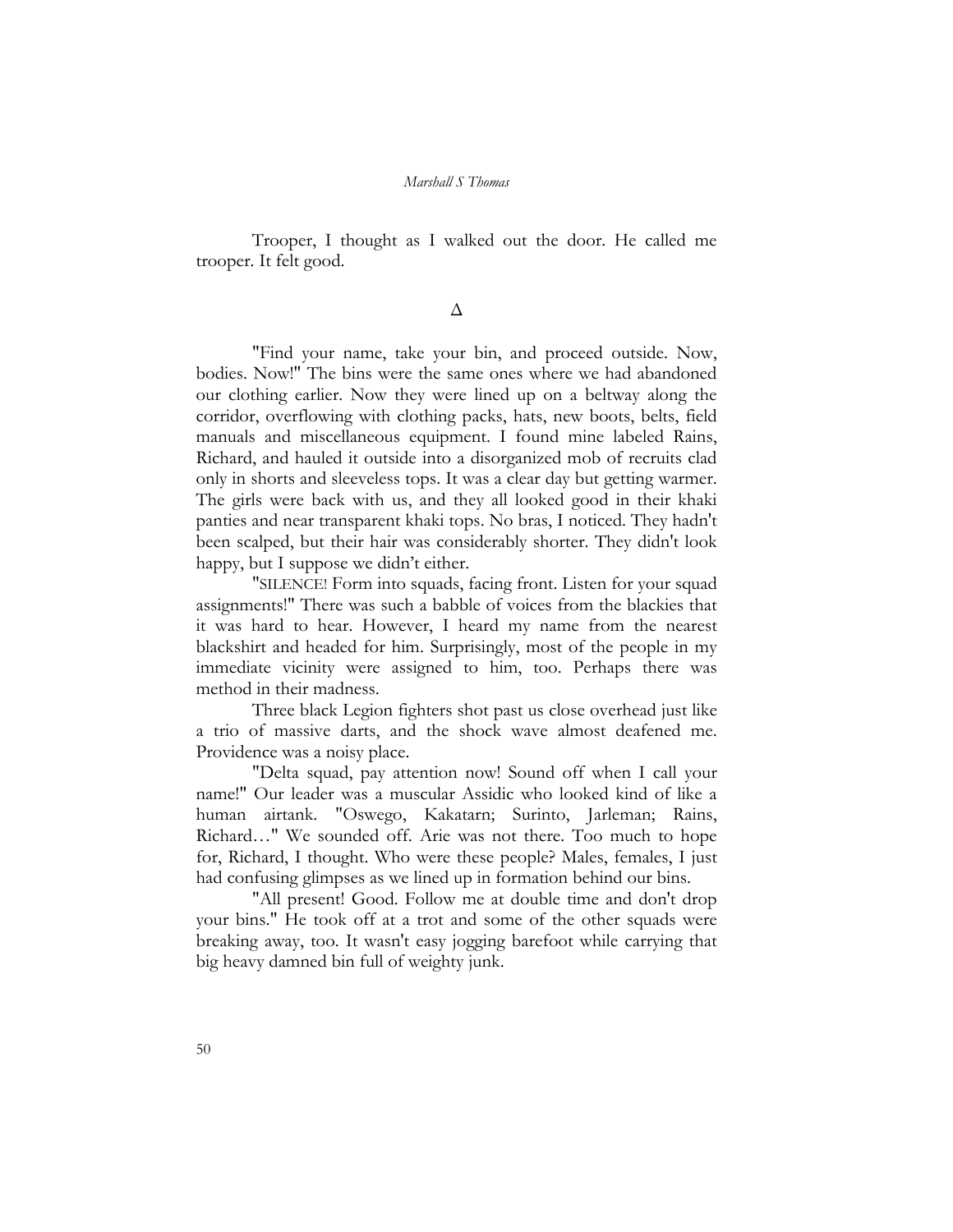We wound up at a squadmod, as I later learned it was called  $- a$ portable white plastic modular building built specifically to house one Legion squad. The designation was printed over the doorway: 1/4 Delta. We were all gasping from the exertion, but our Assidic primitive urged us inside. We stumbled in and stood there in confusion looking around as he barked orders. The interior was also white, spotless, seemingly brand new and well designed – a transparent roof let in the sunlight. Five bunks lined each wall to the left and to the right. A small central area featured a circular table and plastic benches and a kitchen mod. To the rear were heads separately designated for males and females, and a small separate room with a closed door marked Training Instructor.

"All right, let's MOVE – we don't have much time," our leader exclaimed. "Choose a bunk, drop your bin by the foot of the bed, open the clothes packs, put on khaki fatigue trousers long and khaki blouse long. Put on black socks and brown leather boots and green web belt NOW, bodies. NOW!"

Another confusing dance ensued. He hadn't said to strip off anything so we wore our undies and sleeveless top under the new clothing and were ready in record time. At least it seemed to me that it was record time.

"Field hats – NOW!" We scrambled, donned the hats and stood there, gasping. I sneaked a look around at my companions. One, two Outworlder males – three, counting me. A male Assidic. A male, olive skin, unknown ethnicity. Two females, a blonde Outworlder angel and a black Cyrillian girl. That's seven. Squads are supposed to have ten. WTH, over.

"Attention! Stand at attention before your bunks! Just don't move a muscle." He re-opened the main door and a trooper in black strolled in.

"Sir!" our leader said. "Your squad is ready for inspection." Our visitor took his time looking us over. He was medium height, slim and wiry, close cut brown hair, piercing grey eyes – oh no. No! It was Doggie.

Doggie! Our new squad leader. Oh no – this was not going to work out at all.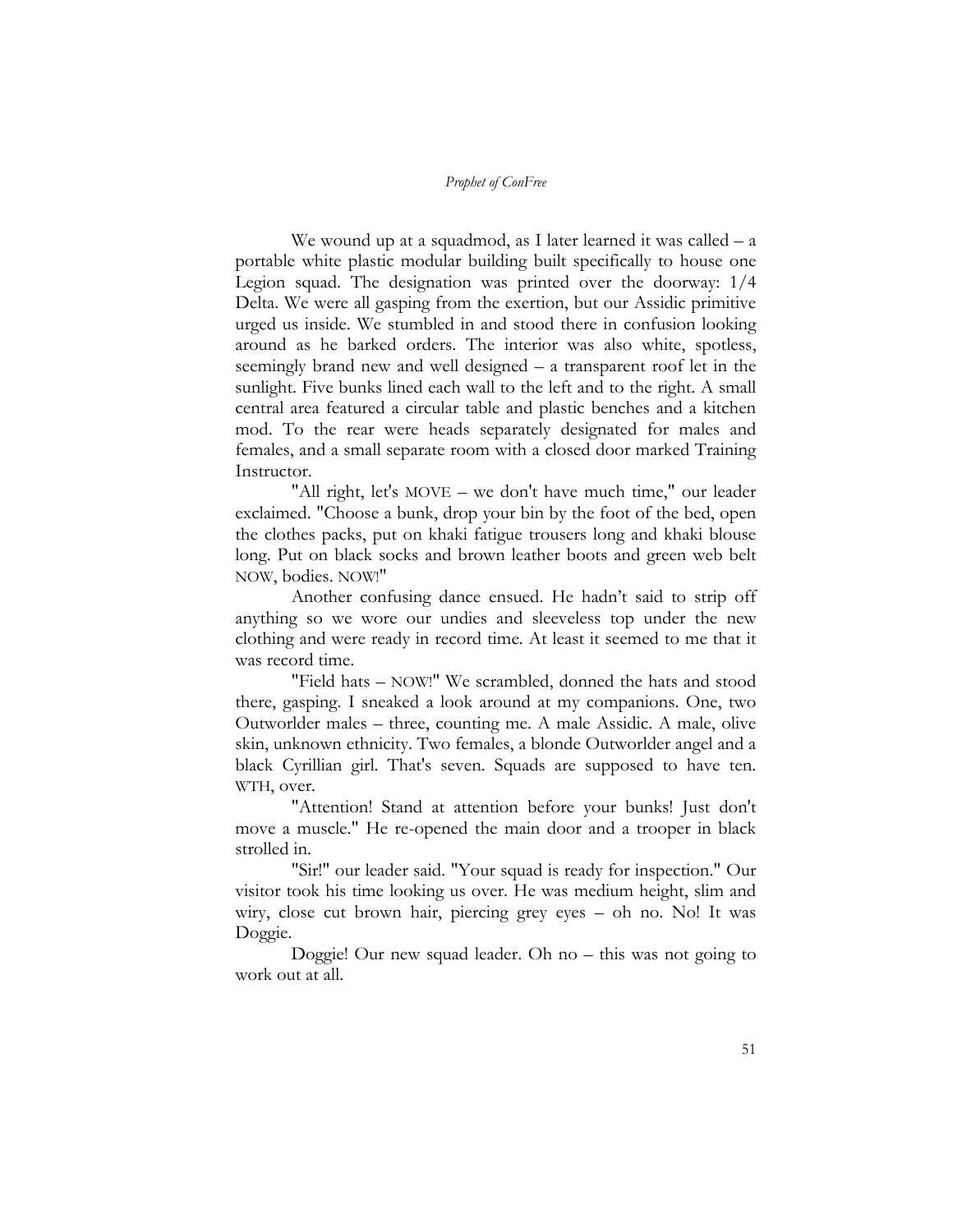"I see seven bodies, trooper," Doggie said. "Please explain."

"We have two body holds, sir. Our aircar driver has not yet been designated – word is all air assets are to be assigned later. The other body is also on hold. No details yet, sir."

Doggie slowly took us all in. He paused briefly before me, then moved on, looking over every recruit.

"Thank you, trooper," Doggie said, "I take command of this squad. You are relieved." The big Assidic saluted Doggie and left the squadmod.

Doggie glanced at his chron, then spoke. "Welcome to Training Squad Delta of the First Training Platoon, Fourth Training Company, First Training Battalion. I am your training instructor and squad leader. My name is William Tregon and my designation is Delta One. You will address me as 'sir'. My mission is to make you into Legion soldiers. I aim to accomplish that, but you are all going to have to cooperate for that to happen. If I sense any resistance, I'll toss you out of the squad instantly, and if that happens, your future will be dark. Basic is not going to be easy but millions of Legion recruits have done it, and graduated. I advise you to obey orders, keep your eyes and ears open and your mouths shut. And no whining! I am going to get to know all of you, intimately, but we'll do the introductions later. Right now we all have an important appointment. Outside! On me!"

We lined up facing the squadmod at his direction. "Dress right!" he shouted. "Right arm out, touch the shoulder of the man to your right. Straighten the line. I will give this command again when we arrive. When we get there you will stand at attention until notified otherwise. There will be no talk and no movement. All right, follow me, double time."

He took off jogging. We didn't know exactly what "double time" meant, but we had a general idea. We trotted after him, along a winding network of personnel roads through the base. The rest of the base seemed to be on the move, too – so many recruits, all in khaki, hustling down the roads in squads, all coming together into a huge parade ground. Hundreds – thousands – of new recruits, now slowing and marching into the assembly area. Doggie guided us into our proper places, and we lined up, did the right dress, and stood at attention.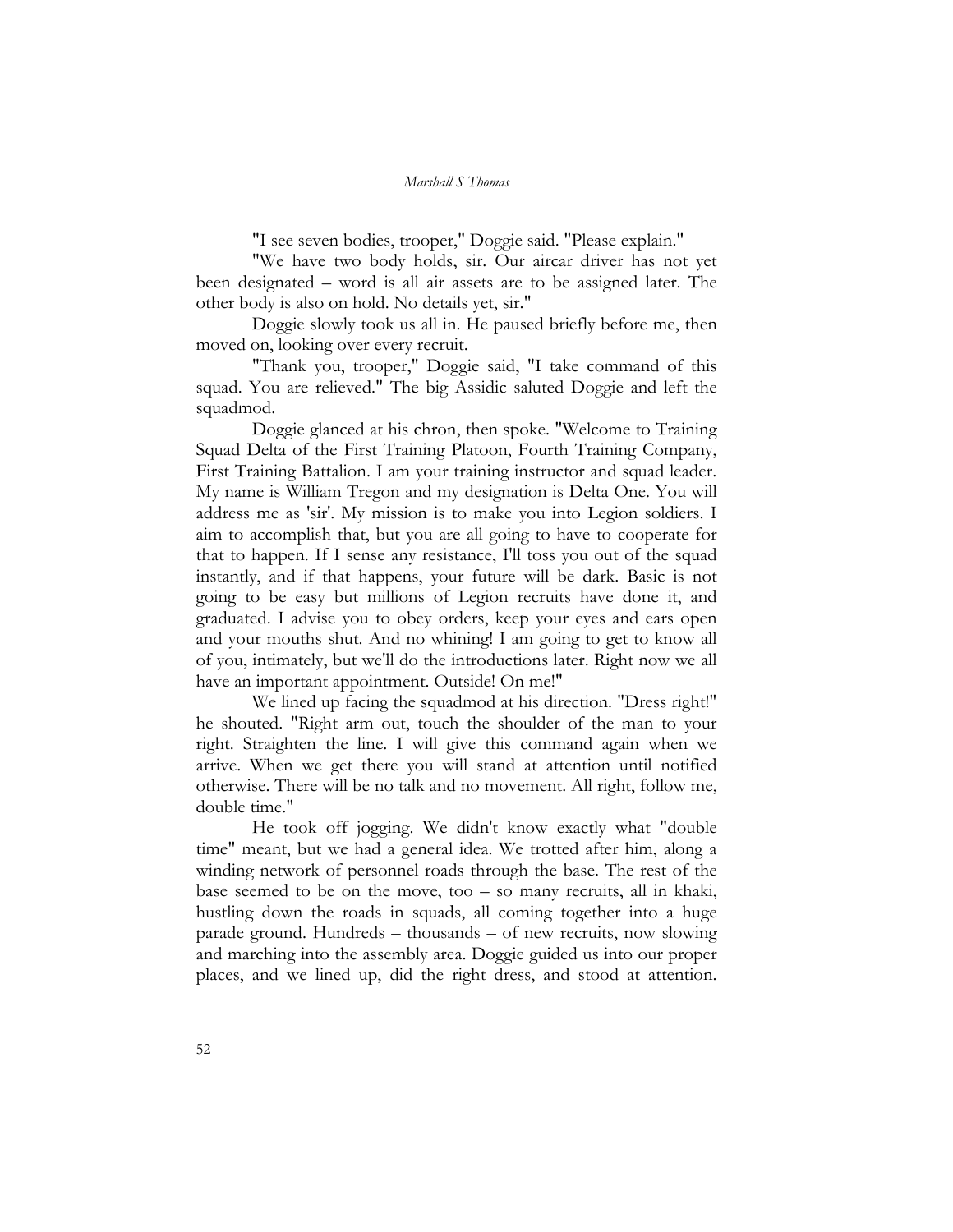There was a mass of humanity there. We had squads in front and behind us, and all around. It was a beautiful day, pale blue sky, no clouds, heating up quickly. The parade ground was rock hard, but I could tell it was dirt and not concrete. Many generations of Legion troopers had trained here, I reflected. We faced a distant dais with two tall flagpoles displaying the ConFree and Legion flags.

As we stood there silent and motionless, I was kind of stunned by the sight. I was surrounded by thousands of new recruits, every race in the galaxy, all clad in khaki, all anxious to learn all they could, all pledged to live and die for the people of the Confederation of Free Worlds, all united in one great effort. What a pure, simple objective. And what a moving sight – this wasn't a vid or some proprop effort. These were real people, thousands of them, young people, just kids, boys and girls just out of midschool, volunteers from all over ConFree, and the Legion was going to forge them into a fearsome instrument to defend the women and children of ConFree, to hunt down our deadliest enemies and hammer them into submission.

And now I was part of it. Me, Richard Rains. Who the hell was I? Nobody, I knew. But here I was, nevertheless, in the midst of this mighty host. I may not have been anybody before, but I was somebody now. I knew it. I was a soldier of the Legion – or would be, if I made the grade.

#### Δ

"Welcome to Veltros Training Command!" Loudspeakers blasted the words over the assembled recruits. The distant dais was now awash with black-clad officers. A merciful light breeze was calming my fevered brow. It was getting hot, and we had been braced at attention for some time. "I am Commander Keth Durris, C.O. of the Basic Training Course. Our mission here at BT is to build you all into soldiers and to instill in you all the skills and knowledge you will require to succeed in your mission. And your mission is the Legion mission – to counter, attack and destroy all the enemies of the people of the Confederation of Free Worlds. It is a life and death mission for you, and for our civilization. It is vital that you absorb all that we teach you,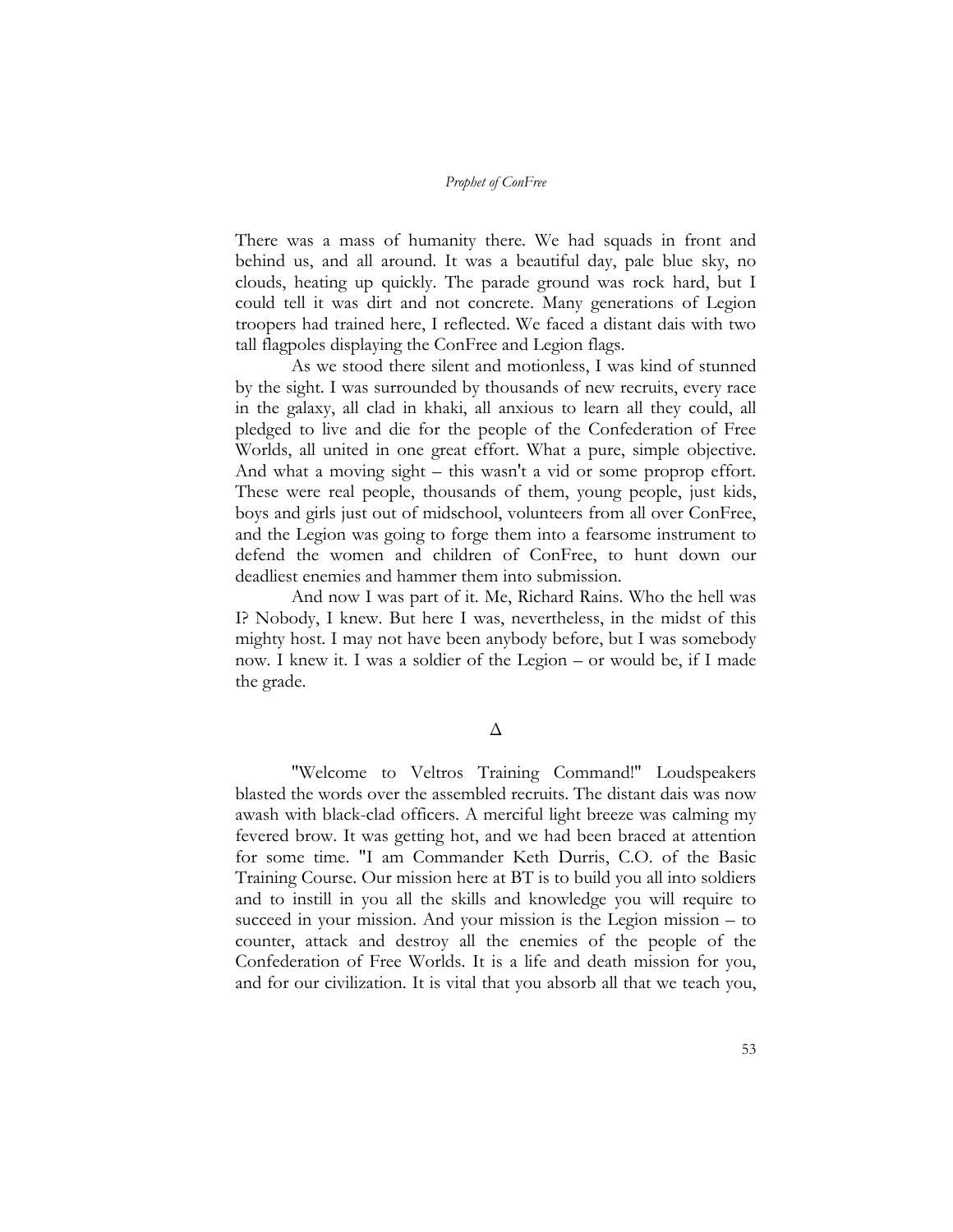and then go on to Advanced Combat Training and then to an active Legion unit. Your instructors are our most experienced warriors. Listen to what they say, obey orders and don't fight the program. We will teach you what you need to know to stay alive and to confound our foes."

The commander paused briefly, and it appeared that he was looking over the troops. "You are the future," he said, slowly. "The future of ConFree. You are all volunteers, and you have all qualified for BT. You are the cream of ConFree youth. The strongest, the smartest, the best qualified raw material in the galaxy. You are the thin black line that will never retreat, that will never surrender. You are the spiritual descendants of the Eighth Legion, who died on Uldo so that we might live. "

As he spoke, I looked nervously around me, and wished that I could become invisible. Strong? Smart? Best qualified? I was none of that. How the hell did I get into the Legion? Somebody hit me in the face, and it all happened. I surely didn't belong here. Descendants of the Eighth Legion? I knew history – the entire legion had been annihilated on Uldo by the Systies. Not one trooper had surrendered. They had fought to the death. Good Lord, I'm not a suicidal fanatic. I don't belong here. How long before they find out?

"Now, BT is not easy. Some of you will drop out voluntarily and others will be dropped for cause. That's all right – we don't want either category. Either way, you will continue in the Legion and do useful work. But if you want to serve ConFree and the Legion best, and to see history, and to make history, and to stand boldly in that thin black line, I urge you to give it all you've got, and never give up. My best advice for BT: Open your mind and close your mouth. We'll do right by you."

He said more – a lot more, but I didn't hear it. My mind was aflame. What was I doing here? How could I compete with the others? What should I do? Maybe I should have taken that ship back to Eugarat, my tail between my legs. But I didn't. I didn't. And he had called me "trooper". Maybe there was hope for me. Maybe.

Δ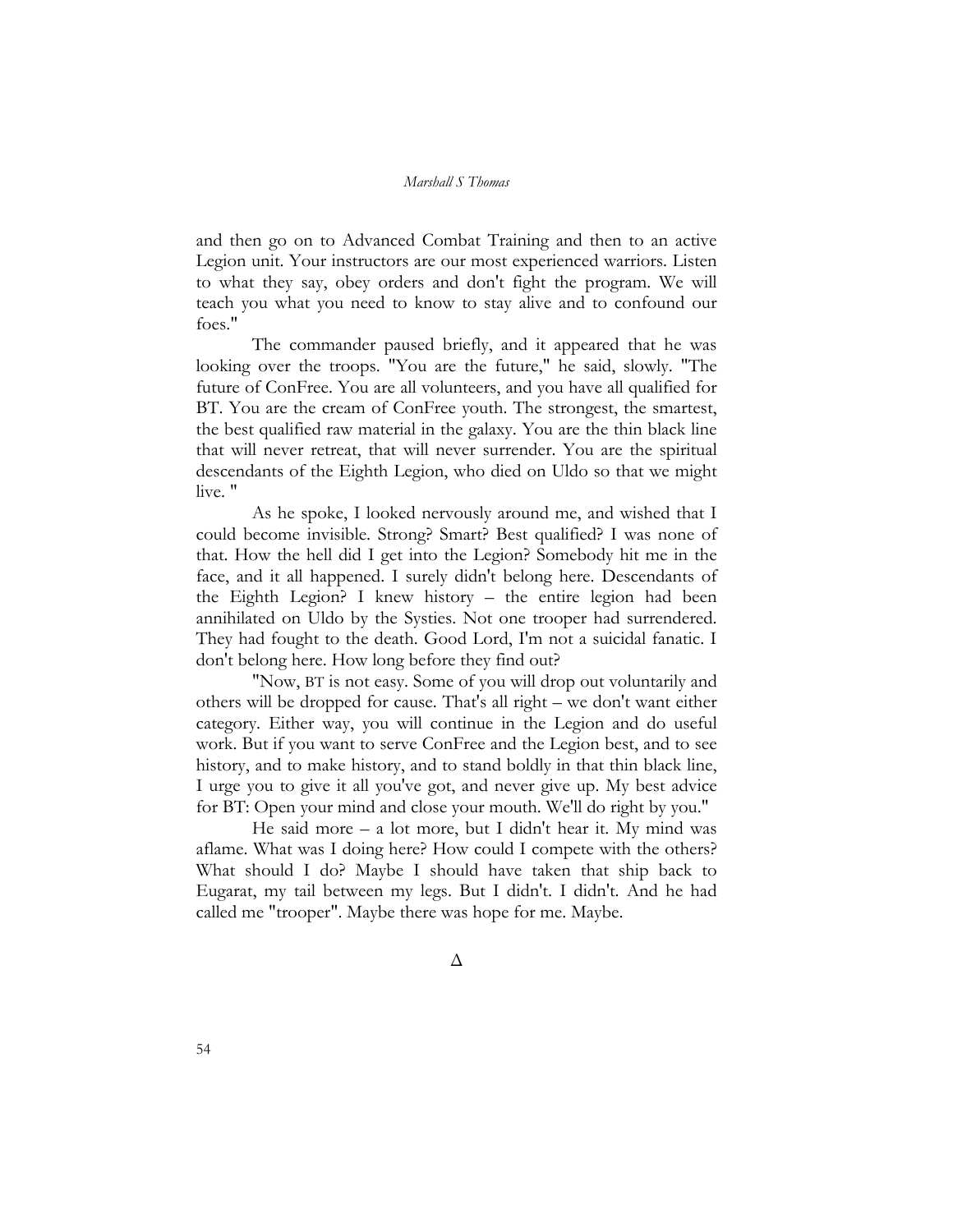"All right folks, let's get to know each other, shall we? Have a seat." We were back in the squadmod. Doggie gestured to the central table, and we cautiously slid on to the little benches, wondering what was coming next. After the welcoming ceremony, Doggie had marched us to a giant mess hall where we joined what seemed to be half the base for lunch. I looked around for Arie but didn't spot him. Since none of us had eaten since the previous day, lunch was most welcome. We each were given a sealed hot tray full of delicious food, soup and salad and tasty meats and carbs and veggies and fruits. We had no choice of menus but we had no complaints either. I swear it was the best meal I had ever eaten – maybe just because I was starving. Doggie gave us 15 marks and then marched us back to the squadmod, directed us to use the heads and then ordered us to the table to sit and stay. Yeah, it sure looked like he was used to working with dogs.

"Normally," Doggie said, "I'd order ten minutes of strenuous exercises at this point, and watch you barf out your meals, just for my amusement. But just to show you what a nice guy I really am, we're going to do a social thing instead. I know a lot about each of you, but I'd like to hear more from yourselves. And I'd like each of you to get to know your comrades here in Delta Squad." He was leaning casually against a wall as we sat around the table. "It's all about teamwork, you see. And the teamwork is going to start right here. You seem to be a close-mouthed bunch. Let's see if anybody knows how to talk. I'd like each of you to say a little about yourselves. Name, where you came from, background, maybe why you signed up and what you hope to accomplish. Don't be too wordy. Just give us a brief summary."

Silence.

"Don't all speak up at once," Doggie said.

More silence.

"We can do the exercises if you'd like. All right, Overmar, we'll start with you. Speak."

Overmar was a young Outworlder male. I had wondered about him. He had dark brown eyes and deeply tanned flesh that spoke of years outdoors under the sun. There was something about him – a quiet confidence, an exceptional alertness and a sense of maturity and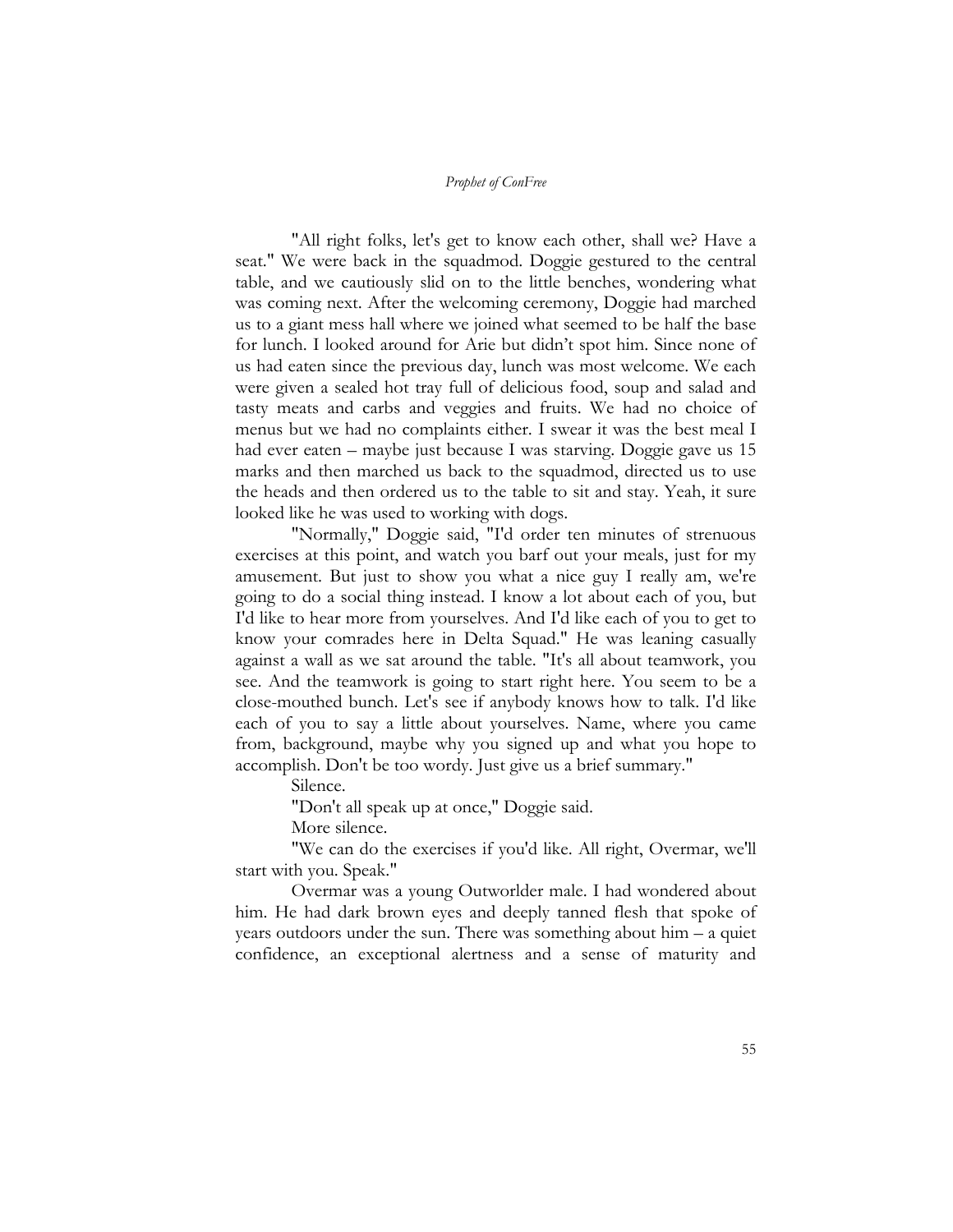experience that set him apart from his colleagues. Or maybe it was just my imagination.

Overmar stirred, looked around carefully, and spoke softly, "My name is Harold Overmar," he said. He paused, calm and thoughtful, and resumed. "That's about it."

We burst into laughter. Even that frosty blonde honey cracked a smile. It was the first time I had seen her do that.

Doggie was also laughing. The guy is human after all, I thought. "All right," Doggie said. "Thanks for sharing that with us, Overmar. You'll be our mystery man for awhile. Moving right along – Surinto, how about you? And give us some details, all right?"

"Certainly," Surinto said. This was the fellow with olive skin. He was slender, his facial structure was delicate and his eyes were brown. From his shaven head, it appeared that his hair was black. "My name is Jarleman Surinto. I am from Veda. I recently graduated from the University of Victoria with a doctorate of science in human development. My thesis was on racial evolution in the Outworlder Diaspora."

We all sat there, stunned. Had we heard that right?

"Yes, I was puzzled when I saw that PhD in your file," Doggie remarked. "Can you tell us what motivated you to join the Legion?"

"Well, ConFree has treated me well, and I wanted to give something back."

"But surely you would be more suited to a commission, to OCS. With your educational background, they'd snap you up right away."

"Ah yes, that was suggested but I turned them down."

"Why?"

"I wanted to serve in enlisted ranks."

"And why is that?"

"I promised myself that I would do it."

"Can you tell us why?"

For awhile I thought he was not going to answer. Then he did. "Have you heard of the Ringgold incident?" he asked.

"Yes." Doggie appeared startled.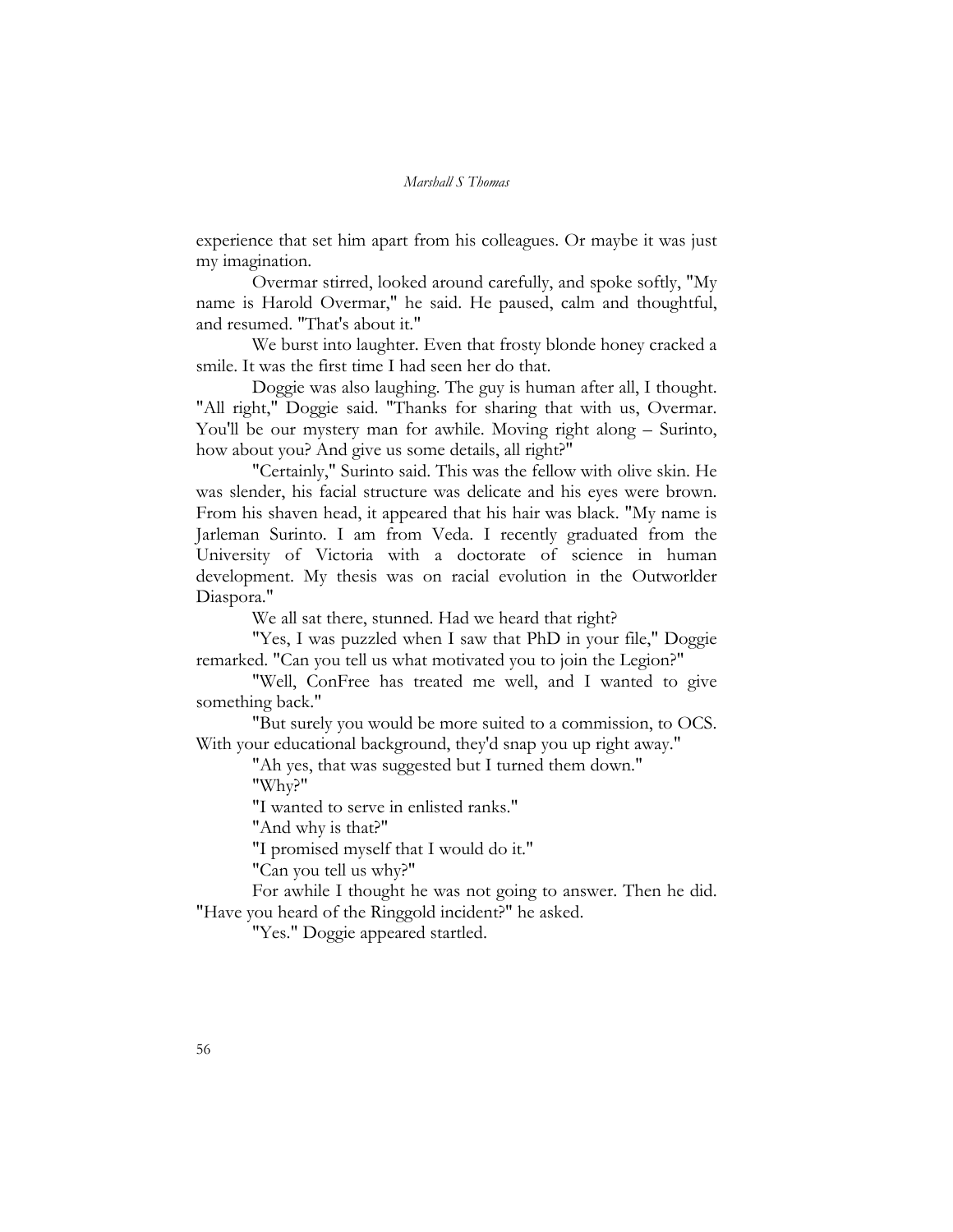"I lost my whole family – everyone I loved. I was left with nothing. I finished up my doctorate and then walked through the Legion Gate."

We were all speechless for a moment. I had not heard about the Ringgold incident. Then Doggie spoke up. "We're sorry to hear that, Surinto. All right – Rains. Speak."

"My name is Richard Rains," I said, "and I'm nobody. I just graduated middle school on Eugarat, and I realized I was going nowhere fast. I decided to do something worthwhile. And here I am."

"Good. Oswego?" That was the Cyrillian girl. So far I hadn't heard her say a word. I wasn't sure if she was sullen or just shy. She looked around nervously and spoke.

"I am Kakatarn Oswego. I am from Mica 3. I also recently graduated from middle school. The people of ConFree gave me an education, and I appreciate it. I want to serve in the Legion for the people of ConFree and become a citizen, if I can." She sounded perfectly sincere. I watched her as she spoke. I was fascinated by her. Although her skin was black, she did not have the sharpened teeth that I thought was a Cyrillian trademark. Her pearly teeth were perfectly formed, regular, and very white. Her black hair was glossy smooth. And her face – the features were delicate, clean and lovely. She had clear, light brown eyes, and her skin – it was almost like satin. The girl with satin skin, I thought. She was a honey.

"Thank you, Oswego. All right, Burns. Let's hear it."

Burns was a young Outworlder, and he gave us a big smile. He had fair skin with a few freckles and bright blue eyes and a hint of blond stubble on his shaven scalp. "My name is Byron Burns," he began. "My family are reunification refugees from Katag 2 – that's in the Pherdan Federation. I was just a kid on Katag, but I can still remember it. We were slaves. The Kats hated Outworlders, and I had to fight my way through elementary school. Everything they taught us was a lie. When I was old enough, my dad taught me the truth but warned me never to repeat it, or we would all face PsyMed. When we arrived in ConFree, we were overjoyed. The reunification program meant liberation and freedom for thousands of Outworlders. I vowed right away that I was going to join the Legion on my seventeenth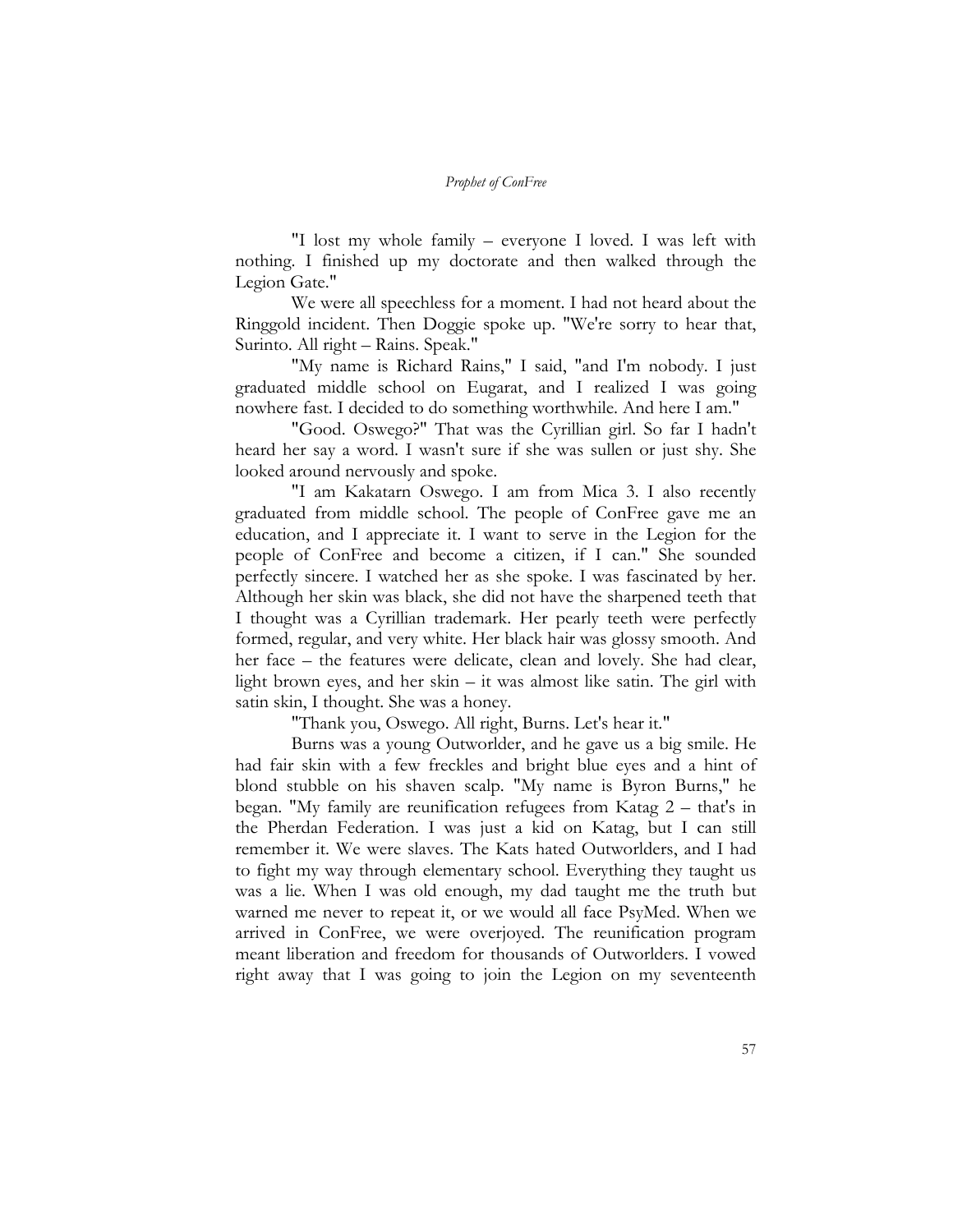birthday. And I did. I'm real happy to be here!" And he smiled again. Strange, I thought. He loves and appreciates ConFree. He sees the truth. I've had the truth all along but never appreciated it. I was just a selfish parasite. Maybe I'm learning something here. Maybe.

"Well we're glad you're here, Burns. Zhang Loo-wah-kee." Doggie seemed to have some trouble with the name. "Give us a few words."

"Sir yes sir!" This was the handsome young Assidic male, slanted eyes, pale brown flesh, classic high cheekbones and a black sheen on his shaven scalp. "My name is Zhang Lwoki." He sat at attention, almost like a biogen except biogens were normally a bit more relaxed. "I am from a military family. My father and mother and elder brother were in Fleetcom. I opted for the Legion. We believe it is our duty to serve the people of ConFree, sir!"

"Well I'm glad to hear that, Zhang. In looking through your file, I see very strong evidence that you should have applied direct to OCS rather than entering enlisted ranks. Why didn't you do that?"

"Sir! It is forbidden. In our family we are pledged to enter the military as enlisted, and work our way through the ranks, by merit, to officer status if we deserve it, sir!" I had very little doubt that he would deserve it, and that he would probably reach general rank, assuming he avoided death on the battlefield. I knew ConFree was fortunate to have allied itself with the ethnic remnants of the old Assidic Empire. They had been formidable foes and now they were formidable allies. Even a bit scary, I thought. I could just imagine him ordering me to follow him in a suicidal charge into a DefCorps crossfire.

"Good. Thanks. That leaves you, Fordwater. Go ahead." Fordwater was the little blonde angel that I had been admiring from a distance.

"My name is Celinia Fordwater," she said, in a voice that was barely above a whisper. "I'm from Magna 4." She was so petite and her pale face was so flawless she looked about fourteen but I knew she had to be at least seventeen. Her hair was so blonde it appeared almost white and her eyes, I could see now, were a startling icy grey. "Magna 4 was a difficult environment and the Legion gets a lot of volunteers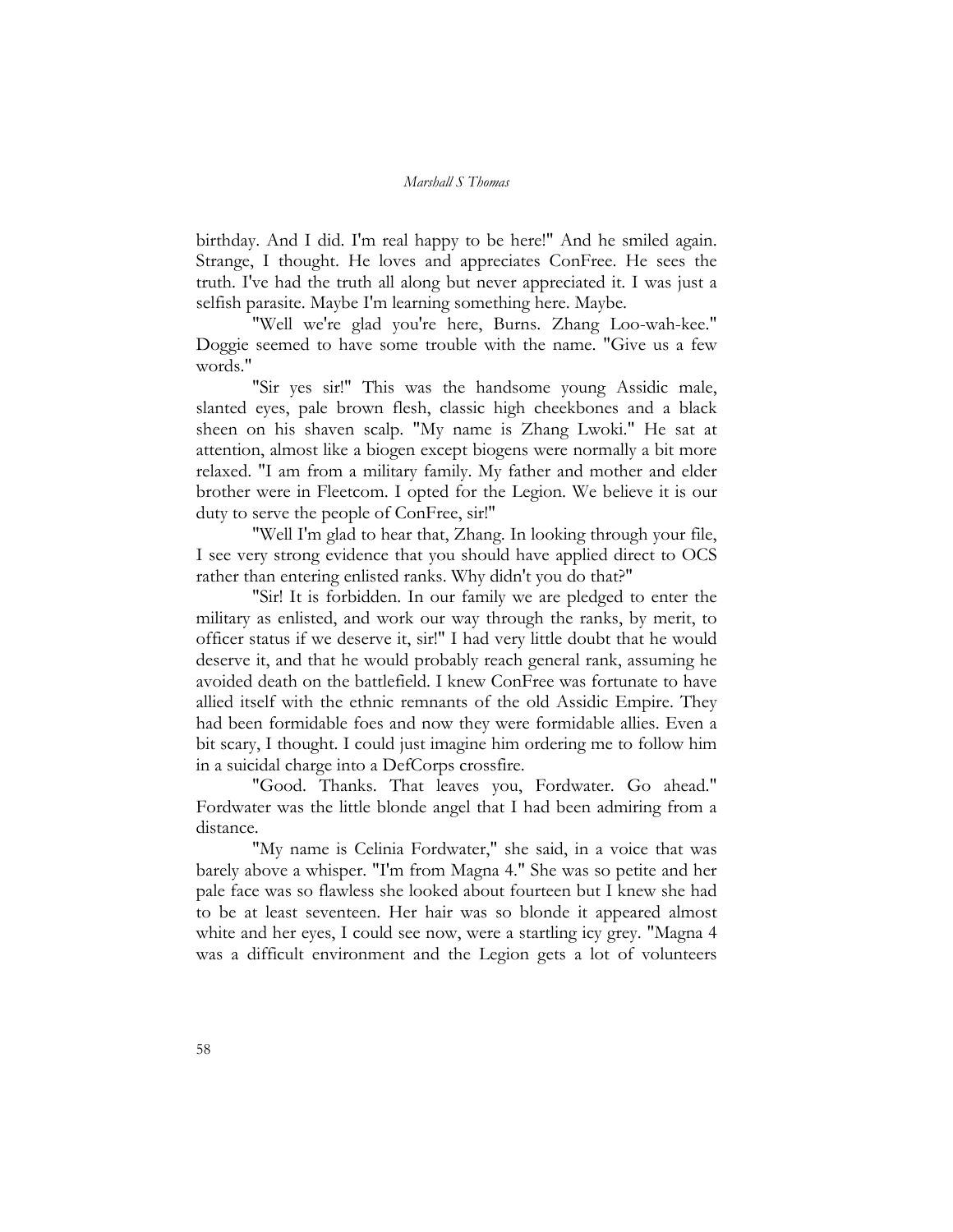there, but I liked it," she said. "I wanted to stay, but I refuse to be exploited. That's why I'm here."

At first Doggie looked like he was going to ask for more details, but he evidently decided against it. "Thank you, Fordwater. All right, take fifteen and don't leave the squadmod. We're going to go over tomorrow's activities." I knew Magna 4 was an extremely challenging iceworld with exceedingly valuable ore deposits. Fertile ground for exploitation, if nothing else.

"All right, is everyone ready? Got full canteens? Good!" Doggie faced us as we lined up outside the squadmod. We were wearing field hats and clad in khaki shorts and sleeveless tops and running shoes, canteens hooked to web belts. It was a fresh clear morning, a cloudless sky. Veltros's rising sun was blood red on the horizon. "Go easy on the water, as there'll be no refills. There's only one rule: Finish the run. If you drop out, you'll be dropped from the squad. And no helping – we all make it on our own. Keep that in mind. Now, follow me. Double time!" And he set out, down the road.

We followed, through morning mists, jogging through the massive base. From time to time we spotted other squads also up and running. I felt great. I had enjoyed a dreamless sleep before being shocked awake by Doggie clanging a huge metal bell. Ten marks in the head, then out into the morning with no breakfast. Fine – we'll have a little run. I could do that.

We headed roughly south, I could tell from the position of the sun, past a massive aircar base, past a military hospital, then into undeveloped land along a footpath towards a big, irregularly-shaped mountain ridge that was cast into shadow. It looked as if our footpath would take us there.

"Think we're going up that hill?" I asked Overmar, who was jogging beside me.

"Yep."

"Think we'll go to the top?" "Yep."

Δ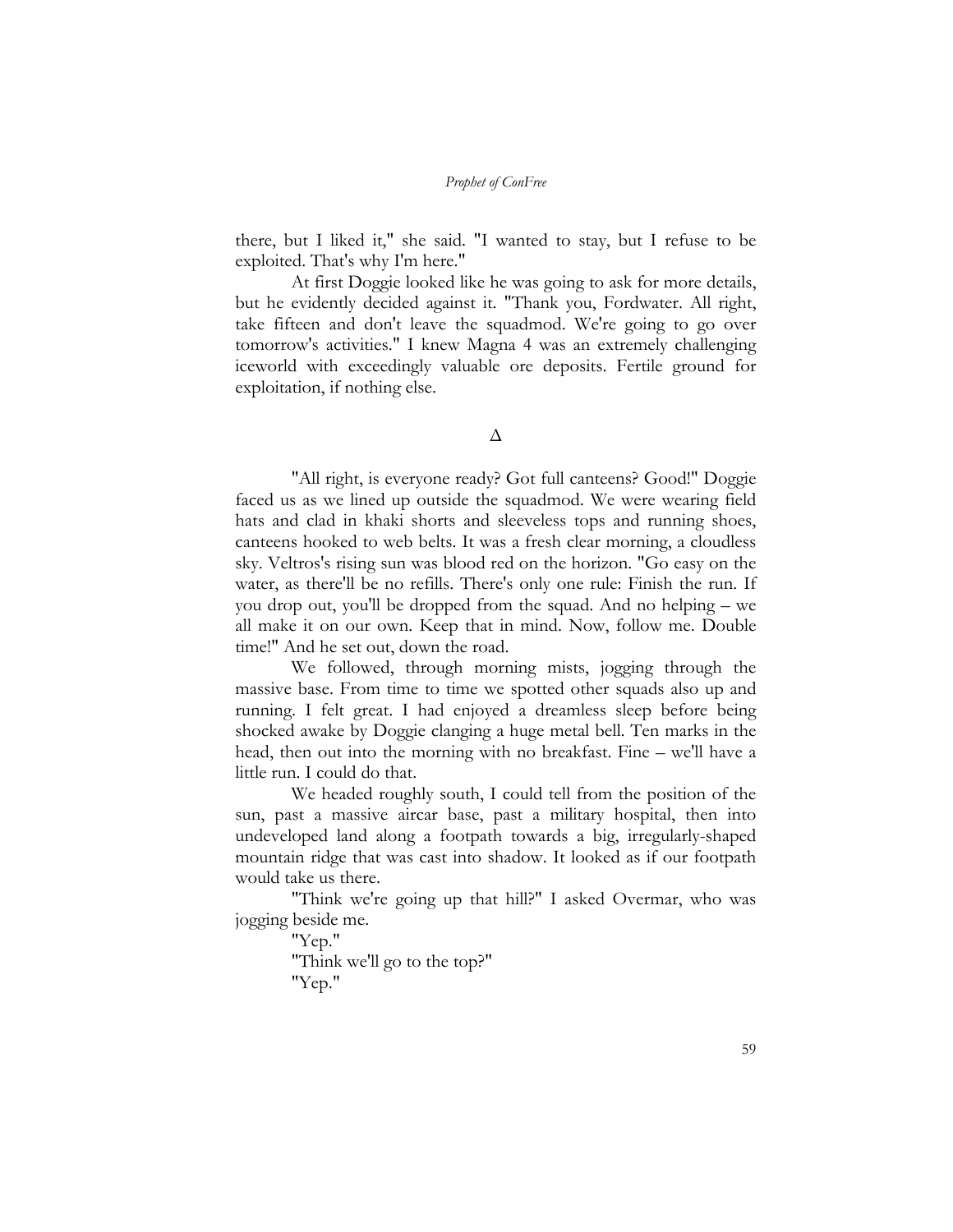"Damn. How many K do you think it is?"

"Six and a half K to the top and maybe another six or so K to return, depending on what route we take."

"How do you know that?"

"It's in your Basic Field Manual. I was looking over the maps last night."

"How long do you think it will take?"

"Depends on how fast we go."

"Right. Thanks!"

"Sure." He wasn't even sweating. It looked like he was in good shape. I wasn't so sure about myself. I hadn't done any athletics in school, other than chasing girls around.

#### Δ

Half way up the hill, I was beginning to worry. I was getting tired, sweat was pouring off my brow, and a hot haze was swirling around my head. The foot trail was clear of vegetation, torn from the environment by generations of Legion recruits, winding around cliffs and ravines and boulders and trees, always upwards. Our pace had slowed but Doggie was always there to urge us on. It was hot as hell. The sun was beating straight down on us. Tree roots were tangled up all over the trail and it was easy to trip over them.

"Did I say to slow down?" Doggie asked. "Keep going. The girls can do it, can't you? Put that canteen away. You're going to need it later."

Overmar showed no sign of weariness. Surprisingly, neither did Fordwater, the little blonde honey. Zhang, the Assidic, appeared invulnerable to any discomfort. The rest of us were ready to drop – except, of course, Doggie.

#### Δ

"All right, we're here!" Doggie announced. "Take five, have some water." I collapsed to the ground, my shaking hands fumbling at my canteen. We were at the summit. It was evidently a terrific view, as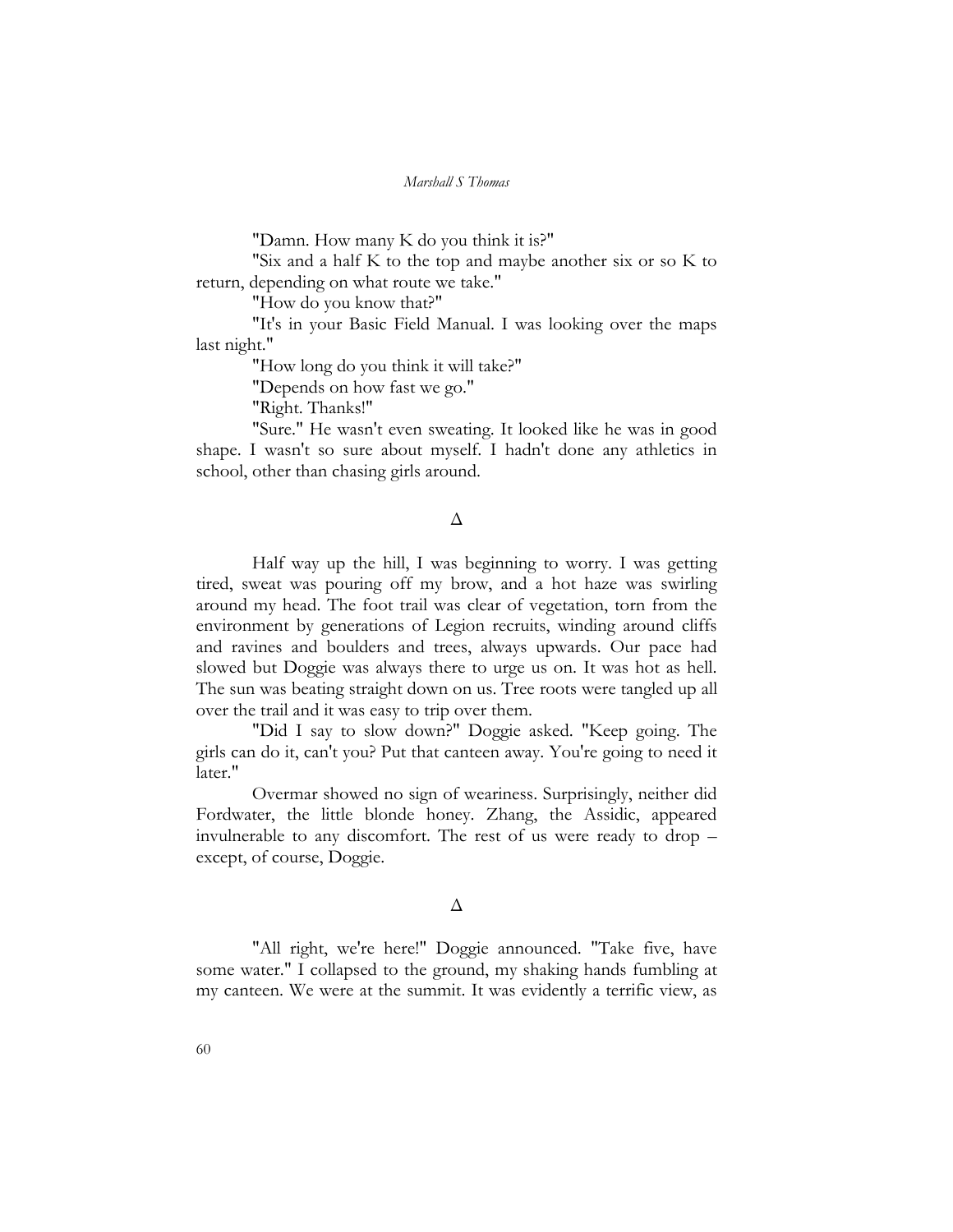Overmar and Fordwater and Zhang were standing together taking it in. A faint breeze touched my burning skin. Thank you, Lord. Doggie was looking us over curiously while sipping from his canteen. The rest of us, Burns, Oswego, Surinto and me, were flaked out prone, gasping for oxygen. All I wanted at that point was to retain consciousness until we arrived back at the squadmod.

"That's it, ladies. Up! Another squad is on the way! Get up! Heel! Follow me!"

It took everything I had, but I staggered to my feet and set off. At least it will be downhill, I thought.

And that was our first jog to the top of Mount Sweat, as some witty long-lost generation of recruits had named it. We were to do that little run just about every day for the whole course, and it didn't get any easier. It got harder, as Doggie stepped up the pace. It wasn't really a mountain, of course. It was more like a big nasty hill, or series of hills, but it sure seemed like a mountain when you were scaling it.

I had never done anything that strenuous before. It was hard; it was very hard, and yet I had done it without passing out or throwing up. I wondered if the nanoreds had anything to do with that.

When we arrived back at the squadmod Doggie gave us 15 marks in the heads to shower, ordered us into khaki fatigues, then marched us to the mess hall for lunch, which was also breakfast. For another 15 marks, it was just like being in Heaven. Again I looked around and again there was no sign of Arie.

From the mess hall we were marched to Dron Hall, an impressive giant two-story edifice of white stone that housed numerous large classrooms. Doggie showed us into one and we found ourselves joining the rest of our training company, a total of ten training squads or one hundred tortured souls. We fit neatly into a long rectangular room and took our places in assigned seating, comfortable airchairs behind shelves that featured darkened d-screens before every seat and plenty of room for the field manuals, handouts and media aids that were already stacked there for our convenience. Our civilian names glowed on a little tab for the instructors: mine read RAINS, R. Several Legion troopers looked us over from a dais up front that featured a lectern and plenty of fancy electronic aids. A huge d-screen covered the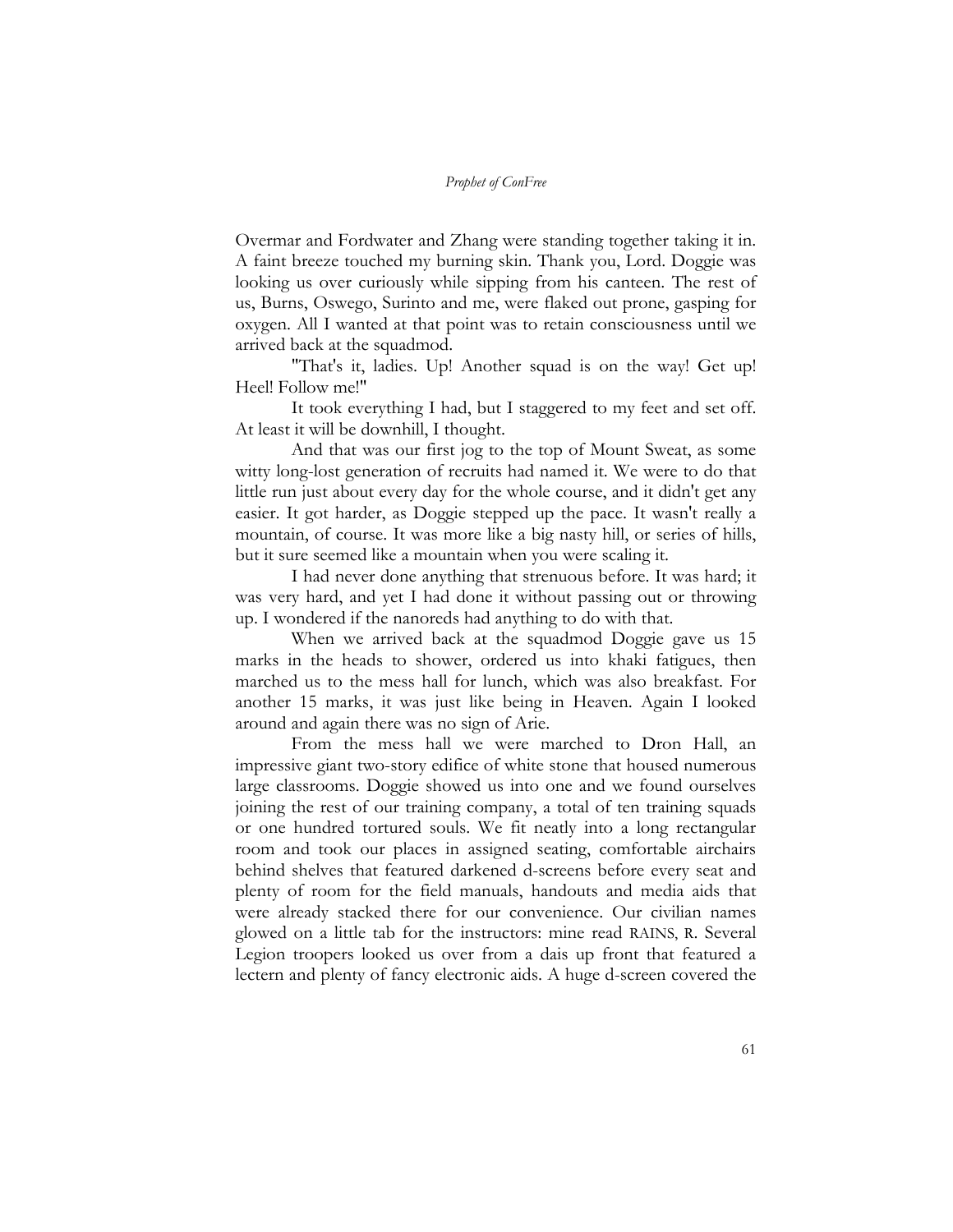wall behind the dais. It showed a spectacular aerial overview of Providence Training Center.

"Welcome to the Fourth Training Company of Class 379 of the Providence Basic Training Center of Veltros Training Command," one of the troopers greeted us. "This is where much of your learning will occur. Don't worry about my name. Your instructors are all interchangeable. During the first part of this course, you will be engaged in physical training about half the time and intellectual training the other half. You will often be physically exhausted when you arrive here. But you'll recover. Just don't doze off. You'll be sorry if you do. That said, what you will learn here is absolutely vital to your future. Your instructional staff will do all in their power to ensure you understand what we teach. However, we do not encourage questions. Just open your mind and all will become clear."

Some of the instructors were lounging against the walls, looking us over. "You will first learn all that a good citizen should know," the speaker continued. "Some of this will duplicate what you learned in midschool, assuming you went to a reasonably good school. You will learn about history – the human diaspora into the galaxy, the origins of the United System Alliance, the Age of Chaos, Assidic expansion under Saka the Invincible, the Yellow War, the Popex, the foundation and growth of ConFree, the Race Wars, the appearance of the Omnis, the Plague War, the Outvac Wars, and a lot more. You will learn about the conflict with the Systies, the System political philosophy and the collapse of the System. You will learn ConFree political philosophy and the differences between slavery and freedom and why free peoples often choose slavery when given a choice." I noticed that his black uniform had only one insignia on it, a little silver device over his left breast. The others also had it, but no other insignia.

"You are also to be familiarized with all the science you can absorb, starting with the basics and working up to everything that will keep you alive in combat – antimats, wormholes and stargates, cloaking, E-sims, holo science, hyperspace, quantum commo, and a whole lot more. You will become intimately familiar with all Fleetcom, Legion, DefCorps and Omni weapons systems. You will memorize everything relating to Legion, DefCorps and Omni infantry weapons, and will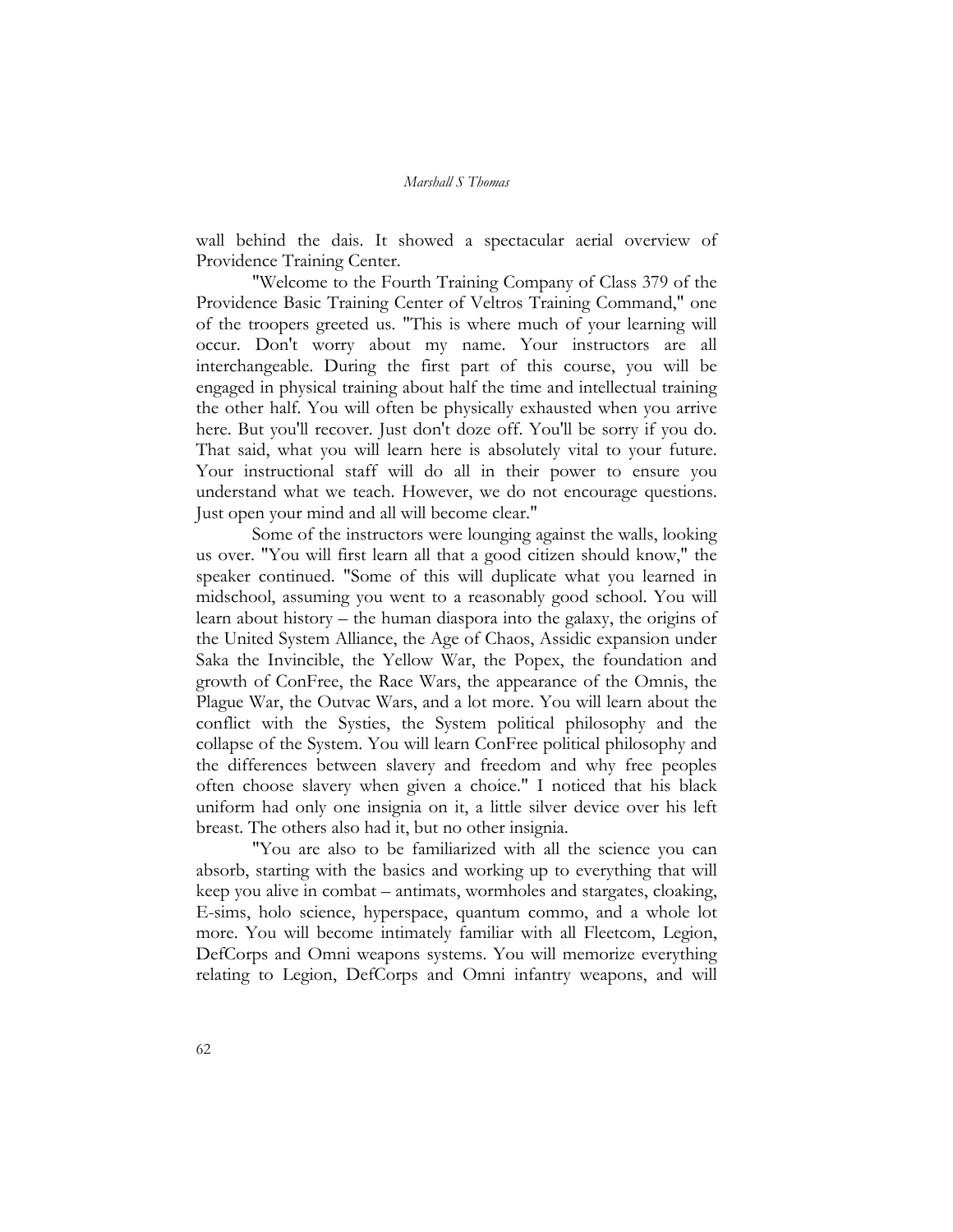become experts in…" From time to time I snuck looks around at the assembled troopers. I didn't dare look directly behind me, for fear of attracting attention, but there was no sign of Arie. Where was he? He should be in this group! Surely he hadn't been dropped already? There was no way to find out. We had no access to any base directory or means of communication – not even a comset.

Δ

Mornings, it was exercise. Almost always we did the run to Mount Sweat and back. I was no longer afraid of it, although that didn't make it any easier. I figured I had done it the first time, so I could do it again and again. As many times as they wanted – fine. And sometimes it was just the calisthenics, out in front of the squadmod – lots of them. Pushups, sit ups, pull ups, crunches, squats, jumping jacks, lunges. I was not initially in the best of shape, but I could do most of those exercises except the pull ups. I could do pull ups too, with great difficulty, but I hated every frac. The pushups and sit ups and crunches were pretty easy for me. I didn't much like the squats, either, but I endured. Sometimes we would do the calisthenics, and then set off for Mount Sweat, too. Fun fun fun! We were getting harder, and stronger. And all the time we were outdoors, we could hear the song of the Legion – lots and lots of firing, single and autofire, way off in the distance. Sharp explosions, cutting through our routine. Sometimes aircars would whistle over the base, and the horizon would erupt in flames, ugly roaring black clouds ripping up into the sky.

It seemed to me that there was no set schedule, but of course there was. The problem was that we the victims did not know what it was. The only thing we could depend on was that every moment of every day was occupied by our schedule – even sleep time. There was no free time at all.

Nights, I would lie in my bunk exhausted, knowing that I would be asleep in moments. But sometimes, in my feverish state, I would hear a strange low chant, just barely audible. I was always too tired to investigate it, and it wouldn't last long, but it was a puzzle for awhile. Finally I realized what it was. It was Oswego, the Cyrillian girl, a few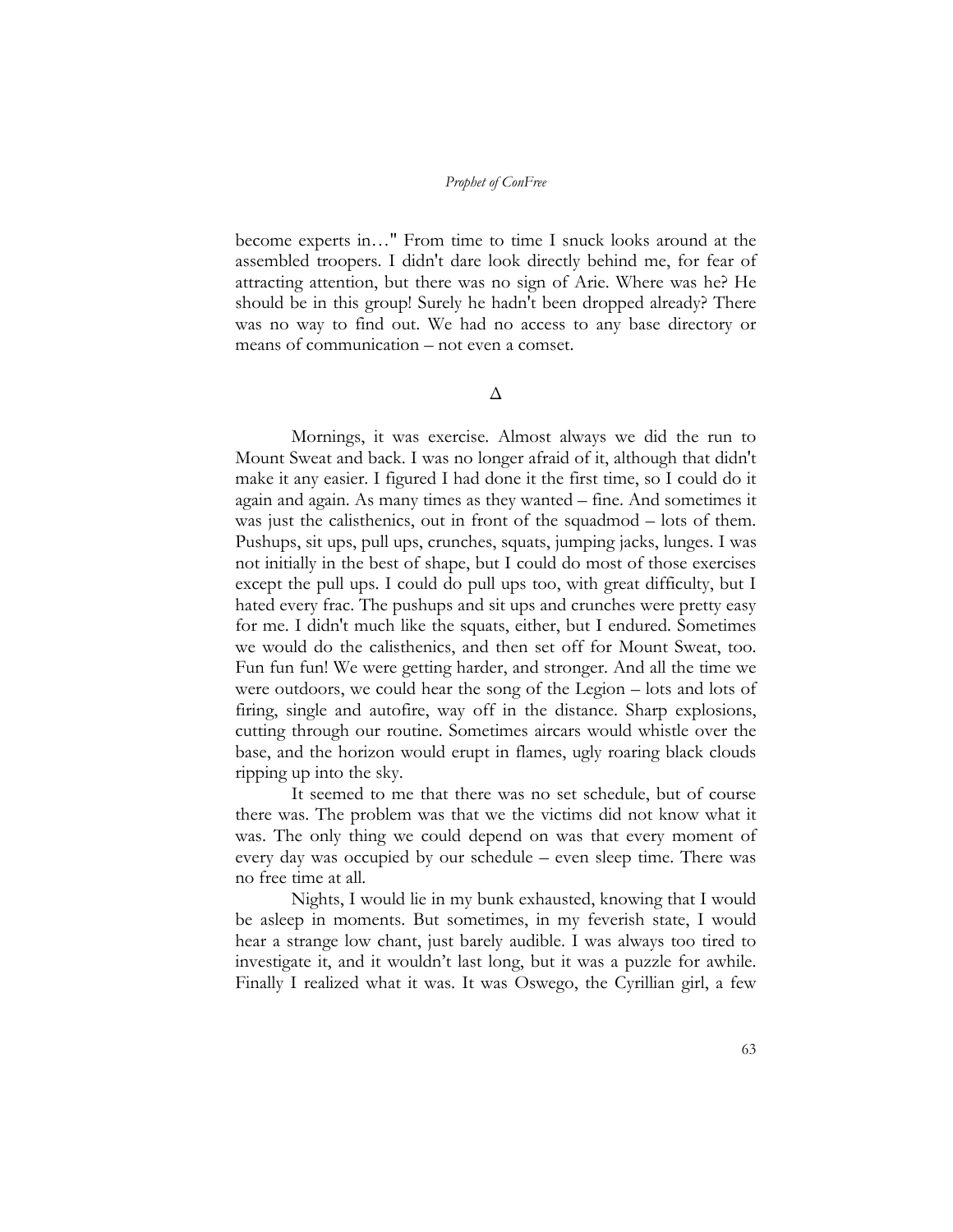bunks away, mumbling to herself. I decided to ignore it. I was just too tired to deal with it.

It wasn't until a few nights later that I realized that somebody was whispering in my ears. I opened my eyes and the mysterious voice stopped instantly. Nobody was there – and Oswego was clearly asleep. After I awoke in the morning, I examined the headboard. There was a tiny meshwork opening there that I had not noticed before. Sleep-ed! Of course! They didn't want to waste all those hours of sleep without continuing our education. I almost laughed. Fine, fine with me. Sleep and learn. Brilliant!

Δ

Even though we were together days and nights, we were kept so busy that we hardly had time to chat. I did not learn much more about my squadies than what they had said during the initial introduction session. That didn't help me much because nobody except maybe Surinto had told the truth, or at least the whole truth. I sure hadn't. Overmar had said nothing, Burns had explained where he came from, but nothing else. Oswego's statement had been sweet and convincing, but she was silent and sullen and pretty much unapproachable. The petite blonde, Fordwater, was cold as ice and seemingly suspicious and hostile. She was as tough as nails, excelled at the calisthenics, and never tired. Zhang's story was believable and convincing. People were already calling him 'Saka' after Saka the Invincible. He didn't seem to mind. I wanted to learn more about Overmar as I was convinced there was a lot more to learn. Also Surinto's tragedy did not explain why a professor had joined the Legion as a lowly enlisted man – tragedy or not.

I knew Doggie was learning more about his squad, as he would call individuals into his office in the rear of the squadmod for one-onone conversations. He didn't seem interested in me, but he spent a lot of time with Overmar and Zhang.

From time to time, I would gain little insights into my squadies through random incidents that would briefly illuminate things like a lightning flash in the night. One day we were taking five during exercises in front of the squadmod. Doggie was lounging by the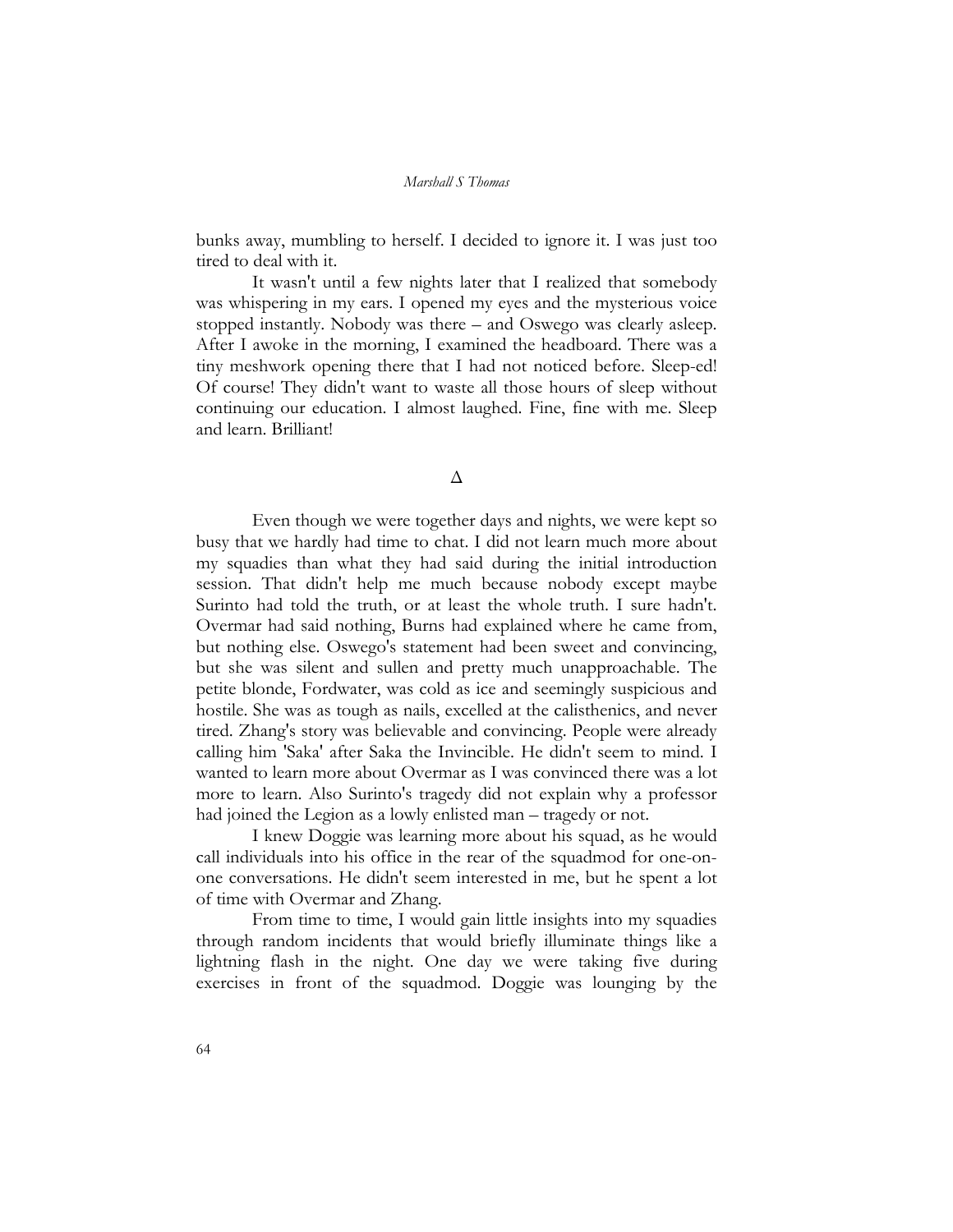doorway, impatiently looking at his chron when two male Cyrillians clad in training fatigues sauntered past. One of them flashed a big smile and said something that I did not catch. Without a word, Oswego charged over to them instantly and delivered a tremendous right fist to the face of the one who had spoken. He staggered and almost fell, a dark welt rising on one cheek. Then he recovered, bared his sharpened teeth and stepped menacingly toward Oswego, who was shrieking at him in some unknown language, her face twisted with hate. I ran over to her and found that Overmar and Zhang were by my side. We got ahold of Oswego and pulled her away from the Cyrillian, whose own buddy was by then restraining him.

"What was that all about?" Zhang asked her.

"He insulted me!" she said. She was still livid, glaring at the two as they retreated. The one who had been injured shouted something at her, presumably in Cyrillian, and she shouted something back, furious, struggling to escape us.

"They're not human!" she said. "They're cockroaches! They should be exterminated!"

"Calm down, girl," Overmar said. "I don't think they're gonna mess with you again. That was a good right cross."

"All right, break's over," Doggie said. "Let's get back to work." He had witnessed the whole incident and had not intervened. He seemed…well, pleased.

I wondered what Oswego had against Cyrillians. She was a Cyrillian, after all. It was strange.

#### Δ

We had just been released from class in Dron Hall and were heading for the exit with a crowd of other recruits when I spotted Arie. He was near one wall with a couple of companions, fooling around with some heavy equipment that was enclosed in armorite cases. I broke off from my squad, overjoyed to see him.

"Take a look at this one," somebody said. The speaker was a very large recruit who had stopped, facing Arie. He had three buddies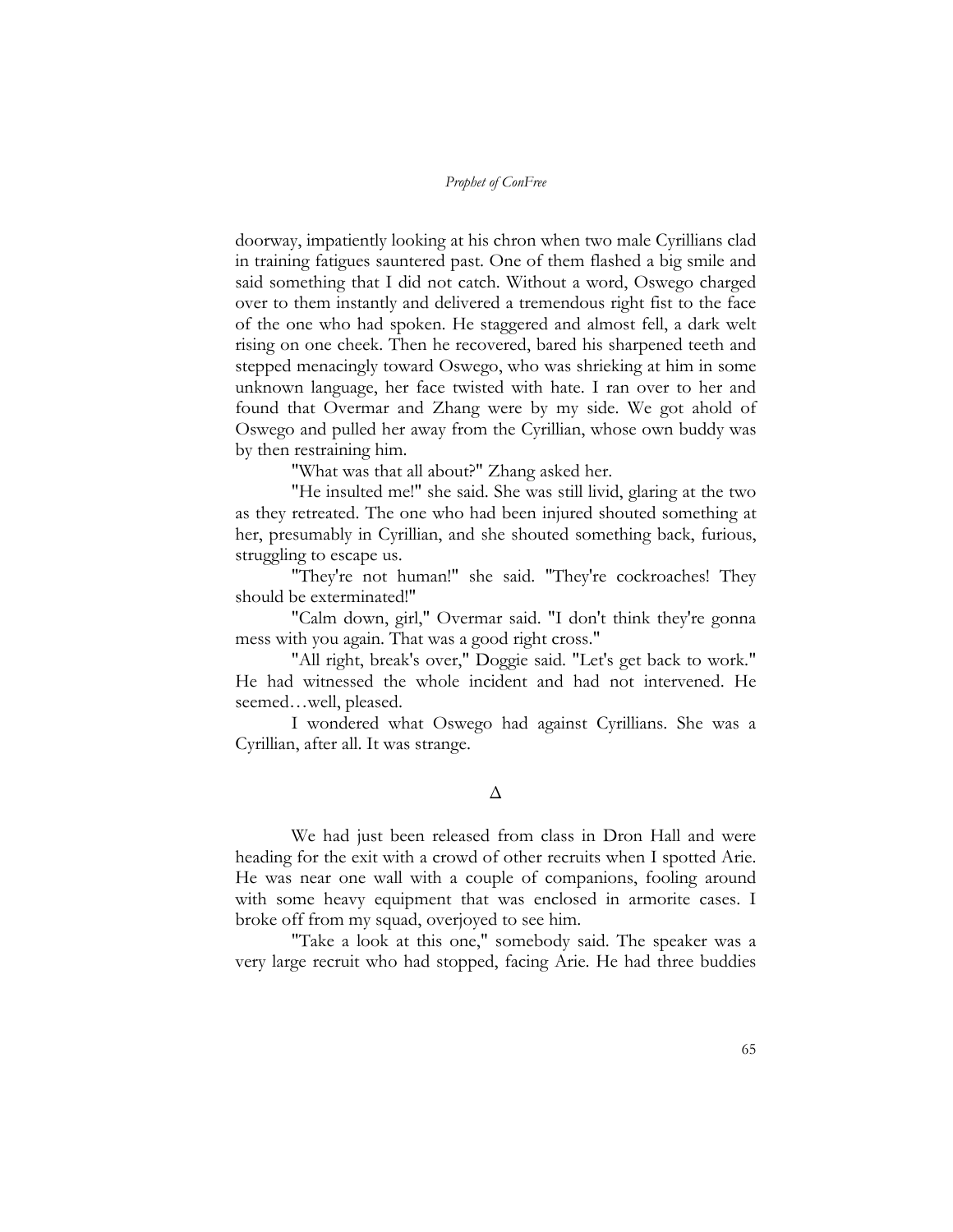with him. "He looks just like a girl. Hey, you – are you a girl?" He laughed aloud.

Arie answered calmly, looking the giant over. "You're a little confused, aren't you?" he said. "Didn't your parents teach you about the birds and the bees?"

"Why you little runt, I'm gonna pound you into the pavement!" One arm went out towards Arie and the other was drawn back in a fist. I charged forward, enraged. That's my buddy!

Before I could even get there, the big guy's arms flew out by his sides and his head snapped back abruptly. Then he crashed down to the deck, the back of his head smashing on the marble floor. What the hell? His face was smashed and bleeding, his nose and mouth gushing blood. He tried to raise his head once, then collapsed. I had missed the action because the giant's body had hidden Arie from my view.

"Richard!" Arie appeared delighted to see me, ignoring the bleeding body on the deck. "How ya been, man?"

"Arie! Are you all right? What happened?"

"Ah, nothing – don't worry about him. Glad to see you, man!"

"Likewise. I thought he was going to stomp you into the ground. I was worried about you! What happened?" The big guy's buddies were trying to revive him.

"Oh, don't worry about me. I can handle creeps like him. I've got a pretty good front face kick."

"Front face kick? Wow!"

"Come on, Arie!" one of Arie's companions said. "We've got to get moving."

"All right, I'm coming. Richard, we'll catch up later. I've got to go." He wrestled one of the armorite cases off the floor.

"What unit are you with?" I asked.

"Can't tell you right now – they're keeping me busy. Don't worry, I'm fine. I'll be back in touch soon as I can. How are you?"

"Uh, I'm fine."

"Aw right, hang in there. I'll see you soon! Isn't it fun? Got to go!" And he took off.

*Isn't it fun?* I thought about that one for awhile.